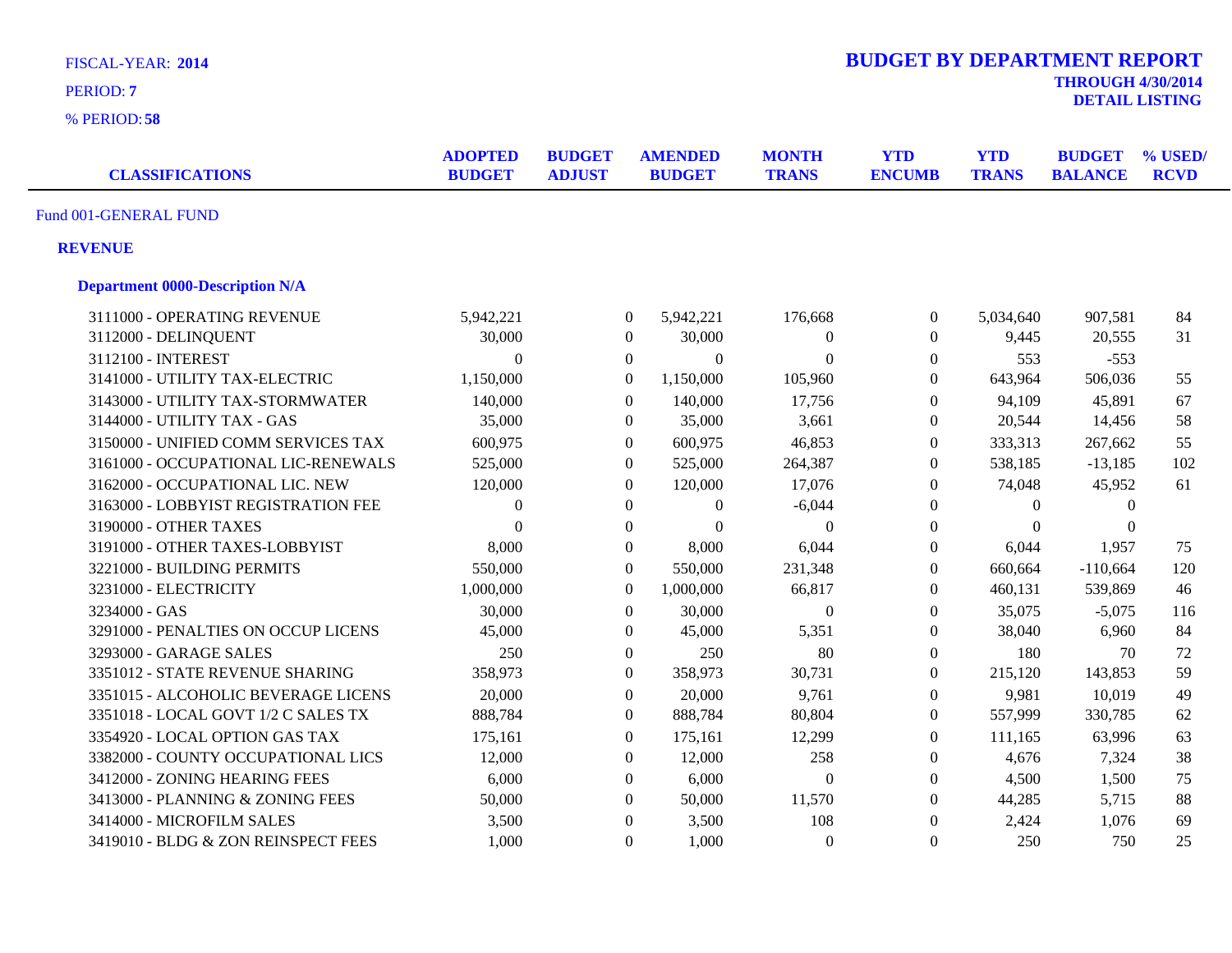|                                     | <b>ADOPTED</b> | <b>BUDGET</b>  | <b>AMENDED</b> | <b>MONTH</b>     | <b>YTD</b>       | <b>YTD</b>   | <b>BUDGET</b>  | % USED/     |
|-------------------------------------|----------------|----------------|----------------|------------------|------------------|--------------|----------------|-------------|
| <b>CLASSIFICATIONS</b>              | <b>BUDGET</b>  | <b>ADJUST</b>  | <b>BUDGET</b>  | <b>TRANS</b>     | <b>ENCUMB</b>    | <b>TRANS</b> | <b>BALANCE</b> | <b>RCVD</b> |
| 3419030 - CERT OF USE/OCCUPANCY     | 11,000         | $\overline{0}$ | 11,000         | 2,550            | $\overline{0}$   | 11,350       | $-350$         | 103         |
| 3419040 - CODE ENFORCEMENT FINES    | 150,000        | $\overline{0}$ | 150,000        | 5,715            | $\overline{0}$   | 88,016       | 61,984         | 58          |
| 3419051 - FINGERPRNT&PASSPRT PROCES | 6,000          | $\theta$       | 6,000          | 715              | $\overline{0}$   | 3,790        | 2,210          | 63          |
| 3421010 - POLICE SERVICES           | 32,000         | $\Omega$       | 32,000         | 4,388            | $\theta$         | 32,997       | $-997$         | 103         |
| 3421021 - TOWING ADMIN FEE          | 4,000          | $\Omega$       | 4,000          | 150              | $\theta$         | 1,760        | 2,240          | 44          |
| 3421025 - SCHL CRSNG GRDS- CTY REIM | 25,000         | $\theta$       | 25,000         | 300              | $\theta$         | 10,485       | 14,515         | 41          |
| 3434100 - SOLID WASTE CHARGES       | 20,000         | $\theta$       | 20,000         | 2,028            | $\theta$         | 6,528        | 13,472         | 32          |
| 3434200 - PRIVATE HAULERS PERMIT FE | 510,000        | $\Omega$       | 510,000        | 41,536           | $\Omega$         | 291,292      | 218,708        | 57          |
| 3445100 - PARKING PERMITS           | 50,000         | $\theta$       | 50,000         | 5,799            | $\theta$         | 57,002       | $-7,002$       | 114         |
| 3445200 - PARKING METERS FRANCHISE  | 2,320,000      | $\theta$       | 2,320,000      | 188,646          | $\theta$         | 1,221,822    | 1,098,178      | 52          |
| 3445210 - VALET PARKING             | 80,000         | $\theta$       | 80,000         | 6,025            | $\Omega$         | 43,735       | 36,265         | 54          |
| 3445220 - PARKING FUND REVENUE      | 25,000         | $\theta$       | 25,000         | $\theta$         | $\overline{0}$   | 15,315       | 9,685          | 61          |
| 3445300 - PARKING VIOLATIONS        | 624,000        | $\theta$       | 624,000        | 56,487           | $\theta$         | 276,622      | 347,378        | 44          |
| 3445400 - PARKING METER CASH KEY    | $\Omega$       | $\Omega$       | $\Omega$       | $\Omega$         | $\theta$         | $\Omega$     | $\theta$       |             |
| 3472620 - TENNIS COURT FEES         | 22,000         | $\Omega$       | 22,000         | $\theta$         | $\theta$         | 5,850        | 16,150         | 26          |
| 3472630 - RECREATION FEES           | 125,000        | $\theta$       | 125,000        | 2,724            | $\boldsymbol{0}$ | 106,988      | 18,012         | 85          |
| 3472631 - MULTIPURPOSE CNTR-RENTAL  | 40,000         | $\theta$       | 40,000         | 750              | $\overline{0}$   | 16,945       | 23,055         | 42          |
| 3472632 - MULTIPRPOSE CNTR-MEMBSHIP | 26,000         | $\Omega$       | 26,000         | 2,496            | $\theta$         | 15,713       | 10,287         | 60          |
| 3472650 - S MIAMI PARK - RENTAL     | 500            | $\Omega$       | 500            | 1,950            | $\theta$         | 2,100        | $-1,600$       | 420         |
| 3472660 - CONCESSION STANDS         | 5,000          | $\theta$       | 5,000          | 50               | $\overline{0}$   | 500          | 4,500          | 10          |
| 3511200 - METRO COURT FINES         | 105,000        | $\theta$       | 105,000        | 4,597            | $\theta$         | 25,704       | 79,296         | 24          |
| 3541000 - BURGLAR ALARM FINES       | 35,000         | $\Omega$       | 35,000         | 2,675            | $\theta$         | 17,016       | 17,984         | 48          |
| 3541050 - ALARM REGISTRATION CHG    | 46,000         | $\Omega$       | 46,000         | 16,500           | $\theta$         | 26,925       | 19,075         | 58          |
| 3612000 - INTEREST INCOME           | 87,204         | $\theta$       | 87,204         | 7,385            | $\boldsymbol{0}$ | 50,035       | 37,169         | 57          |
| 3614000 - DIVIDENDS INCOME          | 1,400          | $\theta$       | 1,400          | $\boldsymbol{0}$ | 0                | 1,094        | 306            | 78          |
| 3621100 - PARKING GARAGE RENT       | 75,996         | $\Omega$       | 75,996         | 6,333            | $\Omega$         | 68,384       | 7,612          | 89          |
| 3622000 - FASCELL PARK              | 30,000         | $\Omega$       | 30,000         | 1,400            | $\theta$         | 18,460       | 11,540         | 61          |
| 3623000 - BUS BENCH ADS             | 14,500         | $\theta$       | 14,500         | 13,776           | $\boldsymbol{0}$ | 13,776       | 724            | 95          |
| 3625000 - RENT C.A.A.               | 27,000         | $\Omega$       | 27,000         | $\Omega$         | $\Omega$         | 27,000       | $\theta$       | 100         |
| 3627500 - SOUTH MIAMI MIDDLE SCHOOL | 20,000         | $\Omega$       | 20,000         | $\theta$         | $\Omega$         | 20,868       | $-868$         | 104         |
| 3629000 - PALMER PARK RENTALS       | 30,000         | $\Omega$       | 30,000         | 700              | $\theta$         | 14,640       | 15,360         | 48          |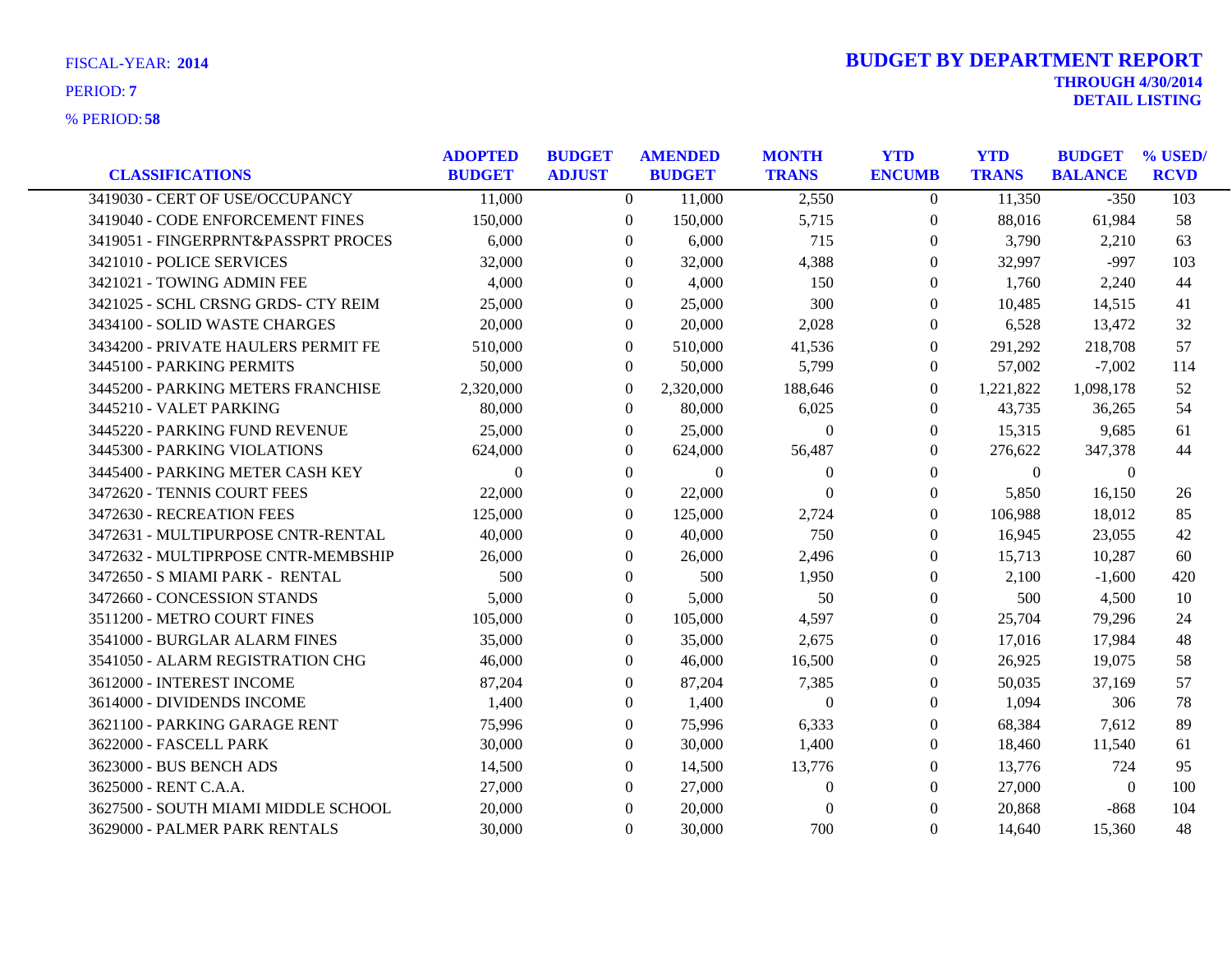|                                                    | <b>ADOPTED</b> | <b>BUDGET</b>    | <b>AMENDED</b> | <b>MONTH</b>     | <b>YTD</b>     | <b>YTD</b>     | <b>BUDGET</b>  | % USED/     |
|----------------------------------------------------|----------------|------------------|----------------|------------------|----------------|----------------|----------------|-------------|
| <b>CLASSIFICATIONS</b>                             | <b>BUDGET</b>  | <b>ADJUST</b>    | <b>BUDGET</b>  | <b>TRANS</b>     | <b>ENCUMB</b>  | <b>TRANS</b>   | <b>BALANCE</b> | <b>RCVD</b> |
| 3669000 - HOSPITAL LANDSCAPE REVENU                | 7,634          | $\overline{0}$   | 7,634          | $\Omega$         | $\Omega$       | 7,634          | $\theta$       | 100         |
| 3669100 - PARKS                                    | 0              | $\overline{0}$   | 0              | 6,000            | $\overline{0}$ | 19,052         | $-19,052$      |             |
| 3695000 - REIMB WORKERS COMP.                      | 0              | $\Omega$         | $\Omega$       | 8,355            | $\Omega$       | 8,355          | $-8,355$       |             |
| 3695400 - REIMBSMNT-PUB WORKS LABOR                | $\Omega$       | $\Omega$         | 0              | 4,581            | $\Omega$       | 8,673          | $-8,673$       |             |
| 3699201 - MISC. OTHERS                             | 170,000        | $\boldsymbol{0}$ | 170,000        | 5,869            | $\Omega$       | 131,080        | 38,920         | 77          |
| 3699225 - SUNSET DR MTCE-FDOT REIMB                | 3,952          | $\Omega$         | 3,952          | $\Omega$         | $\left($       | 1,990          | 1,962          | 50          |
| 3699250 - INSURANCE CLAIMS RECOVERY                | $\Omega$       | $\theta$         | $\Omega$       | $\Omega$         | $\Omega$       | 24,608         | $-24,608$      |             |
| 3699501 - SECTION 185 STATE CONTRIB                | 85,000         | $\Omega$         | 85,000         | $\theta$         | 0              | $\theta$       | 85,000         |             |
| 3811000 - CONTRIB. FROM OTHER FUNDS                | 25,000         | $\theta$         | 25,000         | $\overline{0}$   | $\overline{0}$ | 25,000         | $\theta$       | 100         |
| 3811500 - TRANSFER WATER/SEWER FUND                | 250,000        | $\theta$         | 250,000        | $\Omega$         | $\Omega$       | 250,000        | $\theta$       | 100         |
| 3811700 - TRANSFER FROM CRA                        | 83,173         | $\overline{0}$   | 83,173         | $\theta$         | $\overline{0}$ | 33,173         | 50,000         | 39          |
| Department 0000-Description N/A TOTAL              | 16,864,223     | $\theta$         | 16,864,223     | 1,481,968        | $\theta$       | 11,901,612     | 4,962,612      | 70          |
| <b>REVENUE TOTAL</b>                               | 16,864,223     | $\mathbf{0}$     | 16,864,223     | 1,481,968        | $\bf{0}$       | 11,901,612     | 4,962,612      | 70          |
| <b>EXPENSE</b>                                     |                |                  |                |                  |                |                |                |             |
| <b>Department 1100-MAYOR &amp; CITY COMMISSION</b> |                |                  |                |                  |                |                |                |             |
| 5111110 - EXECUTIVE SALARIES                       | 62,000         | $\boldsymbol{0}$ | 62,000         | 5,167            | $\overline{0}$ | 36,167         | 25,833         | 58          |
| 5112110 - F.I.C.A.                                 | 4,743          | $\mathbf{0}$     | 4,743          | 395              | $\Omega$       | 2,799          | 1,944          | 59          |
| 5112410 - WORKERS' COMPENSATION                    | 186            | $\mathbf{0}$     | 186            | $\overline{0}$   | $\Omega$       | 92             | 94             | 49          |
| 5114010 - MAYOR'S EXPENSE                          | 2,000          | $\Omega$         | 2,000          | $\Omega$         | $\Omega$       | 1,186          | 814            | 59          |
| 5114020 - COMMISSIONER'S EXP -ONE                  | 1,500          | $\mathbf{0}$     | 1,500          | $\theta$         | $\theta$       | $\overline{0}$ | 1,500          |             |
| 5114030 - COMMISSIONER'S EXP-FOUR                  | 1,500          | $\mathbf{0}$     | 1,500          | $\boldsymbol{0}$ | $\theta$       | 525            | 975            | 35          |
| 5114040 - COMMISSIONER'S EXP-THREE                 | 1,500          | $\theta$         | 1,500          | $\theta$         | $\Omega$       | $\overline{0}$ | 1,500          |             |
| 5114050 - COMMISSIONER'S EXP TWO                   | 1,500          | $\Omega$         | 1,500          | $\theta$         | $\Omega$       | $\theta$       | 1,500          |             |
| 5114060 - AUTO ALLOWANCE                           | 500            | $\boldsymbol{0}$ | 500            | 42               | 0              | 292            | 208            | 58          |
| 5114071 - MAYOR                                    | 1,200          | $\mathbf{0}$     | 1,200          | $\boldsymbol{0}$ | $\Omega$       | 1,008          | 192            | 84          |
| 5114072 - COMM. ONE                                | 1,200          | $\theta$         | 1,200          | $\theta$         | 0              | $\overline{0}$ | 1,200          |             |
| 5114073 - COMM. TWO                                | 1,200          | $\theta$         | 1,200          | $\theta$         | $\Omega$       | $\Omega$       | 1,200          |             |
| 5114074 - COMM. THREE                              | 1,200          | $\Omega$         | 1,200          | $\theta$         | 0              | $\Omega$       | 1,200          |             |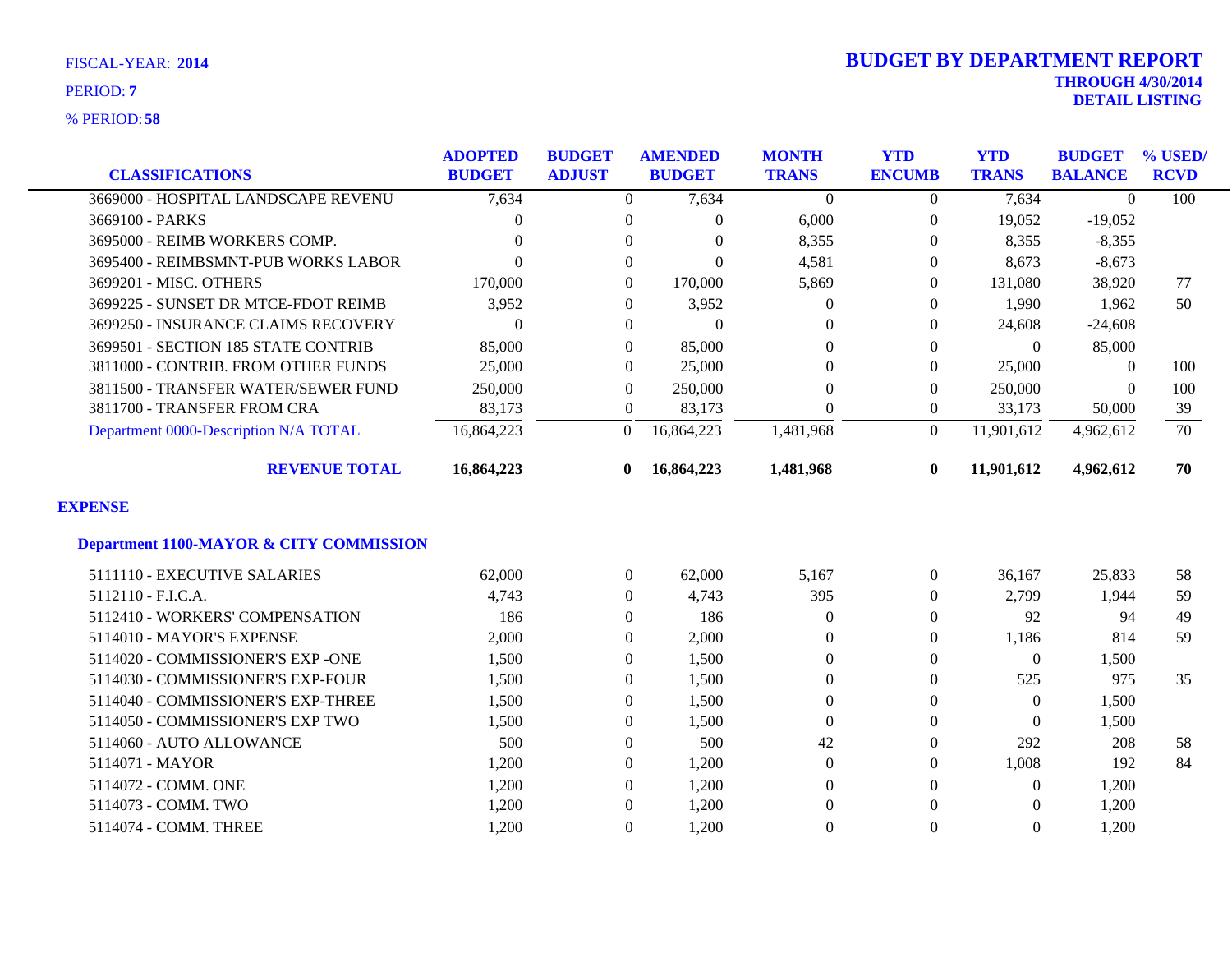| <b>CLASSIFICATIONS</b>                  | <b>ADOPTED</b><br><b>BUDGET</b> | <b>BUDGET</b><br><b>ADJUST</b> |                  | <b>AMENDED</b><br><b>BUDGET</b> | <b>MONTH</b><br><b>TRANS</b> | <b>YTD</b><br><b>ENCUMB</b> | <b>YTD</b><br><b>TRANS</b> | <b>BUDGET</b><br><b>BALANCE</b> | % USED/<br><b>RCVD</b> |
|-----------------------------------------|---------------------------------|--------------------------------|------------------|---------------------------------|------------------------------|-----------------------------|----------------------------|---------------------------------|------------------------|
| 5114075 - COMM. FOUR                    | 1,200                           |                                | $\overline{0}$   | 1,200                           | $\mathbf{0}$                 | $\overline{0}$              | 410                        | 790                             | $\overline{34}$        |
| 5114120 - TELEPHONE SERVICE             | 5,000                           |                                | $\boldsymbol{0}$ | 5,000                           | 417                          | $\boldsymbol{0}$            | 2,916                      | 2,084                           | 58                     |
| 5114830 - KEYS AND FLOWERS              | 750                             |                                | $\overline{0}$   | 750                             | $\overline{0}$               | $\overline{0}$              | 173                        | 577                             | 23                     |
| 5115210 - SUPPLIES                      | 1,750                           |                                | $\overline{0}$   | 1,750                           | 23                           | $\overline{0}$              | 499                        | 1,251                           | 28                     |
| 5115410 - MEMBER. & SUBSCRIPTIONS       | 3,900                           |                                | $\boldsymbol{0}$ | 3,900                           | $\Omega$                     | $\overline{0}$              | 1,785                      | 2,115                           | 45                     |
| Department 1100-MAYOR & CITY COMMISSION | 92,829                          |                                | $\overline{0}$   | 92,829                          | 6,044                        | $\overline{0}$              | 47,852                     | 44,977                          | 51                     |
| <b>Department 1200-CITY CLERK</b>       |                                 |                                |                  |                                 |                              |                             |                            |                                 |                        |
| 5121210 - REGULAR                       | 184,267                         |                                | $\overline{0}$   | 184,267                         | 11,325                       | $\boldsymbol{0}$            | 79,670                     | 104,597                         | 43                     |
| 5122110 - F.I.C.A.                      | 14,096                          |                                | $\overline{0}$   | 14,096                          | 889                          | $\overline{0}$              | 6,256                      | 7,840                           | 44                     |
| 5122210 - PENSION PLAN-CONTRIBUTION     | 26,534                          |                                | $\overline{0}$   | 26,534                          | 6,753                        | $\overline{0}$              | 14,890                     | 11,644                          | 56                     |
| 5122310 - GROUP HEALTH INSURANCE        | 19,655                          |                                | $\overline{0}$   | 19,655                          | 1,021                        | $\overline{0}$              | 5,630                      | 14,025                          | 28                     |
| 5122410 - WORKERS' COMPENSATION         | 553                             |                                | $\overline{0}$   | 553                             | $\overline{0}$               | $\overline{0}$              | 275                        | 278                             | 49                     |
| 5123450 - CONTRACTUAL SERVICES          | 12,600                          |                                | $\overline{0}$   | 12,600                          | 3,150                        | 6,300                       | 12,600                     | $\theta$                        | 100                    |
| 5123480 - DIGITIZING                    | 45,000                          |                                | $\boldsymbol{0}$ | 45,000                          | $\boldsymbol{0}$             | $\boldsymbol{0}$            | 29,707                     | 15,294                          | 66                     |
| 5124070 - TRAVEL & CONFERENCE           | 11,200                          |                                | $\boldsymbol{0}$ | 11,200                          | $\theta$                     | $\overline{0}$              | 6,445                      | 4,755                           | 57                     |
| 5124110 - POSTAGE                       | 500                             |                                | $\boldsymbol{0}$ | 500                             | 73                           | $\overline{0}$              | 216                        | 284                             | 43                     |
| 5124120 - TELEPHONE SERVICES            | 360                             |                                | $\Omega$         | 360                             | 30                           | $\theta$                    | 150                        | 210                             | 41                     |
| 5124632 - INTERNET SERVICES             | 1,431                           |                                | $\overline{0}$   | 1,431                           | $\Omega$                     | $\overline{0}$              | $\Omega$                   | 1,431                           |                        |
| 5124710 - PRINTING MATERIAL-INFRAST     | 1,668                           |                                | $\overline{0}$   | 1,668                           | 171                          | $\overline{0}$              | 1,032                      | 636                             | 61                     |
| 5124910 - LEGAL ADS/COMP PLAN ATTON     | 30,000                          |                                | $\overline{0}$   | 30,000                          | 18,816                       | $\theta$                    | 26,026                     | 3,974                           | 86                     |
| 5124920 - ELECTIONS                     | 32,818                          |                                | $\overline{0}$   | 32,818                          | $\theta$                     | $\overline{0}$              | $\overline{0}$             | 32,818                          |                        |
| 5124950 - CODIFICATIONS                 | 3,700                           |                                | $\overline{0}$   | 3,700                           | $\Omega$                     | $\overline{0}$              | 700                        | 3,000                           | 18                     |
| 5125210 - SUPPLIES                      | 980                             |                                | $\boldsymbol{0}$ | 980                             | $\theta$                     | $\boldsymbol{0}$            | 247                        | 733                             | 25                     |
| 5125410 - MEMBER. & SUBSCRIPTIONS       | 650                             |                                | $\boldsymbol{0}$ | 650                             | $\theta$                     | $\boldsymbol{0}$            | 330                        | 320                             | 50                     |
| Department 1200-CITY CLERK TOTAL        | 386,012                         |                                | $\mathbf{0}$     | 386,012                         | 42,228                       | 6,300                       | 184,174                    | 201,839                         | $\overline{47}$        |
| <b>Department 1310-CITY MANAGER</b>     |                                 |                                |                  |                                 |                              |                             |                            |                                 |                        |
| 5131210 - REGULAR                       | 322,408                         |                                | $\overline{0}$   | 322,408                         | 28,673                       | $\overline{0}$              | 172,649                    | 149,759                         | 53                     |
| 5131310 - PART-TIME                     | 32,886                          |                                | $\overline{0}$   | 32,886                          | $\boldsymbol{0}$             | $\overline{0}$              | 1,648                      | 31,238                          | 5                      |
| 5132110 - F.I.C.A.                      | 27,180                          |                                | $\Omega$         | 27,180                          | 2,318                        | $\theta$                    | 14,152                     | 13,028                          | 52                     |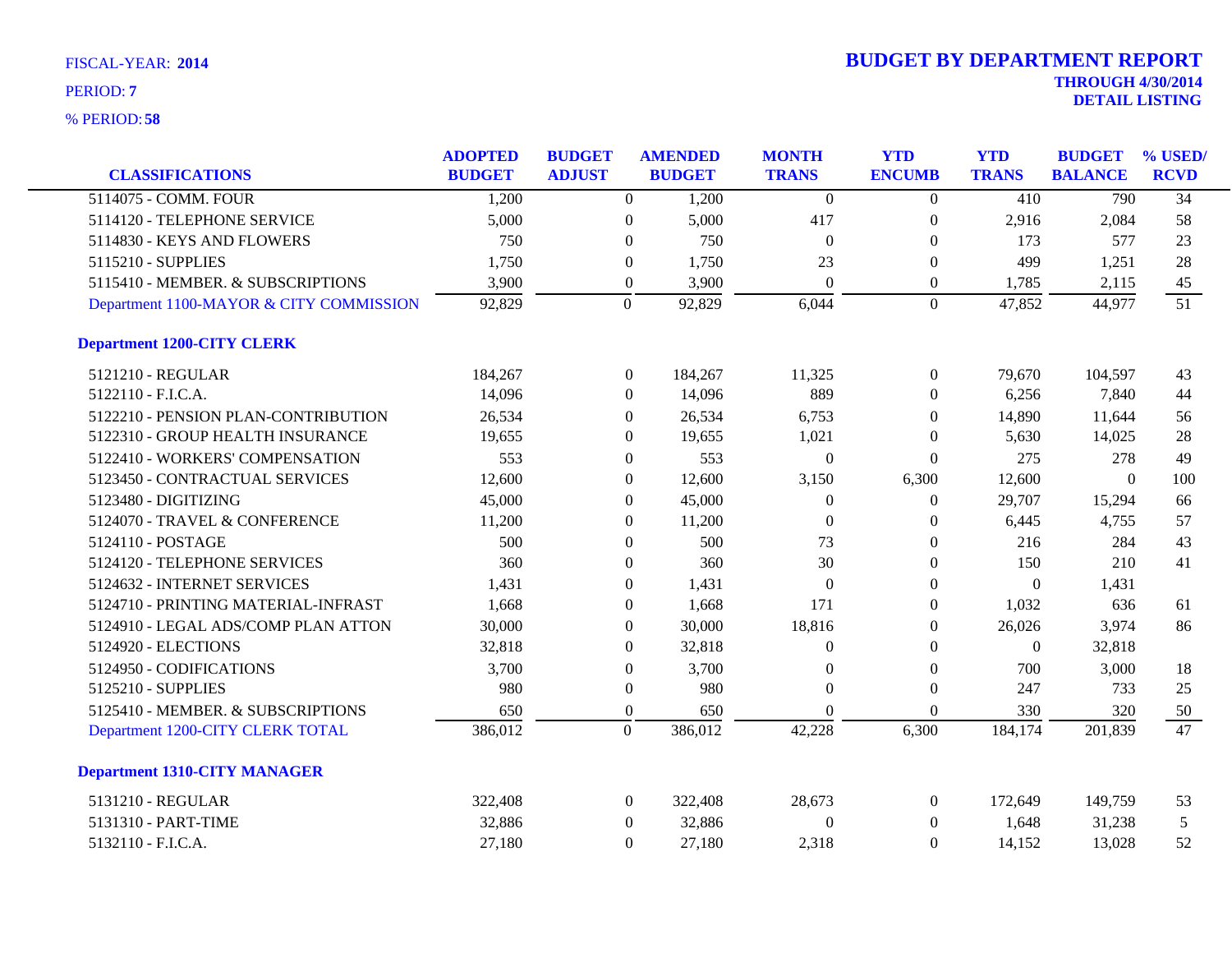| <b>FISCAL-YEAR: 2014</b> |  |
|--------------------------|--|
|                          |  |

| <b>CLASSIFICATIONS</b>                  | <b>ADOPTED</b><br><b>BUDGET</b> | <b>BUDGET</b><br><b>ADJUST</b> | <b>AMENDED</b><br><b>BUDGET</b> | <b>MONTH</b><br><b>TRANS</b> | <b>YTD</b><br><b>ENCUMB</b> | <b>YTD</b><br><b>TRANS</b> | <b>BUDGET</b><br><b>BALANCE</b> | % USED/<br><b>RCVD</b> |
|-----------------------------------------|---------------------------------|--------------------------------|---------------------------------|------------------------------|-----------------------------|----------------------------|---------------------------------|------------------------|
| 5132210 - PENSION PLAN CONTRIBUTION     | 9,500                           | $\overline{0}$                 | 9,500                           | 2,418                        | $\overline{0}$              | 5,331                      | 4,169                           | $\overline{56}$        |
| 5132220 - DEFERRED COMP CONTRIB.        | 29,209                          | $\boldsymbol{0}$               | 29,209                          | 727                          | $\boldsymbol{0}$            | 2,863                      | 26,346                          | 9                      |
| 5132310 - GROUP HEALTH INSURANCE        | 33,912                          | $\left($                       | 33,912                          | 2,459                        | $\theta$                    | 16,459                     | 17,454                          | 48                     |
| 5132410 - WORKERS' COMPENSATION         | 1,066                           | $\theta$                       | 1,066                           | $\boldsymbol{0}$             | $\theta$                    | 529                        | 537                             | 49                     |
| 5133450 - CONTRACTUAL SERVCS-INFRA      | 144,000                         | $\overline{0}$                 | 144,000                         | 7,500                        | 88,000                      | 131,727                    | 12,273                          | 91                     |
| 5134060 - AUTO ALLOWANCE                | 7,200                           | $\overline{0}$                 | 7,200                           | 600                          | $\boldsymbol{0}$            | 4,200                      | 3,000                           | 58                     |
| 5134065 - CITY MANAGER'S EXPENSE        | 1,000                           | 2,000                          | 3,000                           | 60                           | $\theta$                    | 721                        | 2,279                           | 24                     |
| 5134070 - TRAVEL & CONFERENCE           | 1,000                           | $\overline{0}$                 | 1,000                           | $\theta$                     | $\theta$                    | 154                        | 846                             | 15                     |
| 5134080 - EMPLOYEE EDUCATION            | 10,000                          | $\overline{0}$                 | 10,000                          | $\Omega$                     | $\mathbf{0}$                | $\mathbf{0}$               | 10,000                          |                        |
| 5134110 - POSTAGE                       | 1,589                           | $\boldsymbol{0}$               | 1,589                           | 230                          | $\boldsymbol{0}$            | 688                        | 901                             | 43                     |
| 5134120 - TELEPHONE SERVICE             | 3,420                           | $\overline{0}$                 | 3,420                           | 190                          | $\theta$                    | 1,761                      | 1,659                           | 51                     |
| 5134515 - AUTO INSURANCE                | 400                             | $\overline{0}$                 | 400                             | $\theta$                     | $\theta$                    | $\Omega$                   | 400                             |                        |
| 5134634 - MAINTENANCE-INTERNET SFTW     | $\Omega$                        | $\Omega$                       | $\Omega$                        | $\Omega$                     | $\mathbf{0}$                | $\theta$                   | $\mathbf{0}$                    |                        |
| 5134710 - PRINTING MATERIALS-INFRAS     | 1,668                           | $\overline{0}$                 | 1,668                           | 147                          | $\boldsymbol{0}$            | 888                        | 780                             | 53                     |
| 5135205 - COMPUTER EQUIPMENT            | 2,500                           | $\left($                       | 2,500                           | 135                          | 1,199                       | 1,826                      | 674                             | 73                     |
| 5135210 - SUPPLIES                      | 2,000                           | $\Omega$                       | 2,000                           | 80                           | $\Omega$                    | 1,904                      | 96                              | 95                     |
| 5135230 - FUEL & LUBRICANT              | 1,408                           | $\theta$                       | 1,408                           | $\Omega$                     | $\mathbf{0}$                | 460                        | 948                             | 32                     |
| 5135410 - MEMBER. & SUBSCRIPTIONS       | 2,033                           | 2,000                          | 4,033                           | 70                           | $\boldsymbol{0}$            | 3,403                      | 630                             | 84                     |
| 5139920 - GENERAL CONTINGENCY           | 130,000                         | $-4,000$                       | 126,000                         | $\Omega$                     | $\Omega$                    | $\overline{0}$             | 126,000                         |                        |
| Department 1310-CITY MANAGER TOTAL      | 764,379                         | $\mathbf{0}$                   | 764,379                         | 45,607                       | 89,199                      | 361,363                    | 403,017                         | 47                     |
| <b>Department 1320-CENTRAL SERVICES</b> |                                 |                                |                                 |                              |                             |                            |                                 |                        |
| 5131210 - REGULAR                       | 106,338                         | $\boldsymbol{0}$               | 106,338                         | 8,268                        | $\boldsymbol{0}$            | 57,572                     | 48,766                          | 54                     |
| 5131310 - PART-TIME                     | $\Omega$                        | $\theta$                       | $\overline{0}$                  | $\Omega$                     | $\theta$                    | $\mathbf{0}$               | $\mathbf{0}$                    |                        |
| 5131410 - OVERTIME                      | 6,970                           | $\Omega$                       | 6,970                           | 245                          | $\Omega$                    | 2,088                      | 4,882                           | 29                     |
| 5132110 - F.I.C.A.                      | 8,668                           | $\Omega$                       | 8,668                           | 727                          | $\theta$                    | 5,077                      | 3,591                           | 58                     |
| 5132220 - DEFERRED COMP CONTRIB.        | 7,932                           | $\overline{0}$                 | 7,932                           | 424                          | $\mathbf{0}$                | 2,970                      | 4,962                           | 37                     |
| 5132310 - GROUP HEALTH INSURANCE        | 13,103                          | $\theta$                       | 13,103                          | 1,021                        | $\Omega$                    | 7,112                      | 5,991                           | 54                     |
| 5132410 - WORKERS' COMPENSATION         | 340                             | $\Omega$                       | 340                             | $\Omega$                     | $\Omega$                    | 169                        | 171                             | 49                     |
| 5133450 - CONTRACTUAL SERVCS-INFRA      | 6,000                           | $\theta$                       | 6,000                           | $\Omega$                     | $\Omega$                    | 5,600                      | 400                             | 93                     |
| 5134110 - POSTAGE                       | 3,000                           | $\Omega$                       | 3.000                           | 21                           | $\Omega$                    | 833                        | 2.167                           | 27                     |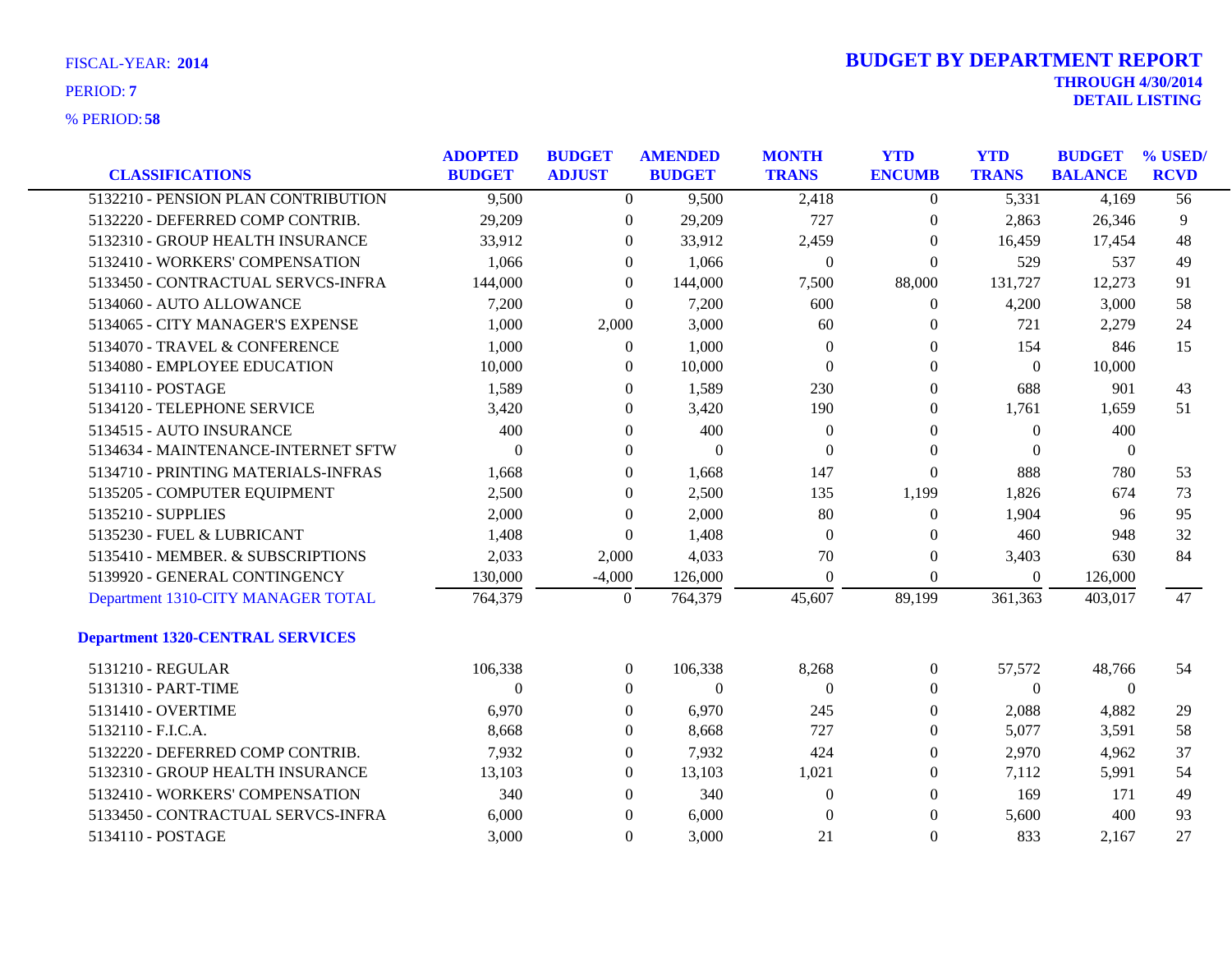| <b>CLASSIFICATIONS</b>                 | <b>ADOPTED</b><br><b>BUDGET</b> | <b>BUDGET</b><br><b>ADJUST</b> | <b>AMENDED</b><br><b>BUDGET</b> |          | <b>MONTH</b><br><b>TRANS</b> | <b>YTD</b><br><b>ENCUMB</b> | <b>YTD</b><br><b>TRANS</b> | <b>BUDGET</b><br><b>BALANCE</b> | % USED/<br><b>RCVD</b> |
|----------------------------------------|---------------------------------|--------------------------------|---------------------------------|----------|------------------------------|-----------------------------|----------------------------|---------------------------------|------------------------|
| 5134120 - TELEPHONE SERVICE            | 1,020                           |                                | $\overline{0}$                  | 1,020    | 64                           | $\Omega$                    | 214                        | 806                             | $\overline{20}$        |
| 5134125 - TELEPHONE                    | 43,721                          |                                | $\overline{0}$                  | 43,721   | 3,233                        | 6,380                       | 26,281                     | 17,440                          | 60                     |
| 5134420 - LEASE PURCH-POSTAGE MACHN    | 1,488                           | $\theta$                       |                                 | 1,488    | 124                          | $\theta$                    | 868                        | 620                             | 58                     |
| 5134615 - REPAIR & MAINT. OFFC EQUI    | 2,776                           |                                | $\Omega$                        | 2,776    | $\Omega$                     | $\Omega$                    | 1,020                      | 1,756                           | 36                     |
| 5134620 - REPAIR & MAINT. OPER EQUI    | 250                             |                                | $\boldsymbol{0}$                | 250      | $\Omega$                     | $\theta$                    | $\theta$                   | 250                             |                        |
| 5134634 - MAINTENANCE-INTERNET SFTW    | 2,249                           |                                | $\overline{0}$                  | 2,249    | $\Omega$                     | $\mathbf{0}$                | $\overline{0}$             | 2,249                           |                        |
| 5134710 - PRINTING MATERIALS-INFRAS    | 6,482                           | $\boldsymbol{0}$               |                                 | 6,482    | 319                          | $\theta$                    | 1,941                      | 4,541                           | 29                     |
| 5134720 - PRINTING - CONTRACTUAL       | 2,000                           |                                | $\overline{0}$                  | 2,000    | $\Omega$                     | $\Omega$                    | 470                        | 1,530                           | 23                     |
| 5135210 - SUPPLIES                     | 17,150                          |                                | $\overline{0}$                  | 17,150   | 657                          | $\theta$                    | 7,669                      | 9,481                           | 44                     |
| 5135410 - MEMBER. & SUBSCRIPTIONS      | 330                             | $\boldsymbol{0}$               |                                 | 330      | $\boldsymbol{0}$             | $\boldsymbol{0}$            | 265                        | 65                              | 80                     |
| Department 1320-CENTRAL SERVICES TOTAL | 229,817                         | $\mathbf{0}$                   | 229,817                         |          | 15,103                       | 6,380                       | 120,149                    | 109,668                         | $\overline{52}$        |
| <b>Department 1330-HUMAN RESOURCES</b> |                                 |                                |                                 |          |                              |                             |                            |                                 |                        |
| 5131210 - REGULAR                      | 168,378                         |                                | $\overline{0}$<br>168,378       |          | 12,955                       | $\boldsymbol{0}$            | 90,587                     | 77,791                          | 53                     |
| 5132110 - F.I.C.A.                     | 12,881                          |                                | $\overline{0}$                  | 12,881   | 990                          | $\theta$                    | 6,957                      | 5,924                           | 54                     |
| 5132220 - DEFERRED COMP CONTRIB.       | 11,786                          |                                | $\overline{0}$                  | 11,786   | 644                          | $\theta$                    | 4,505                      | 7,281                           | 38                     |
| 5132310 - GROUP HEALTH INSURANCE       | 19,655                          |                                | $\Omega$                        | 19,655   | 1,527                        | $\Omega$                    | 10,148                     | 9,507                           | 51                     |
| 5132410 - WORKERS' COMPENSATION        | 505                             |                                | $\overline{0}$                  | 505      | $\mathbf{0}$                 | $\theta$                    | 251                        | 254                             | 49                     |
| 5132510 - UNEMPLOYMENT COMPENSATION    | 34,000                          |                                | $\boldsymbol{0}$                | 34,000   | $\Omega$                     | $\theta$                    | 498                        | 33,502                          | -1                     |
| 5132610 - EMPLOYEE ASSISTANCE PROGR    | 9,000                           |                                | $\overline{0}$                  | 9,000    | 1,029                        | $\mathbf{0}$                | 2,264                      | 6,736                           | 25                     |
| 5133160 - PREEMPLOYMENT PHYSICAL       | 8,000                           |                                | $\overline{0}$                  | 8,000    | 430                          | $\Omega$                    | 2,940                      | 5,060                           | 36                     |
| 5133450 - CONTRACTUAL SERVCS-INFRA     | 65,000                          |                                | $\overline{0}$                  | 65,000   | 4,936                        | 23,333                      | 56,876                     | 8,124                           | 87                     |
| 5134080 - EMPLOYEE EDUCATION           | 16,860                          |                                | $\boldsymbol{0}$                | 16,860   | $\mathbf{0}$                 | $\boldsymbol{0}$            | 1,775                      | 15,085                          | 10                     |
| 5134110 - POSTAGE                      | 275                             |                                | $\overline{0}$                  | 275      | 60                           | $\boldsymbol{0}$            | 139                        | 136                             | 50                     |
| 5134120 - TELEPHONE SERVICE            | 2,040                           |                                | $\overline{0}$                  | 2,040    | 157                          | $\theta$                    | 869                        | 1,171                           | 42                     |
| 5134510 - EXCESS LIABILITY COVERAGE    | 523,107                         |                                | $\overline{0}$<br>523,107       |          | $\mathbf{0}$                 | 126,548                     | 291,655                    | 231,452                         | 55                     |
| 5134634 - MAINTENANCE-INTERNET SFTW    | 4,270                           |                                | $\overline{0}$                  | 4,270    | $\boldsymbol{0}$             | $\boldsymbol{0}$            | $\overline{0}$             | 4,270                           |                        |
| 5134710 - PRINTING MATERIALS-INFRAS    | 1,668                           |                                | $\boldsymbol{0}$                | 1,668    | 171                          | $\theta$                    | 1,032                      | 636                             | 61                     |
| 5134850 - NON-LEGAL ADVERTISING        | 5,000                           |                                | $\overline{0}$                  | 5,000    | $\Omega$                     | $\Omega$                    | 50                         | 4,950                           | $\mathbf{1}$           |
| 5135205 - COMPUTER EQUIPMENT           | $\Omega$                        |                                | $\Omega$                        | $\Omega$ | $\Omega$                     | $\Omega$                    | $\Omega$                   | $\Omega$                        |                        |
| 5135210 - SUPPLIES                     | 3,609                           |                                | $\overline{0}$                  | 3,609    | 51                           | $\Omega$                    | 2,270                      | 1,339                           | 62                     |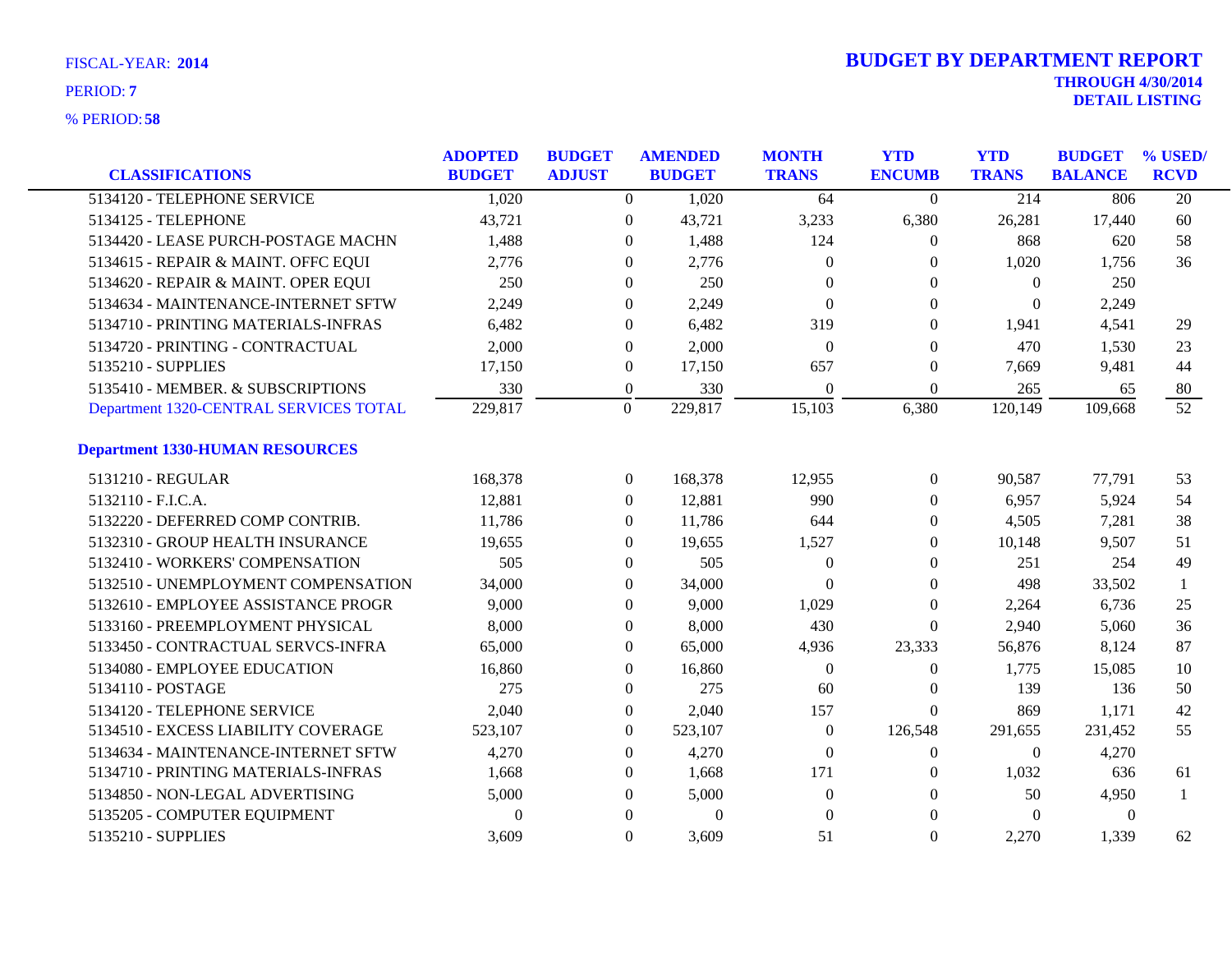**58** % PERIOD:

| <b>CLASSIFICATIONS</b>                          | <b>ADOPTED</b><br><b>BUDGET</b> | <b>BUDGET</b><br><b>ADJUST</b> | <b>AMENDED</b><br><b>BUDGET</b> | <b>MONTH</b><br><b>TRANS</b> | <b>YTD</b><br><b>ENCUMB</b> | <b>YTD</b><br><b>TRANS</b> | <b>BUDGET</b><br><b>BALANCE</b> | % USED/<br><b>RCVD</b> |
|-------------------------------------------------|---------------------------------|--------------------------------|---------------------------------|------------------------------|-----------------------------|----------------------------|---------------------------------|------------------------|
| 5135410 - MEMBER. & SUBSCRIPTIONS               | 3,620                           | $\overline{0}$                 | 3,620                           | $\Omega$                     | $\Omega$                    | 1,458                      | 2,162                           | 40                     |
| Department 1330-HUMAN RESOURCES TOTAL           | 889,654                         | $\theta$                       | 889,654                         | 22,950                       | 149,881                     | 474,274                    | 415,380                         | $\overline{53}$        |
| <b>Department 1340-MANAGEMENT INFO. SYSTEMS</b> |                                 |                                |                                 |                              |                             |                            |                                 |                        |
| 5133450 - CONTRACTUAL SERVCS-INFRA              | 175,000                         |                                | $\mathbf{0}$<br>175,000         | 15,817                       | $\Omega$                    | 94,900                     | 80,100                          | 54                     |
| 5134632 - INTERNET SERVICE                      | 38,670                          |                                | 38,670<br>$\Omega$              | 4,488                        | 14,940                      | 37,970                     | 700                             | 98                     |
| 5134634 - MAINTENANCE-INTERNET SFTW             | 68,831                          |                                | 68,831<br>$\mathbf{0}$          | 113                          | $\overline{0}$              | 33,467                     | 35,364                          | 48                     |
| 5135205 - COMPUTER EQUIPMENT                    | 32,225                          |                                | 32,225<br>$\mathbf{0}$          | 873                          | $\Omega$                    | 26,880                     | 5,345                           | 83                     |
| 5135210 - SUPPLIES                              | 3,038                           |                                | 3,038<br>$\mathbf{0}$           | $\theta$                     | $\theta$                    | 2,866                      | 172                             | 94                     |
| 5136430 - EQUIPMENT-OPERATING                   | $\theta$                        |                                | $\boldsymbol{0}$<br>$\theta$    | $\theta$                     | $\theta$                    | $\Omega$                   | $\theta$                        |                        |
| Department 1340-MANAGEMENT INFO. SYSTEMS        | 317,764                         | $\overline{0}$                 | 317,764                         | 21,291                       | 14,940                      | 196,083                    | 121,681                         | 61                     |
| <b>Department 1410-FINANCE</b>                  |                                 |                                |                                 |                              |                             |                            |                                 |                        |
| 5131210 - REGULAR                               | 296,660                         | $\theta$                       | 296,660                         | 20,541                       | $\mathbf{0}$                | 143,842                    | 152,818                         | 48                     |
| 5131310 - PART-TIME                             | 43,091                          |                                | 43,091<br>$\Omega$              | 2,245                        | $\Omega$                    | 19,444                     | 23,647                          | 45                     |
| 5132110 - F.I.C.A.                              | 24,896                          |                                | 24,896<br>$\Omega$              | 1,741                        | $\theta$                    | 12,516                     | 12,380                          | 50                     |
| 5132210 - PENSION PLAN CONTRIBUTION             | 10,302                          |                                | 10,302<br>$\mathbf{0}$          | 2,622                        | $\Omega$                    | 5,781                      | 4,521                           | 56                     |
| 5132220 - DEFERRED COMP CONTRIB.                | 15,542                          |                                | 15,542<br>$\mathbf{0}$          | 790                          | $\mathbf{0}$                | 5,522                      | 10,020                          | 35                     |
| 5132310 - GROUP HEALTH INSURANCE                | 29,482                          |                                | 29,482<br>$\mathbf{0}$          | 2,490                        | $\Omega$                    | 15,436                     | 14,046                          | 52                     |
| 5132410 - WORKERS' COMPENSATION                 | 1,021                           |                                | 1,021<br>$\Omega$               | $\Omega$                     | $\Omega$                    | 507                        | 514                             | 49                     |
| 5133100 - PROFESSIONAL SERVICES                 | 10,000                          | 8,000                          | 18,000                          | $\theta$                     | 12,000                      | 18,000                     | $\boldsymbol{0}$                | 100                    |
| 5133210 - AUDITOR'S FEE                         | 72,500                          | $-8,000$                       | 64,500                          | 14,000                       | 1,500                       | 53,000                     | 11,500                          | 82                     |
| 5133450 - CONTRACTUAL SERVCS-INFRA              | 36,860                          |                                | 36,860<br>$\boldsymbol{0}$      | 1,491                        | 2,400                       | 8,299                      | 28,561                          | 22                     |
| 5133459 - Contractual Services- Parking         | 417,500                         |                                | 417,500<br>$\Omega$             | 36,821                       | 13,750                      | 248,275                    | 169,225                         | 59                     |
| 5134070 - TRAVEL & CONFERENCE                   | 2,800                           |                                | 2,800<br>$\Omega$               | $\boldsymbol{0}$             | $\mathbf{0}$                | 35                         | 2,765                           | $\mathbf{1}$           |
| 5134110 - POSTAGE                               | 7,030                           |                                | 7,030<br>$\mathbf{0}$           | 1,020                        | $\theta$                    | 3,043                      | 3,987                           | 43                     |
| 5134120 - TELEPHONE SERVICE                     | 2,100                           |                                | 2,100<br>$\boldsymbol{0}$       | 154                          | $\boldsymbol{0}$            | 907                        | 1,193                           | 43                     |
| 5134634 - MAINTENANCE-INTERNET SFTW             | 35,000                          |                                | 35,000<br>$\Omega$              | $\Omega$                     | $\Omega$                    | 17,730                     | 17,270                          | 50                     |
| 5134710 - PRINTING MATERIALS-INFRAS             | 1,668                           |                                | $\Omega$<br>1,668               | 147                          | $\Omega$                    | 888                        | 780                             | 53                     |
| 5135205 - COMPUTER EQUIPMENT                    | 1,300                           |                                | 1,300<br>$\mathbf{0}$           | $\Omega$                     | $\theta$                    | $\theta$                   | 1,300                           |                        |
| 5135210 - SUPPLIES                              | 8,573                           |                                | $\Omega$<br>8,573               | 647                          | 3,950                       | 6,483                      | 2,090                           | 75                     |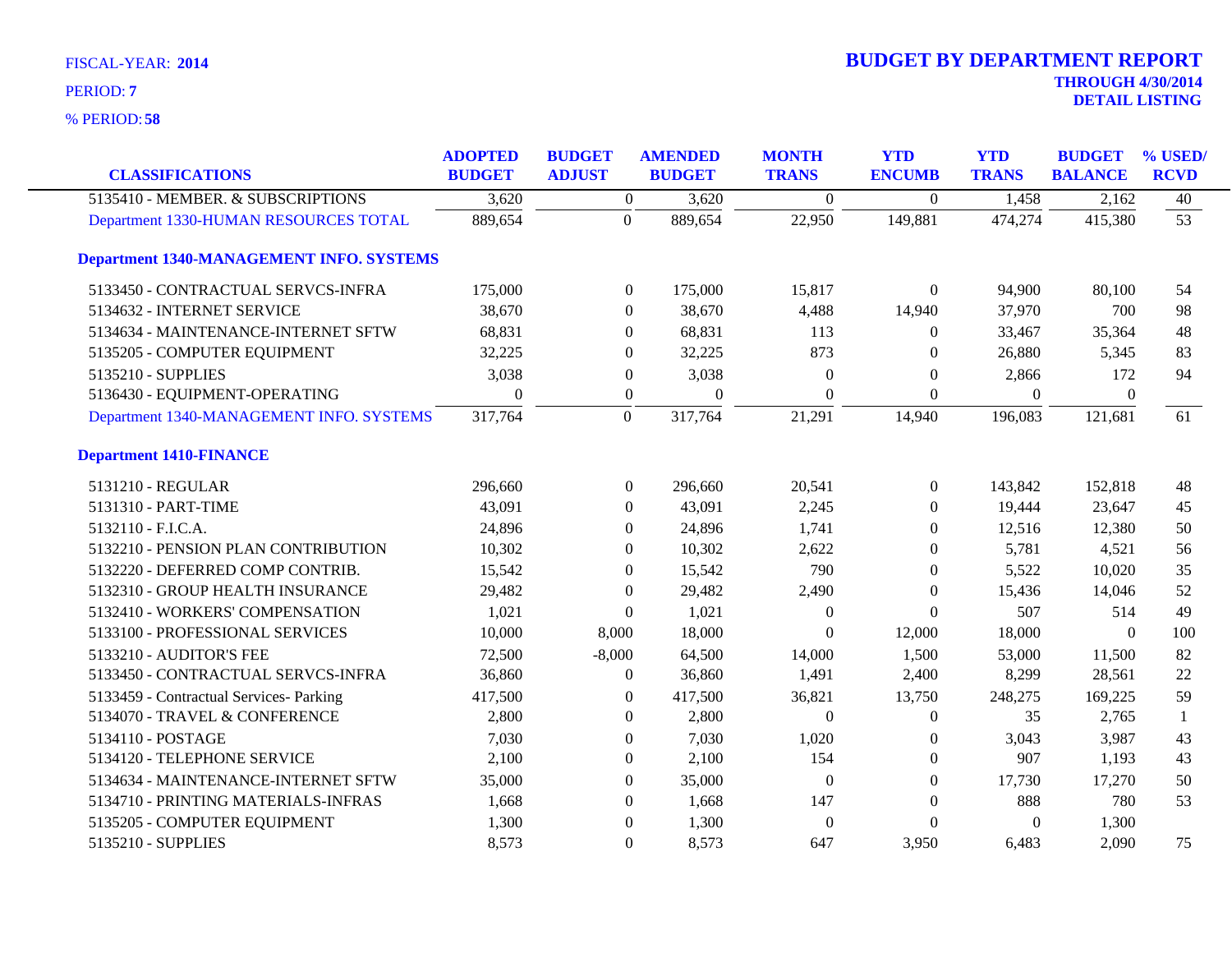| FISCAL-YEAR: 2014 |  |
|-------------------|--|
| PERIOD: 7         |  |

|                                      | <b>ADOPTED</b> | <b>BUDGET</b> |                  | <b>AMENDED</b> | <b>MONTH</b>   | <b>YTD</b>       | <b>YTD</b>       | <b>BUDGET</b>  | % USED/         |
|--------------------------------------|----------------|---------------|------------------|----------------|----------------|------------------|------------------|----------------|-----------------|
| <b>CLASSIFICATIONS</b>               | <b>BUDGET</b>  | <b>ADJUST</b> |                  | <b>BUDGET</b>  | <b>TRANS</b>   | <b>ENCUMB</b>    | <b>TRANS</b>     | <b>BALANCE</b> | <b>RCVD</b>     |
| 5135410 - MEMBER. & SUBSCRIPTIONS    | 2,365          |               | $\overline{0}$   | 2,365          | $\overline{0}$ | $\boldsymbol{0}$ | 788              | 1,577          | $\overline{33}$ |
| 5137110 - DEBT SERVICE-PRINCIPAL     | 119,268        |               | $\overline{0}$   | 119,268        | 7,078          | $\overline{0}$   | 83,669           | 35,599         | 70              |
| 5137210 - DEBT SERVICE-INTEREST      | 3,825          |               | $\boldsymbol{0}$ | 3,825          | 312            | $\boldsymbol{0}$ | 2,474            | 1,351          | 64              |
| Department 1410-FINANCE TOTAL        | 1,141,783      |               | $\overline{0}$   | 1,141,783      | 92,099         | 33,600           | 646,639          | 495,144        | 56              |
| <b>Department 1500-CITY ATTORNEY</b> |                |               |                  |                |                |                  |                  |                |                 |
| 5143120 - PROFESSIONAL SERV COST     | 160,000        |               | $\boldsymbol{0}$ | 160,000        | $\Omega$       | 66,480           | 146,640          | 13,360         | 91              |
| 5143410 - LITIGATION-SPC PRJ & COST  | 235,000        |               | $\overline{0}$   | 235,000        | 22,482         | $\Omega$         | 53,319           | 181,681        | 22              |
| 5143440 - CONSULTING-LABOR ATTORNEY  | 40,000         |               | $\boldsymbol{0}$ | 40,000         | $\theta$       | $\boldsymbol{0}$ | 7,216            | 32,784         | 18              |
| 5144065 - CITY ATTORNEY'S EXPENSE    | 1,000          |               | $\boldsymbol{0}$ | 1,000          | $\Omega$       | $\theta$         | 623              | 378            | 62              |
| Department 1500-CITY ATTORNEY TOTAL  | 436,000        |               | $\overline{0}$   | 436,000        | 22,482         | 66,480           | 207,798          | 228,203        | 47              |
| <b>Department 1610-BUILDING</b>      |                |               |                  |                |                |                  |                  |                |                 |
| 5241210 - REGULAR                    | 230,649        |               | $\overline{0}$   | 230,649        | 18,032         | $\overline{0}$   | 127,044          | 103,605        | 55              |
| 5241310 - PART-TIME                  | 138,434        |               | $\theta$         | 138,434        | 10,608         | $\left($         | 74,256           | 64,178         | 53              |
| 5242110 - F.I.C.A.                   | 28,235         |               | $\overline{0}$   | 28,235         | 2,224          | $\theta$         | 15,632           | 12,603         | 55              |
| 5242220 - DEFERRED COMP CONTRIB.     | 16,145         |               | $\overline{0}$   | 16,145         | 1,183          | $\theta$         | 8,265            | 7,880          | 51              |
| 5242310 - GROUP HEALTH INSURANCE     | 26,206         |               | $\overline{0}$   | 26,206         | 2,006          | $\theta$         | 12,530           | 13,676         | 47              |
| 5242410 - WORKERS' COMPENSATION      | 8,125          |               | $\Omega$         | 8,125          | $\Omega$       | $\Omega$         | 4,034            | 4,091          | 49              |
| 5243150 - CONTRACT INSPECT/ENGINEER  | 3,000          |               | $\boldsymbol{0}$ | 3,000          | $\theta$       | $\theta$         | $\boldsymbol{0}$ | 3,000          |                 |
| 5243450 - CONTRACTUAL SERVICES       | 1,000          |               | $\overline{0}$   | 1,000          | $\theta$       | $\Omega$         | 414              | 586            | 41              |
| 5244110 - POSTAGE                    | 200            |               | $\mathbf{0}$     | 200            | 29             | $\theta$         | 87               | 113            | 43              |
| 5244120 - TELEPHONE SERVICES         | 1,380          |               | $\overline{0}$   | 1,380          | 64             | $\Omega$         | 277              | 1,103          | 20              |
| 5244515 - AUTO INSURANCE             | 400            |               | $\overline{0}$   | 400            | $\overline{0}$ | $\theta$         | $\boldsymbol{0}$ | 400            |                 |
| 5244710 - PRINTING MATERIALS-INFRAS  | 1,900          |               | $\Omega$         | 1,900          | 82             | $\Omega$         | 503              | 1,397          | 26              |
| 5245210 - SUPPLIES                   | 2,500          |               | $\boldsymbol{0}$ | 2,500          | $\overline{0}$ | $\theta$         | 305              | 2,195          | 12              |
| 5245220 - UNIFORMS                   | 680            |               | $\Omega$         | 680            | 679            | $\Omega$         | 679              | 2              | 99              |
| 5245230 - FUEL                       | 1,600          |               | $\boldsymbol{0}$ | 1,600          | $\theta$       | $\theta$         | 523              | 1,077          | 32              |
| 5245410 - MEMBER. & SUBSCRIPTIONS    | 120            |               | $\overline{0}$   | 120            | $\Omega$       | $\Omega$         | $\Omega$         | 120            |                 |
| Department 1610-BUILDING TOTAL       | 460,574        |               | $\mathbf{0}$     | 460,574        | 34,907         | $\theta$         | 244,549          | 216,026        | 53              |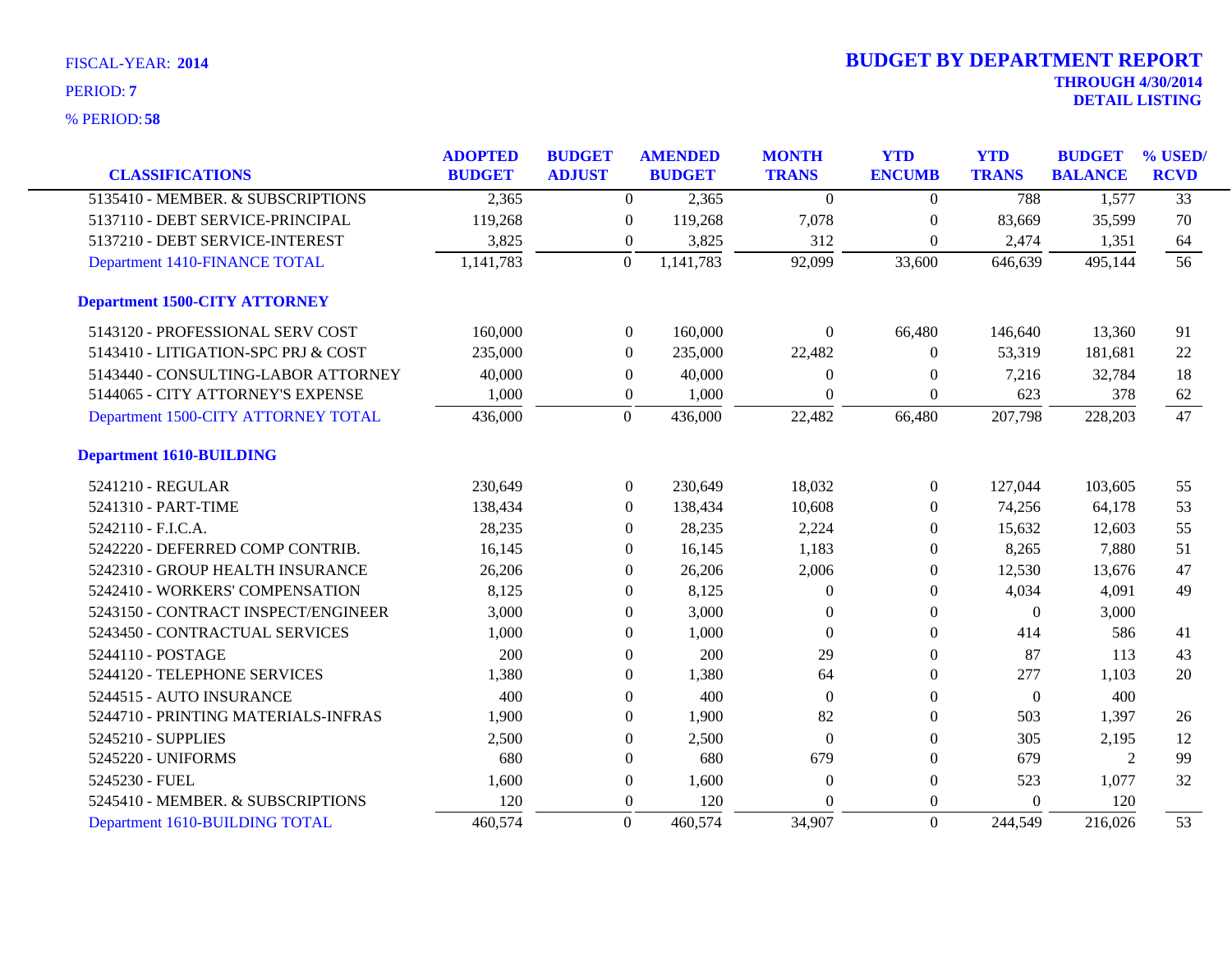**58** % PERIOD:

| <b>DETAIL LISTING</b> |  |  |
|-----------------------|--|--|
|                       |  |  |

| <b>CLASSIFICATIONS</b>                       | <b>ADOPTED</b><br><b>BUDGET</b> | <b>BUDGET</b><br><b>ADJUST</b> | <b>AMENDED</b><br><b>BUDGET</b> |              | <b>MONTH</b><br><b>TRANS</b> | <b>YTD</b><br><b>ENCUMB</b> | <b>YTD</b><br><b>TRANS</b> | <b>BUDGET</b><br><b>BALANCE</b> | % USED/<br><b>RCVD</b> |
|----------------------------------------------|---------------------------------|--------------------------------|---------------------------------|--------------|------------------------------|-----------------------------|----------------------------|---------------------------------|------------------------|
| <b>Department 1620-PLANNING &amp; ZONING</b> |                                 |                                |                                 |              |                              |                             |                            |                                 |                        |
| 5241210 - REGULAR                            | 228,679                         |                                | $\overline{0}$                  | 228,679      | 18,784                       | $\boldsymbol{0}$            | 136,535                    | 92,144                          | 59                     |
| 5241310 - PART-TIME                          | $\theta$                        |                                | $\Omega$                        | $\mathbf{0}$ | $\Omega$                     | $\Omega$                    | $\Omega$                   | $\overline{0}$                  |                        |
| 5242110 - F.I.C.A.                           | 17,494                          |                                | $\theta$                        | 17,494       | 1,471                        | $\mathbf{0}$                | 10,675                     | 6,819                           | 61                     |
| 5242210 - PENSION PLAN CONTRIBUTION          | 8,291                           |                                | $\Omega$                        | 8,291        | 2,110                        | $\Omega$                    | 4,653                      | 3,638                           | 56                     |
| 5242220 - DEFERRED COMP CONTRIB.             | 11,977                          |                                | $\Omega$                        | 11,977       | 730                          | $\mathbf{0}$                | 5,071                      | 6,906                           | 42                     |
| 5242310 - GROUP HEALTH INSURANCE             | 26,206                          |                                | $\Omega$                        | 26,206       | 2,016                        | $\Omega$                    | 12,589                     | 13,617                          | 48                     |
| 5242410 - WORKERS' COMPENSATION              | 686                             |                                | $\Omega$                        | 686          | $\Omega$                     | $\mathbf{0}$                | 341                        | 345                             | 49                     |
| 5243100 - PROFESSIONAL SERVICES              | 2,440                           |                                | $\Omega$                        | 2,440        | $\Omega$                     | $\theta$                    | $\mathbf{0}$               | 2,440                           |                        |
| 5243450 - CONTRACTUAL SERVICES               | 139,000                         |                                | $\overline{0}$                  | 139,000      | 1,500                        | 8,000                       | 19,780                     | 119,220                         | 14                     |
| 5243480 - DIGITIZING                         | 1,500                           |                                | $\theta$                        | 1,500        | $\theta$                     | $\boldsymbol{0}$            | $\boldsymbol{0}$           | 1,500                           |                        |
| 5244070 - TRAVEL & CONFERENCE                | 1,400                           |                                | 0                               | 1,400        | $\Omega$                     | $\Omega$                    | 150                        | 1,250                           | 10                     |
| 5244110 - POSTAGE                            | 2,063                           |                                | 0                               | 2,063        | 299                          | $\Omega$                    | 893                        | 1,170                           | 43                     |
| 5244120 - TELEPHONE SERVICES                 | 1,097                           |                                | $\Omega$                        | 1,097        | 171                          | $\mathbf{0}$                | 880                        | 217                             | 80                     |
| 5244515 - AUTO INSURANCE                     | 400                             |                                | $\Omega$                        | 400          | $\Omega$                     | $\Omega$                    | $\Omega$                   | 400                             |                        |
| 5244620 - MAINT.&REP.OPER. EQUIPMNT          | 9,443                           |                                | $\Omega$                        | 9,443        | $\Omega$                     | $\mathbf{0}$                | 1,112                      | 8,331                           | 11                     |
| 5244634 - PLANNING- INTERNET                 | 4,000                           |                                | $\Omega$                        | 4,000        | $\Omega$                     | $\Omega$                    | $\boldsymbol{0}$           | 4,000                           |                        |
| 5244710 - PRINTING MATERIALS-INFRAS          | 3,412                           |                                | $\theta$                        | 3,412        | 276                          | $\mathbf{0}$                | 1,673                      | 1,739                           | 49                     |
| 5244910 - LEGAL ADS                          | 3,945                           |                                | $\Omega$                        | 3,945        | 512                          | $\mathbf{0}$                | 2,004                      | 1,941                           | 50                     |
| 5245205 - COMPUTERS                          | 1,000                           |                                | 0                               | 1,000        | $\theta$                     | $\Omega$                    | $\Omega$                   | 1,000                           |                        |
| 5245210 - SUPPLIES                           | 3,681                           |                                | $\Omega$                        | 3,681        | 103                          | $\mathbf{0}$                | 2,169                      | 1,512                           | 58                     |
| 5245230 - FUEL                               | 144                             |                                | $\overline{0}$                  | 144          | $\mathbf{0}$                 | $\boldsymbol{0}$            | 47                         | 97                              | 32                     |
| 5245410 - MEMBER. & SUBSCRIPTIONS            | 1,605                           |                                | $\theta$                        | 1,605        | $\Omega$                     | $\mathbf{0}$                | 313                        | 1,292                           | 19                     |
| Department 1620-PLANNING & ZONING TOTAL      | 468,463                         |                                | $\mathbf{0}$                    | 468,463      | 27,972                       | 8,000                       | 198,885                    | 269,578                         | 42                     |
| <b>Department 1640-CODE ENFORCEMENT</b>      |                                 |                                |                                 |              |                              |                             |                            |                                 |                        |
| 5241210 - REGULAR                            | 153,875                         |                                | $\overline{0}$                  | 153,875      | 11,801                       | $\theta$                    | 83,863                     | 70,012                          | 54                     |
| 5241310 - PART-TIME                          | $\theta$                        |                                | $\Omega$                        | $\theta$     | $\Omega$                     | $\Omega$                    | $\theta$                   | $\overline{0}$                  |                        |
| 5242110 - F.I.C.A.                           | 11,771                          |                                | $\Omega$                        | 11,771       | 931                          | $\theta$                    | 6,618                      | 5,153                           | 56                     |
| 5242210 - PENSION PLAN CONTRIBUTION          | 8,207                           |                                | $\theta$                        | 8,207        | 2,089                        | $\mathbf{0}$                | 4,606                      | 3,601                           | 56                     |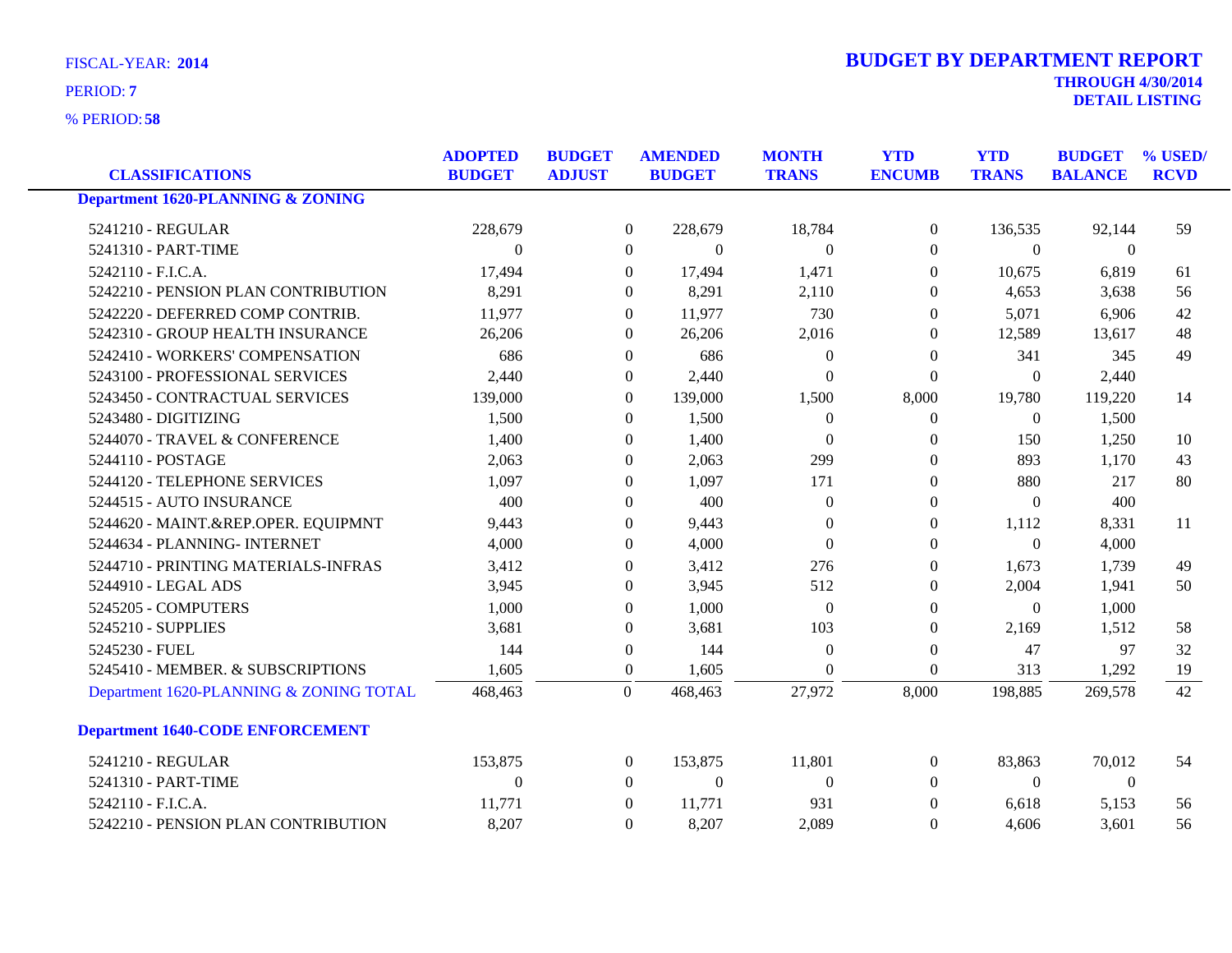| <b>FISCAL-YEAR: 2014</b> |  |
|--------------------------|--|
|                          |  |

| <b>CLASSIFICATIONS</b>                      | <b>ADOPTED</b><br><b>BUDGET</b> | <b>BUDGET</b><br><b>ADJUST</b> | <b>AMENDED</b><br><b>BUDGET</b> | <b>MONTH</b><br><b>TRANS</b> | <b>YTD</b><br><b>ENCUMB</b> | <b>YTD</b><br><b>TRANS</b> | <b>BUDGET</b><br><b>BALANCE</b> | % USED/<br><b>RCVD</b> |
|---------------------------------------------|---------------------------------|--------------------------------|---------------------------------|------------------------------|-----------------------------|----------------------------|---------------------------------|------------------------|
| 5242220 - DEFERRED COMP CONTRIB.            | 6,782                           |                                | 6,782<br>$\overline{0}$         | 374                          | $\overline{0}$              | 2,684                      | 4,098                           | $\overline{39}$        |
| 5242310 - GROUP HEALTH INSURANCE            | 19,655                          | $\mathbf{0}$                   | 19,655                          | 1,513                        | $\mathbf{0}$                | 9,570                      | 10,085                          | 48                     |
| 5242410 - WORKERS' COMPENSATION             | 4,801                           | $\overline{0}$                 | 4,801                           | $\theta$                     | $\overline{0}$              | 2,383                      | 2,418                           | 49                     |
| 5243111 - SPECIAL MASTERS                   | 4,000                           | $\Omega$                       | 4,000                           | $\Omega$                     | $\overline{0}$              | 600                        | 3,400                           | 15                     |
| 5243450 - CONTRACTUAL SERVICES              | 20,000                          | $\Omega$                       | 20,000                          | $\Omega$                     | $\overline{0}$              | 50                         | 19,950                          |                        |
| 5244070 - TRAVEL & CONFERENCE               | 1,374                           | $\overline{0}$                 | 1,374                           | $\theta$                     | 0                           | 95                         | 1,279                           | 6                      |
| 5244080 - EMPLOYEE EDUCATION                | 2,415                           | $\overline{0}$                 | 2,415                           | $\Omega$                     | $\overline{0}$              | 150                        | 2,265                           | 6                      |
| 5244110 - POSTAGE                           | 7,000                           | $\theta$                       | 7,000                           | 1,052                        | $\overline{0}$              | 3,067                      | 3,933                           | 43                     |
| 5244120 - TELEPHONE SERVICES                | 4,650                           | $\theta$                       | 4,650                           | 442                          | $\overline{0}$              | 2,538                      | 2,112                           | 54                     |
| 5244515 - AUTO INSURANCE                    | 1,800                           | $\mathbf{0}$                   | 1,800                           | $\overline{0}$               | 0                           | $\boldsymbol{0}$           | 1,800                           |                        |
| 5244710 - PRINTING MATERIALS-INFRAS         | 1,668                           | $\overline{0}$                 | 1,668                           | 79                           | 0                           | 479                        | 1,189                           | 28                     |
| 5244920 - LIENS                             | 1,612                           | $\overline{0}$                 | 1,612                           | 46                           | 0                           | 903                        | 709                             | 56                     |
| 5245205 - COMPUTERS                         | 4,400                           | $\Omega$                       | 4,400                           | $\Omega$                     | $\overline{0}$              | 3,708                      | 692                             | 84                     |
| 5245210 - SUPPLIES                          | 2,873                           | $\mathbf{0}$                   | 2,873                           | 131                          | $\overline{0}$              | 990                        | 1,883                           | 34                     |
| 5245220 - UNIFORMS                          | 2,000                           | $\theta$                       | 2,000                           | $\overline{0}$               | 0                           | 771                        | 1,229                           | 38                     |
| 5245230 - FUEL                              | 5,978                           | $\theta$                       | 5,978                           | $\Omega$                     | $\mathbf{0}$                | 1,953                      | 4,025                           | 32                     |
| 5245410 - MEMBER. & SUBSCRIPTIONS           | 540                             | $\overline{0}$                 | 540                             | $\Omega$                     | $\mathbf{0}$                | 105                        | 435                             | 19                     |
| Department 1640-CODE ENFORCEMENT TOTAL      | 265,401                         | $\overline{0}$                 | 265,401                         | 18,458                       | $\overline{0}$              | 125,133                    | 140,268                         | 47                     |
| <b>Department 1710-BUILDING MAINTENANCE</b> |                                 |                                |                                 |                              |                             |                            |                                 |                        |
| 5191210 - FULL-TIME                         | 71,737                          | $\overline{0}$                 | 71,737                          | 5,497                        | $\overline{0}$              | 38,991                     | 32,746                          | 54                     |
| 5191410 - OVERTIME                          | 4,000                           | $\Omega$                       | 4,000                           | 31                           | $\overline{0}$              | 414                        | 3,586                           | 10                     |
| 5192110 - F.I.C.A.                          | 5,794                           | $\overline{0}$                 | 5,794                           | 498                          | 0                           | 3,424                      | 2,370                           | 59                     |
| 5192210 - PENSION PLAN CONTRIBUTION         | 10,906                          | $\overline{0}$                 | 10,906                          | 2,776                        | $\Omega$                    | 6,120                      | 4,786                           | 56                     |
| 5192310 - GROUP HEALTH INSURANCE            | 13,103                          | $\Omega$                       | 13,103                          | 1,485                        | $\Omega$                    | 8,419                      | 4,684                           | 64                     |
| 5192410 - WORKERS' COMPENSATION             | 3,409                           | $\Omega$                       | 3,409                           | $\mathbf{0}$                 | $\Omega$                    | 1,692                      | 1,717                           | 49                     |
| 5193450 - CONT. SVCS.                       | 86,655                          | $\overline{0}$                 | 86,655                          | 9,995                        | 18,400                      | 62,638                     | 24,017                          | 72                     |
| 5194070 - TRAVEL                            | 250                             | $\overline{0}$                 | 250                             | $\theta$                     | $\overline{0}$              | $\Omega$                   | 250                             |                        |
| 5194080 - EMPLOYEE EDUCATION                | 200                             | $\Omega$                       | 200                             | $\Omega$                     | $\theta$                    | $\Omega$                   | 200                             |                        |
| 5194120 - TELEPHONE SERVICE                 | 780                             | $\Omega$                       | 780                             | 39                           | $\Omega$                    | 154                        | 626                             | 19                     |
| 5194310 - ELECTRIC                          | 114,000                         | $\Omega$                       | 114,000                         | $\Omega$                     | 73,589                      | 114,000                    | $\Omega$                        | 100                    |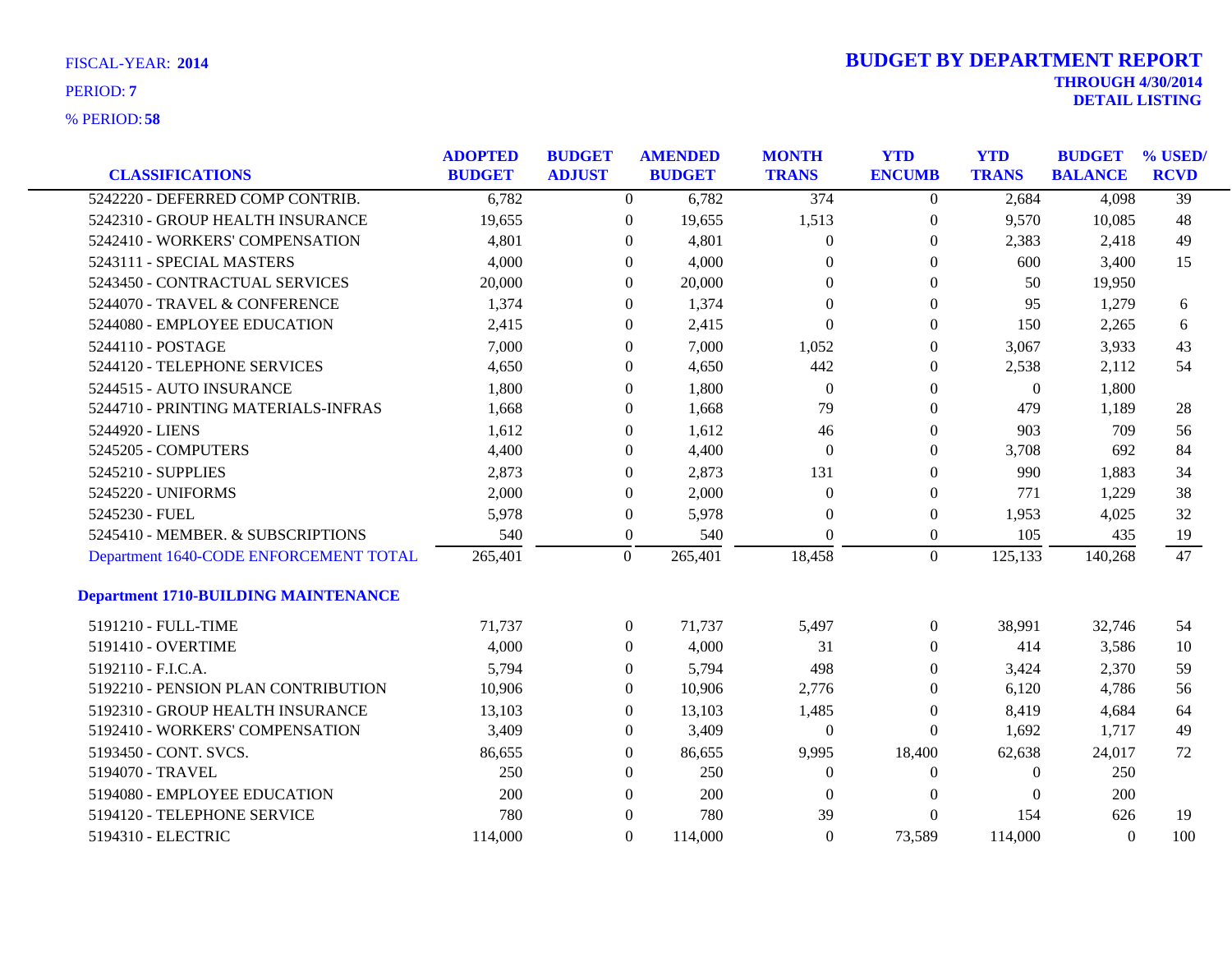| <b>CLASSIFICATIONS</b>                     | <b>ADOPTED</b><br><b>BUDGET</b> | <b>BUDGET</b><br><b>ADJUST</b> | <b>AMENDED</b><br><b>BUDGET</b> | <b>MONTH</b><br><b>TRANS</b> | <b>YTD</b><br><b>ENCUMB</b> | <b>YTD</b><br><b>TRANS</b> | <b>BUDGET</b><br><b>BALANCE</b> | % USED/<br><b>RCVD</b> |
|--------------------------------------------|---------------------------------|--------------------------------|---------------------------------|------------------------------|-----------------------------|----------------------------|---------------------------------|------------------------|
| 5194320 - WATER                            | 27,000                          | $\overline{0}$                 | 27,000                          | $\boldsymbol{0}$             | 14,141                      | 27,000                     | $\Omega$                        | 100                    |
| 5194620 - REPAIR & MAINT. OPER EQUI        | 250                             | $\boldsymbol{0}$               | 250                             | $\theta$                     | $\boldsymbol{0}$            | $\theta$                   | 250                             |                        |
| 5194670 - MAINT & REP - STRUCTURES         | 82,000                          | $\overline{0}$                 | 82,000                          | 3,684                        | 2,600                       | 29,050                     | 52,950                          | 35                     |
| 5195210 - SUPPLIES                         | 21,050                          | $\overline{0}$                 | 21,050                          | 458                          | $\overline{0}$              | 4,230                      | 16,820                          | 20                     |
| 5195220 - UNIFORMS                         | 800                             | $\overline{0}$                 | 800                             | $\theta$                     | 530                         | 672                        | 128                             | 84                     |
| Department 1710-BUILDING MAINTENANCE TOTAL | 441,934                         | $\overline{0}$                 | 441,934                         | 24,463                       | 109,260                     | 296,804                    | 145,130                         | 67                     |
| <b>Department 1720-SOLID WASTE</b>         |                                 |                                |                                 |                              |                             |                            |                                 |                        |
| 5341210 - REGULAR                          | 410,277                         | $\overline{0}$                 | 410,277                         | 20,660                       | $\boldsymbol{0}$            | 200,582                    | 209,695                         | 48                     |
| 5341410 - OVERTIME                         | 7,000                           | $\overline{0}$                 | 7,000                           | 6                            | $\overline{0}$              | 3,809                      | 3,191                           | 54                     |
| 5342110 - F.I.C.A.                         | 31,922                          | $\overline{0}$                 | 31,922                          | 1,555                        | $\Omega$                    | 15,648                     | 16,274                          | 49                     |
| 5342210 - PENSION PLAN CONTRIBUTION        | 36,851                          | $\boldsymbol{0}$               | 36,851                          | 9,379                        | $\theta$                    | 20,680                     | 16,171                          | 56                     |
| 5342220 - ICMA                             | 10,806                          | $\overline{0}$                 | 10,806                          | 78                           | $\overline{0}$              | 551                        | 10,255                          | 5                      |
| 5342310 - GROUP HEALTH INSURANCE           | 65,516                          | $\Omega$                       | 65,516                          | 3,438                        | $\theta$                    | 24,130                     | 41,386                          | 36                     |
| 5342410 - WORKERS' COMPENSATION            | 54,321                          | $\boldsymbol{0}$               | 54,321                          | $\theta$                     | $\Omega$                    | 26,967                     | 27,354                          | 49                     |
| 5343470 - INTERLCL AGREE-RECYCLING         | 91,150                          | $\overline{0}$                 | 91,150                          | $\theta$                     | 54,929                      | 91,150                     | $\boldsymbol{0}$                | 100                    |
| 5344070 - TRAVEL & CONFERENCE              | 200                             | $\overline{0}$                 | 200                             | 25                           | $\boldsymbol{0}$            | 25                         | 175                             | 12                     |
| 5344080 - EMPLOYEE EDUCATION               | 300                             | 0                              | 300                             | $\boldsymbol{0}$             | $\boldsymbol{0}$            | $\Omega$                   | 300                             |                        |
| 5344340 - REFUSE DISPOSAL FEE              | 648,815                         | $\overline{0}$                 | 648,815                         | 89,421                       | 283,595                     | 645,315                    | 3,500                           | 99                     |
| 5345210 - SUPPLIES                         | 8,500                           | $\overline{0}$                 | 8,500                           | 860                          | $\Omega$                    | 2,560                      | 5,940                           | 30                     |
| 5345220 - UNIFORMS                         | 4,000                           | $\boldsymbol{0}$               | 4,000                           | $\theta$                     | 2,584                       | 3,451                      | 549                             | 86                     |
| 5347110 - DEBT SERVICE-PRINCIPAL           | $\Omega$                        | $\boldsymbol{0}$               | $\theta$                        | $\Omega$                     | $\overline{0}$              | $\Omega$                   | $\theta$                        |                        |
| 5347210 - DEBT SERVICE-INTEREST            | $\Omega$                        | $\overline{0}$                 | $\Omega$                        | $\Omega$                     | $\Omega$                    | $\Omega$                   | $\theta$                        |                        |
| Department 1720-SOLID WASTE TOTAL          | 1,369,658                       | $\mathbf{0}$                   | 1,369,658                       | 125,422                      | 341,108                     | 1,034,868                  | 334,790                         | 75                     |
| <b>Department 1730-STREET MAINTENANCE</b>  |                                 |                                |                                 |                              |                             |                            |                                 |                        |
| 5411210 - REGULAR                          | 211,623                         | $\overline{0}$                 | 211,623                         | 18,916                       | $\overline{0}$              | 120,177                    | 91,446                          | 56                     |
| 5411310 - PART TIME                        | $\theta$                        | $\overline{0}$                 | $\mathbf{0}$                    | $\Omega$                     | $\overline{0}$              | $\Omega$                   | $\Omega$                        |                        |
| 5411410 - OVERTIME                         | $\theta$                        | $\overline{0}$                 | $\mathbf{0}$                    | 11                           | $\overline{0}$              | 1,825                      | $-1,825$                        |                        |
| 5412110 - F.I.C.A.                         | 16,189                          | $\overline{0}$                 | 16,189                          | 1,447                        | $\overline{0}$              | 9,387                      | 6,802                           | 57                     |
| 5412210 - PENSION PLAN CONTRIBUTION        | 18,315                          | $\Omega$                       | 18,315                          | 4,661                        | $\theta$                    | 10,278                     | 8,037                           | 56                     |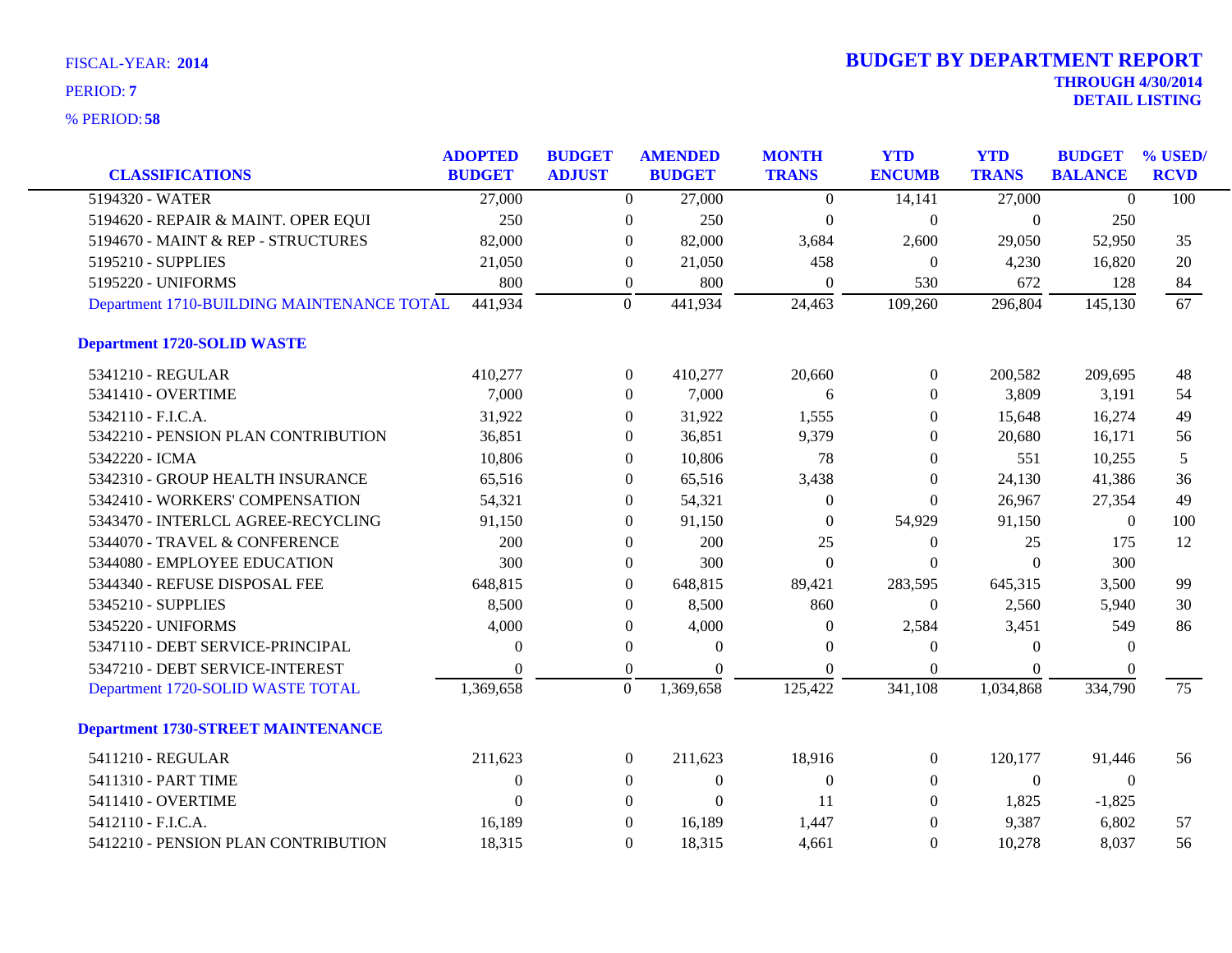| FISCAL-YEAR: 2014 |  |
|-------------------|--|
| PERIOD: 7         |  |

| <b>CLASSIFICATIONS</b>                      | <b>ADOPTED</b><br><b>BUDGET</b> | <b>BUDGET</b><br><b>ADJUST</b> | <b>AMENDED</b><br><b>BUDGET</b> |          | <b>MONTH</b><br><b>TRANS</b> | <b>YTD</b><br><b>ENCUMB</b> | <b>YTD</b><br><b>TRANS</b> | <b>BUDGET</b><br><b>BALANCE</b> | % USED/<br><b>RCVD</b> |
|---------------------------------------------|---------------------------------|--------------------------------|---------------------------------|----------|------------------------------|-----------------------------|----------------------------|---------------------------------|------------------------|
| 5412220 - DEFERRED COMP CONTRIB             | 5,910                           |                                | $\overline{0}$                  | 5,910    | 139                          | $\overline{0}$              | 974                        | 4,936                           | 16                     |
| 5412310 - GROUP HEALTH INSURANCE            | 45,861                          |                                | $\mathbf{0}$                    | 45,861   | 3,443                        | $\boldsymbol{0}$            | 21,155                     | 24,706                          | 46                     |
| 5412410 - WORKERS' COMPENSATION             | 21,861                          |                                | $\overline{0}$                  | 21,861   | $\theta$                     | $\boldsymbol{0}$            | 10,853                     | 11,008                          | 49                     |
| 5413450 - CONTRACTUAL SERVICES              | 30,000                          |                                | $\Omega$                        | 30,000   | $\theta$                     | 16,500                      | 27,000                     | 3,000                           | 90                     |
| 5414070 - TRAVEL & CONFERENCE               | 300                             |                                | $\Omega$                        | 300      | $\Omega$                     | $\overline{0}$              | $\theta$                   | 300                             |                        |
| 5414080 - EMPLOYEE EDUCATION                | 700                             |                                | $\overline{0}$                  | 700      | $\overline{0}$               | 0                           | 75                         | 625                             | 10                     |
| 5414120 - TRAVEL & CONFERENCE               | 1,560                           |                                | $\overline{0}$                  | 1,560    | 77                           | 0                           | 386                        | 1,174                           | 24                     |
| 5414625 - LANDSCAPE MAINTENANCE             | 31,000                          |                                | $\overline{0}$                  | 31,000   | 1,710                        | $\overline{0}$              | 13,023                     | 17,977                          | 42                     |
| 5414640 - MAINT & REP STRS & PARKWY         | 12,800                          |                                | $\overline{0}$                  | 12,800   | 728                          | $\theta$                    | 1,007                      | 11,793                          | 7                      |
| 5414650 - PARKS & STREETS - ELECT.          | 103,000                         |                                | $\overline{0}$                  | 103,000  | $\mathbf{0}$                 | 60,469                      | 103,000                    | $\boldsymbol{0}$                | 100                    |
| 5414670 - MAINT & REP-GRDS & STRUCT         | 2,500                           |                                | $\overline{0}$                  | 2,500    | 1,855                        | $\boldsymbol{0}$            | 2,207                      | 293                             | 88                     |
| 5415210 - SUPPLIES                          | 3,400                           |                                | $\overline{0}$                  | 3,400    | 290                          | $\overline{0}$              | 460                        | 2,940                           | 13                     |
| 5415220 - UNIFORMS                          | 3,600                           | $\theta$                       |                                 | 3,600    | $\theta$                     | 1,982                       | 2,340                      | 1,260                           | 65                     |
| 5415245 - TOOLS                             | 500                             |                                | $\overline{0}$                  | 500      | $\theta$                     | $\boldsymbol{0}$            | $\theta$                   | 500                             |                        |
| 5417110 - DEBT SERVICE- PRINCIPAL           | $\theta$                        |                                | $\overline{0}$                  | $\Omega$ | $\Omega$                     | 0                           | $\Omega$                   | $\Omega$                        |                        |
| 5417210 - DEBT SERVICE-INTEREST             | 0                               |                                | $\boldsymbol{0}$                | $\Omega$ | $\Omega$                     | $\theta$                    | $\Omega$                   | $\theta$                        |                        |
| Department 1730-STREET MAINTENANCE TOTAL    | 509,119                         | $\overline{0}$                 |                                 | 509,119  | 33,277                       | 78,951                      | 324,147                    | 184,972                         | 63                     |
| <b>Department 1750-LANSCAPE MAINTENANCE</b> |                                 |                                |                                 |          |                              |                             |                            |                                 |                        |
| 5191210 - FULL-TIME                         | 206,633                         |                                | $\overline{0}$                  | 206,633  | 16,035                       | $\overline{0}$              | 106,506                    | 100,127                         | 51                     |
| 5191410 - OVERTIME                          | 4,000                           |                                | $\overline{0}$                  | 4,000    | 342                          | 0                           | 3,323                      | 677                             | 83                     |
| 5192110 - F.I.C.A.                          | 16,113                          |                                | $\overline{0}$                  | 16,113   | 1,191                        | 0                           | 8,273                      | 7,840                           | 51                     |
| 5192210 - PENSION PLAN CONTRIBUTION         | 19,355                          |                                | $\boldsymbol{0}$                | 19,355   | 4,926                        | 0                           | 10,862                     | 8,493                           | 56                     |
| 5192220 - DEFERRED COMP CONTRIB.            | 5,336                           |                                | $\overline{0}$                  | 5,336    | 20                           | 0                           | 140                        | 5,196                           | $\overline{2}$         |
| 5192310 - GROUP HEALTH INSURANCE            | 39,310                          |                                | $\overline{0}$                  | 39,310   | 2,461                        | 0                           | 15,257                     | 24,053                          | 38                     |
| 5192410 - WORKERS' COMPENSATION             | 8,451                           |                                | $\overline{0}$                  | 8,451    | $\overline{0}$               | $\theta$                    | 4,195                      | 4,256                           | 49                     |
| 5193450 - CONT. SVCS.                       | 37,000                          |                                | $\boldsymbol{0}$                | 37,000   | $-392$                       | $\theta$                    | $-392$                     | 37,392                          | (1)                    |
| 5194070 - TRAVEL                            | 1,000                           |                                | $\overline{0}$                  | 1,000    | $\overline{0}$               | 0                           | 130                        | 870                             | 13                     |
| 5194120 - TELEPHONE SERVICE                 | 1,800                           |                                | $\overline{0}$                  | 1,800    | 83                           | $\overline{0}$              | 401                        | 1,399                           | 22                     |
| 5194350 - ELECTRICITY-CITY PARKS            | 75,000                          | $\theta$                       |                                 | 75,000   | 91                           | 53,037                      | 71,664                     | 3,336                           | 95                     |
| 5194420 - OUTSIDE SERV RENTAL               | 1,000                           |                                | $\Omega$                        | 1,000    | $\theta$                     | $\Omega$                    | $\Omega$                   | 1,000                           |                        |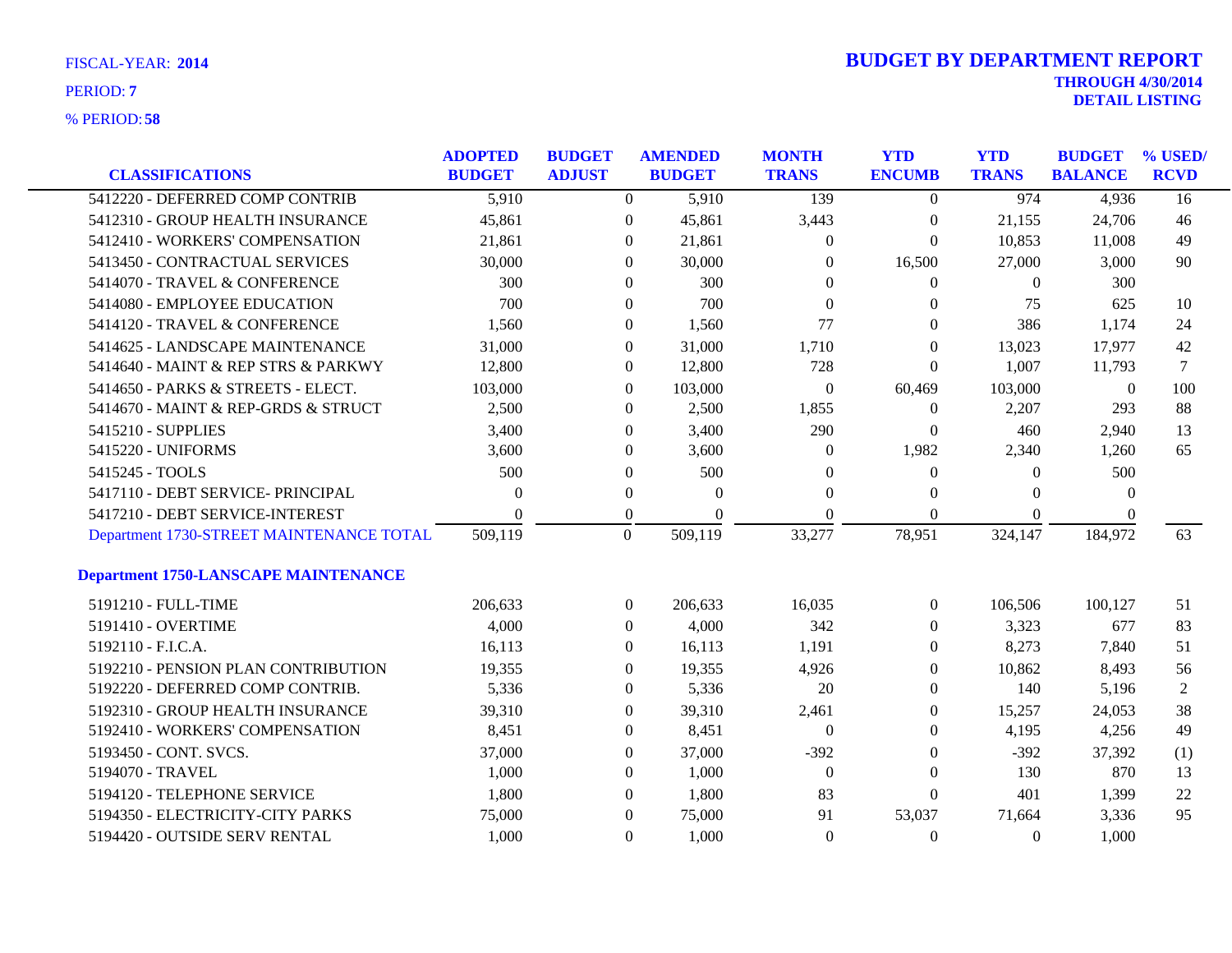| <b>CLASSIFICATIONS</b>                              | <b>ADOPTED</b><br><b>BUDGET</b> | <b>BUDGET</b><br><b>ADJUST</b> |                  | <b>AMENDED</b><br><b>BUDGET</b> | <b>MONTH</b><br><b>TRANS</b> | <b>YTD</b><br><b>ENCUMB</b> | <b>YTD</b><br><b>TRANS</b> | <b>BUDGET</b><br><b>BALANCE</b> | % USED/<br><b>RCVD</b> |
|-----------------------------------------------------|---------------------------------|--------------------------------|------------------|---------------------------------|------------------------------|-----------------------------|----------------------------|---------------------------------|------------------------|
| 5194515 - AUTO INSURANCE                            | 1,500                           |                                | $\overline{0}$   | 1,500                           | $\theta$                     | $\overline{0}$              | $\Omega$                   | 1,500                           |                        |
| 5194620 - REPAIR & MAINT. OPER EQUI                 | 56,500                          |                                | $\boldsymbol{0}$ | 56,500                          | 3,235                        | $\boldsymbol{0}$            | 43,622                     | 12,878                          | 77                     |
| 5195210 - SUPPLIES                                  | 9,285                           |                                | $\overline{0}$   | 9,285                           | $\theta$                     | $\overline{0}$              | 9,246                      | 39                              | 99                     |
| 5195220 - UNIFORMS                                  | 3,650                           |                                | $\overline{0}$   | 3,650                           | $\Omega$                     | $\overline{0}$              | 1,151                      | 2,500                           | 31                     |
| 5195230 - FUEL & LUBRICANT                          | 13,352                          |                                | $\overline{0}$   | 13,352                          | $\Omega$                     | $\Omega$                    | 4,362                      | 8,990                           | 32                     |
| 5195410 - MEMBER. & SUBSCRIPTIONS                   | 450                             |                                | $\boldsymbol{0}$ | 450                             | $\boldsymbol{0}$             | $\overline{0}$              | 159                        | 291                             | $35\,$                 |
| Department 1750-LANSCAPE MAINTENANCE TOTAL          | 499,735                         |                                | $\Omega$         | 499,735                         | 27,992                       | 53,037                      | 278,899                    | 220,837                         | $\overline{55}$        |
| <b>Department 1760-EQUIPMENT MAINTENANCE</b>        |                                 |                                |                  |                                 |                              |                             |                            |                                 |                        |
| 5191210 - FULL-TIME                                 | 125,831                         |                                | $\overline{0}$   | 125,831                         | 9,642                        | $\overline{0}$              | 68,272                     | 57,559                          | 54                     |
| 5191410 - OVERTIME                                  | 3,500                           |                                | $\overline{0}$   | 3,500                           | $\,8\,$                      | $\boldsymbol{0}$            | 586                        | 2,914                           | 16                     |
| 5192110 - F.I.C.A.                                  | 9,894                           |                                | $\overline{0}$   | 9,894                           | 660                          | $\overline{0}$              | 4,761                      | 5,133                           | 48                     |
| 5192210 - PENSION PLAN CONTRIBUTION                 | 13,488                          |                                | $\overline{0}$   | 13,488                          | 3,433                        | $\boldsymbol{0}$            | 7,569                      | 5,919                           | 56                     |
| 5192220 - DEFERRED COMP CONTRIB.                    | 2,496                           |                                | $\theta$         | 2,496                           | 100                          | $\overline{0}$              | 700                        | 1,796                           | 28                     |
| 5192310 - GROUP HEALTH INSURANCE                    | 19,655                          |                                | $\overline{0}$   | 19,655                          | 1,475                        | $\boldsymbol{0}$            | 8,849                      | 10,806                          | 45                     |
| 5192410 - WORKERS' COMPENSATION                     | 4,480                           |                                | $\overline{0}$   | 4,480                           | $\overline{0}$               | $\theta$                    | 2,224                      | 2,256                           | 49                     |
| 5194070 - TRAVEL                                    | 350                             |                                | $\boldsymbol{0}$ | 350                             | $\boldsymbol{0}$             | $\boldsymbol{0}$            | $\overline{0}$             | 350                             |                        |
| 5194120 - TELEPHONE SERVICE                         | 780                             |                                | $\overline{0}$   | 780                             | 39                           | $\theta$                    | 193                        | 587                             | 24                     |
| 5194515 - AUTO INSURANCE                            | 32,873                          |                                | $\overline{0}$   | 32,873                          | $\overline{0}$               | $\boldsymbol{0}$            | $\overline{0}$             | 32,873                          |                        |
| 5194620 - REPAIR & MAINT. OPER EQUI                 | 400                             |                                | $\overline{0}$   | 400                             | $\Omega$                     | $\theta$                    | $\Omega$                   | 400                             |                        |
| 5194680 - MAINT & REP-OUTSIDE SVCS                  | 64,000                          |                                | $\overline{0}$   | 64,000                          | 9,473                        | 20,335                      | 55,510                     | 8,490                           | 86                     |
| 5195220 - UNIFORMS                                  | 5,000                           |                                | $\overline{0}$   | 5,000                           | $\overline{0}$               | 1,850                       | 2,795                      | 2,205                           | 55                     |
| 5195230 - FUEL & LUBRICANT                          | 183,944                         |                                | $\overline{0}$   | 183,944                         | $\overline{0}$               | 95,581                      | 178,894                    | 5,050                           | 97                     |
| 5195240 - PARTS                                     | 56,000                          |                                | $\Omega$         | 56,000                          | 5,628                        | 1,183                       | 22,811                     | 33,189                          | 40                     |
| 5195245 - OPERATING TOOLS                           | 600                             |                                | $\overline{0}$   | 600                             | 105                          | $\boldsymbol{0}$            | 140                        | 460                             | 23                     |
| 5195250 - TIRES                                     | 27,000                          |                                | $\boldsymbol{0}$ | 27,000                          | 6,659                        | $\boldsymbol{0}$            | 20,982                     | 6,018                           | 77                     |
| 5195260 - GENERAL                                   | 6,800                           |                                | $\overline{0}$   | 6,800                           | 1,442                        | $\theta$                    | 1,532                      | 5,268                           | <b>22</b>              |
| Department 1760-EQUIPMENT MAINTENANCE TOTAL 557,091 |                                 |                                | $\overline{0}$   | 557,091                         | 38,664                       | 118,949                     | 375,818                    | 181,273                         | $\overline{67}$        |
| <b>Department 1770-PUBLIC WORKS DIRECTOR OFF</b>    |                                 |                                |                  |                                 |                              |                             |                            |                                 |                        |
| 5191210 - FULL-TIME                                 | 178,826                         |                                | $\overline{0}$   | 178,826                         | 12,464                       | $\mathbf{0}$                | 80,311                     | 98,515                          | 44                     |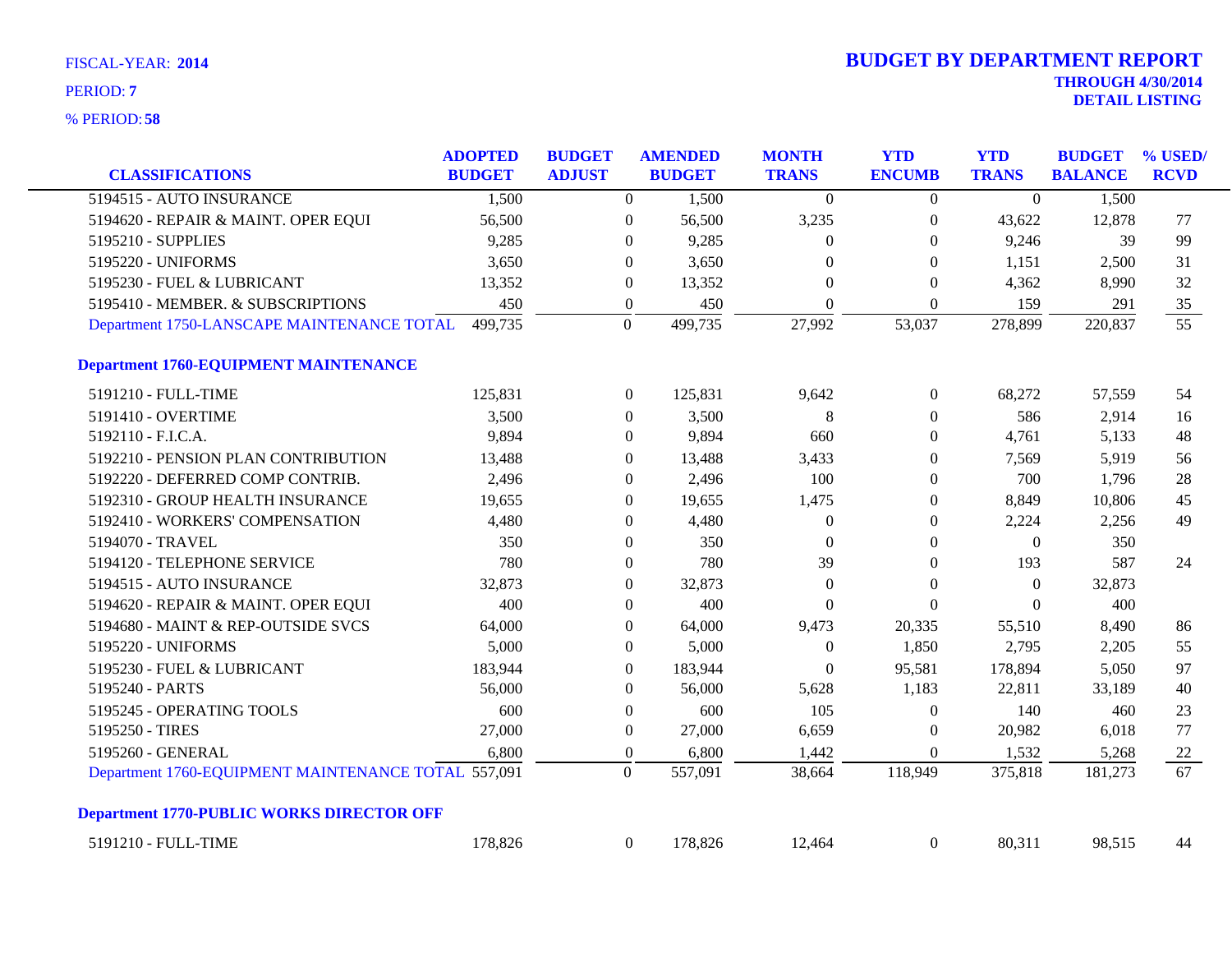| <b>CLASSIFICATIONS</b>                    | <b>ADOPTED</b><br><b>BUDGET</b> | <b>BUDGET</b><br><b>ADJUST</b> | <b>AMENDED</b><br><b>BUDGET</b> | <b>MONTH</b><br><b>TRANS</b> | <b>YTD</b><br><b>ENCUMB</b> | <b>YTD</b><br><b>TRANS</b> | <b>BUDGET</b><br><b>BALANCE</b> | % USED/<br><b>RCVD</b> |
|-------------------------------------------|---------------------------------|--------------------------------|---------------------------------|------------------------------|-----------------------------|----------------------------|---------------------------------|------------------------|
| 5191410 - OVERTIME                        | $\Omega$                        | $\overline{0}$                 | $\overline{0}$                  | $\theta$                     | $\overline{0}$              | $\Omega$                   | $\Omega$                        |                        |
| 5192110 - F.I.C.A.                        | 13,680                          | $\mathbf{0}$                   | 13,680                          | 882                          | $\boldsymbol{0}$            | 5,683                      | 7,997                           | 41                     |
| 5192210 - PENSION PLAN CONTRIBUTION       | 7,444                           | $\theta$                       | 7,444                           | 1,895                        | $\overline{0}$              | 4,177                      | 3,267                           | 56                     |
| 5192220 - DEFERRED COMP CONTRIB.          | 8,899                           | $\Omega$                       | 8,899                           | 704                          | $\overline{0}$              | 4,908                      | 3,991                           | 55                     |
| 5192310 - GROUP HEALTH INSURANCE          | 19,655                          | $\theta$                       | 19,655                          | 1,490                        | $\theta$                    | 7,956                      | 11,699                          | 40                     |
| 5192410 - WORKERS' COMPENSATION           | 536                             | $\theta$                       | 536                             | $\theta$                     | 0                           | 266                        | 270                             | 49                     |
| 5194070 - TRAVEL                          | 500                             | $\overline{0}$                 | 500                             | $\Omega$                     | 0                           | $\Omega$                   | 500                             |                        |
| 5194080 - EMPLOYEE EDUCATION              | 380                             | $\theta$                       | 380                             | $\Omega$                     | $\overline{0}$              | $\mathbf{0}$               | 380                             |                        |
| 5194110 - POSTAGE                         | 125                             | $\mathbf{0}$                   | 125                             | 18                           | $\overline{0}$              | 54                         | 71                              | 43                     |
| 5194120 - TELEPHONE SERVICE               | 1,020                           | $\theta$                       | 1,020                           | 64                           | $\theta$                    | 214                        | 806                             | 20                     |
| 5194540 - BOILER & MACHINERY              | 2,000                           | $\theta$                       | 2,000                           | $\overline{0}$               | $\theta$                    | $\mathbf{0}$               | 2,000                           |                        |
| 5194710 - COPY MACHINE                    | 6,670                           | $\theta$                       | 6,670                           | 245                          | $\overline{0}$              | 1,498                      | 5,172                           | 22                     |
| 5195205 - COMPUTER - EQUIPMENT            | $\Omega$                        | $\mathbf{0}$                   | $\mathbf{0}$                    | $\overline{0}$               | $\theta$                    | $\theta$                   | $\overline{0}$                  |                        |
| 5195210 - SUPPLIES                        | 1,000                           | $\theta$                       | 1,000                           | 78                           | $\theta$                    | 684                        | 316                             | 68                     |
| 5195270 - PERMITS                         | 925                             | $\overline{0}$                 | 925                             | $\theta$                     | $\overline{0}$              | 875                        | 50                              | 94                     |
| 5195410 - MEMBER. & SUBSCRIPTIONS         | 500                             | $\mathbf{0}$                   | 500                             | $\theta$                     | $\overline{0}$              | $\theta$                   | 500                             |                        |
| Department 1770-PUBLIC WORKS DIRECTOR OFF | 242,160                         | $\overline{0}$                 | 242,160                         | 17,840                       | $\overline{0}$              | 106,626                    | 135,534                         | 44                     |
| Department 1790-ENGINEERING & CONSTRUCTN  |                                 |                                |                                 |                              |                             |                            |                                 |                        |
| 5191210 - FULL-TIME                       | 128,726                         | $\overline{0}$                 | 128,726                         | 10,197                       | $\overline{0}$              | 47,417                     | 81,309                          | 36                     |
| 5192110 - F.I.C.A.                        | 9,848                           | $\theta$                       | 9,848                           | 817                          | $\overline{0}$              | 3,701                      | 6,147                           | 37                     |
| 5192210 - PENSION PLAN CONTRIBUTION       | 6,002                           | $\theta$                       | 6,002                           | 1,528                        | 0                           | 3,368                      | 2,634                           | 56                     |
| 5192220 - DEFERRED COMP CONTRIB.          | 6,093                           | $\overline{0}$                 | 6,093                           | 490                          | 0                           | 1,449                      | 4,644                           | 23                     |
| 5192310 - GROUP HEALTH INSURANCE          | 13,103                          | $\overline{0}$                 | 13,103                          | 986                          | $\overline{0}$              | 3,943                      | 9,160                           | 30                     |
| 5192410 - WORKERS' COMPENSATION           | 386                             | $\overline{0}$                 | 386                             | $\overline{0}$               | $\mathbf{0}$                | 192                        | 194                             | 49                     |
| 5193450 - CONT. SVCS.                     | 65,000                          | $\overline{0}$                 | 65,000                          | $-659$                       | 6,500                       | 7,395                      | 57,605                          | 11                     |
| 5194070 - TRAVEL                          | 1,000                           | $\overline{0}$                 | 1,000                           | $\boldsymbol{0}$             | $\boldsymbol{0}$            | $\boldsymbol{0}$           | 1,000                           |                        |
| 5194080 - EMPLOYEE EDUCATION              | 1,500                           | $\overline{0}$                 | 1,500                           | $\theta$                     | $\overline{0}$              | $\theta$                   | 1,500                           |                        |
| 5194120 - TELEPHONE SERVICE               | 1,020                           | $\theta$                       | 1,020                           | 64                           | $\theta$                    | 236                        | 784                             | 23                     |
| 5195210 - SUPPLIES                        | 920                             | $\mathbf{0}$                   | 920                             | $\overline{0}$               | $\theta$                    | 911                        | 9                               | 99                     |
| 5195410 - MEMBER. & SUBSCRIPTIONS         | 500                             | $\Omega$                       | 500                             | $\Omega$                     | $\Omega$                    | $\Omega$                   | 500                             |                        |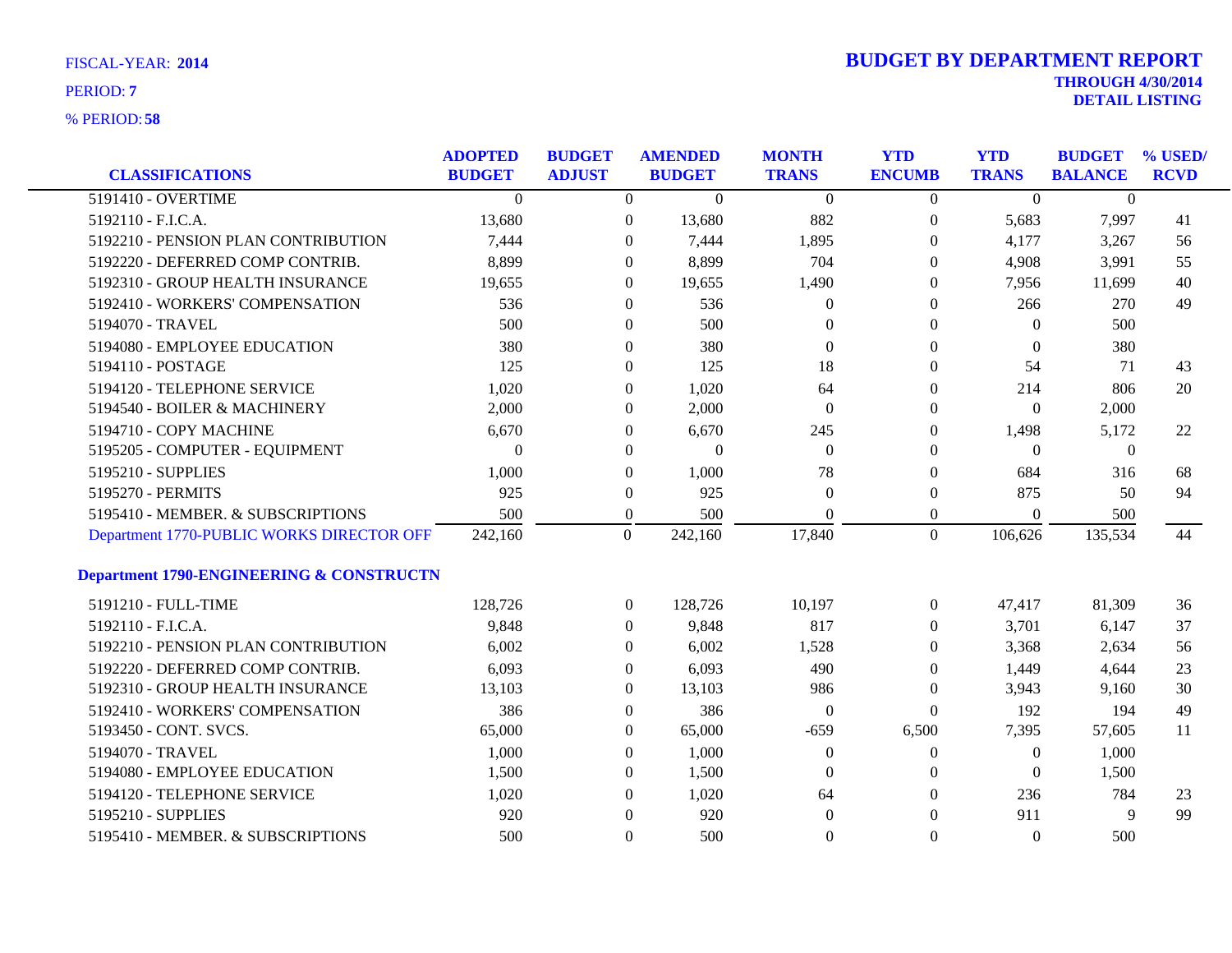**58** % PERIOD:

| <b>CLASSIFICATIONS</b>                   | <b>ADOPTED</b><br><b>BUDGET</b> | <b>BUDGET</b><br><b>ADJUST</b> |                  | <b>AMENDED</b><br><b>BUDGET</b> | <b>MONTH</b><br><b>TRANS</b> |                | <b>YTD</b><br><b>TRANS</b> | <b>BUDGET</b><br><b>BALANCE</b> | % USED/<br><b>RCVD</b> |
|------------------------------------------|---------------------------------|--------------------------------|------------------|---------------------------------|------------------------------|----------------|----------------------------|---------------------------------|------------------------|
| Department 1790-ENGINEERING & CONSTRUCTN | 234,098                         |                                | $\overline{0}$   | 234,098                         | 13,423                       | 6,500          | 68,612                     | 165,486                         | $\overline{29}$        |
| <b>Department 1910-POLICE</b>            |                                 |                                |                  |                                 |                              |                |                            |                                 |                        |
| 5211210 - REGULAR                        | 3,457,843                       |                                | $\overline{0}$   | 3,457,843                       | 256,389                      | $\overline{0}$ | 1,749,612                  | 1,708,231                       | 50                     |
| 5211410 - OVERTIME                       | 150,000                         |                                | $\overline{0}$   | 150,000                         | 6,629                        | $\overline{0}$ | 55,092                     | 94,908                          | 36                     |
| 5211411 - OVERTIME                       | 55,000                          |                                | $\overline{0}$   | 55,000                          | $\theta$                     | $\overline{0}$ | 42,576                     | 12,424                          | 77                     |
| 5211510 - SPEC PAY - EDUC INCENTIVE      | 26,562                          |                                | $\boldsymbol{0}$ | 26,562                          | 2,058                        | $\mathbf{0}$   | 13,911                     | 12,651                          | 52                     |
| 5211530 - HAZARD PAY                     | 61,335                          |                                | $\boldsymbol{0}$ | 61,335                          | 4,500                        | $\overline{0}$ | 31,020                     | 30,315                          | 50                     |
| 5212110 - F.I.C.A.                       | 286,932                         |                                | $\theta$         | 286,932                         | 21,319                       | $\Omega$       | 153,118                    | 133,814                         | 53                     |
| 5212210 - PENSION PLAN CONTRIBUTION      | 557,173                         |                                | $\Omega$         | 557,173                         | 127,705                      | $\Omega$       | 294,098                    | 263,075                         | 52                     |
| 5212220 - DEFERRED COMP CONTRIB.         | 36,170                          |                                | $\overline{0}$   | 36,170                          | 750                          | $\overline{0}$ | 4,749                      | 31,421                          | 13                     |
| 5212310 - GROUP HEALTH INSURANCE         | 366,912                         |                                | $\overline{0}$   | 366,912                         | 26,548                       | $\overline{0}$ | 163,739                    | 203,173                         | 44                     |
| 5212410 - WORKERS' COMPENSATION          | 144,940                         |                                | $\theta$         | 144,940                         | $\Omega$                     | $\Omega$       | 71,955                     | 72,985                          | 49                     |
| 5213116 - ANNUAL PHYSICALS               | 14,750                          |                                | $\theta$         | 14,750                          | $\theta$                     | $\Omega$       | 3,800                      | 10,950                          | 25                     |
| 5213450 - CONTRACTUAL SERVICES           | 73,830                          |                                | $\overline{0}$   | 73,830                          | 1,053                        | 1,200          | 52,993                     | 20,837                          | 71                     |
| 5213456 - SCHOOL CROSSING                | 70,000                          |                                | $\overline{0}$   | 70,000                          | $\theta$                     | 42,012         | 60,066                     | 9,934                           | 85                     |
| 5213459 - PARKING                        | $\mathbf{0}$                    |                                | $\overline{0}$   | $\mathbf{0}$                    | $\Omega$                     | $\overline{0}$ | $\overline{0}$             | $\overline{0}$                  |                        |
| 5213490 - CRIME PREVENTION PROGRAMS      | 5,500                           |                                | $\theta$         | 5,500                           | $\theta$                     | $\Omega$       | 275                        | 5,225                           | 5                      |
| 5214070 - TRAVEL & CONFERENCE            | 10,740                          |                                | $\Omega$         | 10,740                          | 1,110                        | $\Omega$       | 7,516                      | 3,224                           | 69                     |
| 5214080 - EMPLOYEE EDUCATION             | 8,500                           |                                | $\overline{0}$   | 8,500                           | 244                          | $\overline{0}$ | 2,360                      | 6,140                           | 27                     |
| 5214110 - POSTAGE                        | 1,800                           |                                | $\overline{0}$   | 1,800                           | 261                          | $\Omega$       | 779                        | 1,021                           | 43                     |
| 5214120 - TELEPHONE SERVICE              | 49,560                          |                                | $\theta$         | 49,560                          | 3,684                        | 22,250         | 42,665                     | 6,895                           | 86                     |
| 5214450 - LEASE - POL VEHCLE             | 11,400                          |                                | $\overline{0}$   | 11,400                          | $\theta$                     | $\overline{0}$ | 5,700                      | 5,700                           | 50                     |
| 5214515 - AUTO INSURANCE                 | 34,650                          |                                | $\overline{0}$   | 34,650                          | $\theta$                     | $\overline{0}$ | $\overline{0}$             | 34,650                          |                        |
| 5214591 - POLICE OFF ACC DTH & DIS.      | 2,000                           |                                | $\overline{0}$   | 2,000                           | $\theta$                     | $\mathbf{0}$   | $\theta$                   | 2,000                           |                        |
| 5214620 - REPAIR & MAINT. OPER EQUI      | 18,600                          |                                | $\overline{0}$   | 18,600                          | 300                          | $\mathbf{0}$   | 607                        | 17,993                          | 3                      |
| 5214630 - MAINT & REP-COMM EQUIP         | 22,460                          |                                | $\overline{0}$   | 22,460                          | $\overline{0}$               | 867            | 5,226                      | 17,234                          | 23                     |
| 5214632 - INTERNET SERVICES              | 3,200                           |                                | $\theta$         | 3,200                           | $\Omega$                     | $\overline{0}$ | $\theta$                   | 3,200                           |                        |
| 5214710 - PRINTING MATERIALS-INFRAS      | 11,000                          |                                | $\boldsymbol{0}$ | 11,000                          | 536                          | $\overline{0}$ | 3,266                      | 7,734                           | 29                     |
| 5214960 - SPECIAL INVESTIGATIONS         | 8,000                           |                                | $\overline{0}$   | 8,000                           | $\Omega$                     | $\overline{0}$ | 55                         | 7,945                           |                        |
| 5214970 - EMPLOYEE TESTING               | 29,520                          |                                | $\theta$         | 29,520                          | 2,451                        | $\Omega$       | 8,954                      | 20,566                          | 30                     |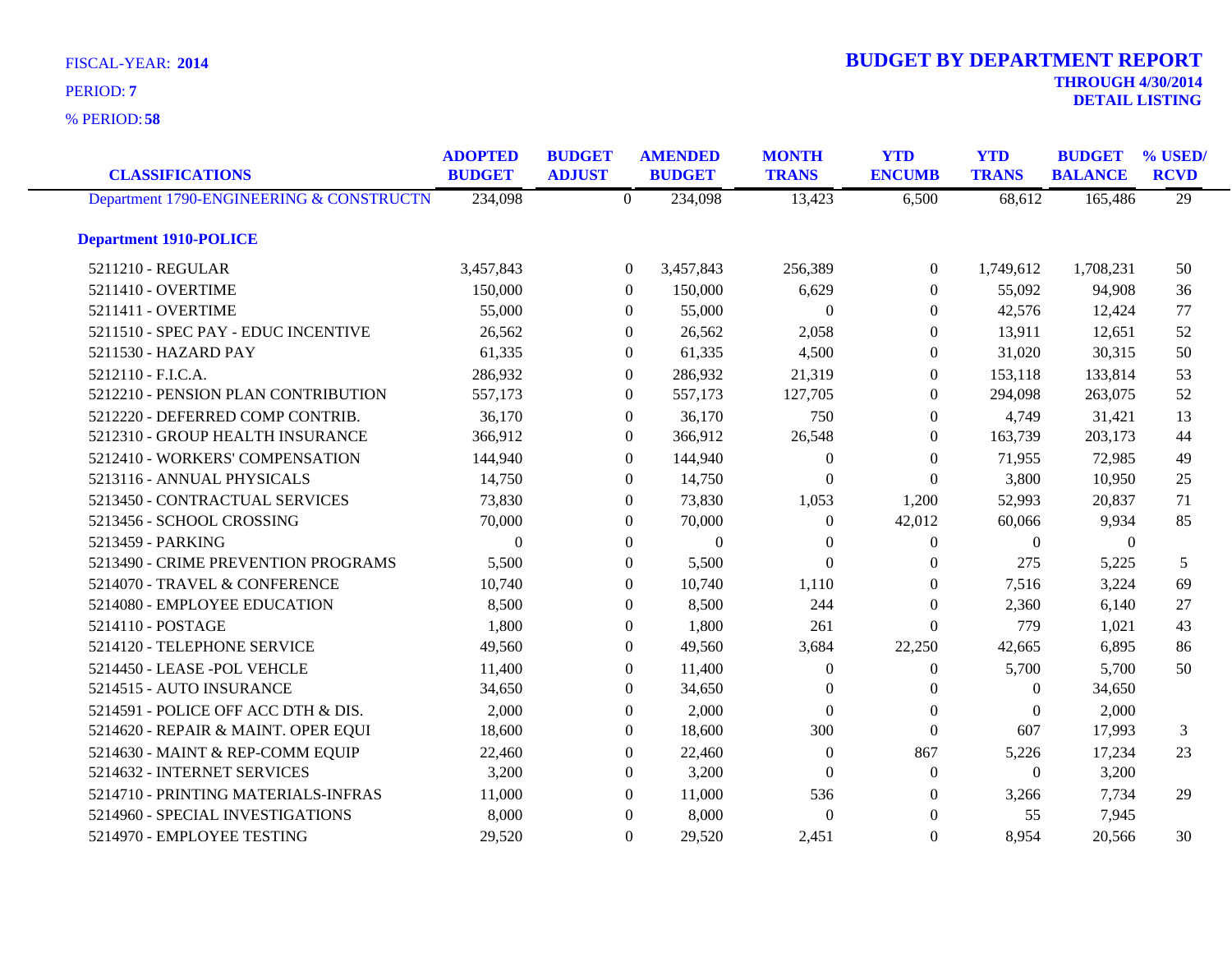| <b>CLASSIFICATIONS</b>                        | <b>ADOPTED</b><br><b>BUDGET</b> | <b>BUDGET</b><br><b>ADJUST</b> |                  | <b>AMENDED</b><br><b>BUDGET</b> | <b>MONTH</b><br><b>TRANS</b> | <b>YTD</b><br><b>ENCUMB</b> | <b>YTD</b><br><b>TRANS</b> | <b>BUDGET</b><br><b>BALANCE</b> | % USED/<br><b>RCVD</b> |
|-----------------------------------------------|---------------------------------|--------------------------------|------------------|---------------------------------|------------------------------|-----------------------------|----------------------------|---------------------------------|------------------------|
| 5215205 - COMPUTER SUPPLIES                   | 15,928                          |                                | $\overline{0}$   | 15,928                          | 326                          | 1,010                       | 5,384                      | 10,544                          | $\overline{33}$        |
| 5215210 - SUPPLIES                            | 113,533                         |                                | $\boldsymbol{0}$ | 113,533                         | 2,961                        | 17,935                      | 55,349                     | 58,184                          | 48                     |
| 5215212 - PARKING                             | $\mathbf{0}$                    |                                | $\overline{0}$   | $\boldsymbol{0}$                | $\overline{0}$               | $\boldsymbol{0}$            | $\overline{0}$             | $\overline{0}$                  |                        |
| 5215220 - UNIFORMS                            | 74,500                          |                                | $\overline{0}$   | 74,500                          | 1,587                        | $\theta$                    | 35,386                     | 39,114                          | 47                     |
| 5215230 - FUEL & LUBRICANT                    | 217,120                         |                                | $\overline{0}$   | 217,120                         | 470                          | $\theta$                    | 74,766                     | 142,354                         | 34                     |
| 5215410 - MEMBER. & SUBSCRIPTIONS             | 8,770                           |                                | $\overline{0}$   | 8,770                           | 120                          | $\theta$                    | 3,394                      | 5,376                           | 38                     |
| 5215940 - PRISONER DETENTION                  | 100                             |                                | $\overline{0}$   | 100                             | $\overline{0}$               | $\theta$                    | $\overline{0}$             | 100                             |                        |
| 5217110 - DEBT SERVICE- PRINCIPAL             | 80,417                          |                                | $\overline{0}$   | 80,417                          | 2,785                        | $\theta$                    | 54,521                     | 25,896                          | 67                     |
| 5217210 - DEBT SERVICE- INTEREST              | 4,182                           |                                | $\overline{0}$   | 4,182                           | 27                           | $\boldsymbol{0}$            | 2,298                      | 1,884                           | 54                     |
| Department 1910-POLICE TOTAL                  | 6,032,927                       |                                | $\boldsymbol{0}$ | 6,032,927                       | 463,813                      | 85,274                      | 3,005,230                  | 3,027,697                       | 49                     |
| <b>Department 2000-PARKS &amp; RECREATION</b> |                                 |                                |                  |                                 |                              |                             |                            |                                 |                        |
| 5721210 - FULL-TIME                           | 298,088                         |                                | $\overline{0}$   | 298,088                         | 81,310                       | $\boldsymbol{0}$            | 218,235                    | 79,853                          | 73                     |
| 5721310 - PART-TIME                           | 15,034                          |                                | $\overline{0}$   | 15,034                          | $\mathbf{0}$                 | $\boldsymbol{0}$            | $\overline{0}$             | 15,034                          |                        |
| 5722110 - F.I.C.A.                            | 23,954                          |                                | 0                | 23,954                          | 8,283                        | $\boldsymbol{0}$            | 18,702                     | 5,252                           | 78                     |
| 5722210 - PENSION PLAN CONTRIBUTION           | 25,948                          |                                | $\overline{0}$   | 25,948                          | 6,604                        | 0                           | 14,562                     | 11,386                          | 56                     |
| 5722220 - DEFERRED COMP CONTRIB               | 8,253                           |                                | $\overline{0}$   | 8,253                           | 365                          | $\theta$                    | 2,280                      | 5,973                           | 27                     |
| 5722310 - GROUP HEALTH INSURANCE              | 39,310                          |                                | $\overline{0}$   | 39,310                          | 1,966                        | $\theta$                    | 15,298                     | 24,012                          | 38                     |
| 5722410 - WORKERS' COMPENSATION               | 12,807                          |                                | $\overline{0}$   | 12,807                          | $\overline{0}$               | $\boldsymbol{0}$            | 6,358                      | 6,449                           | 49                     |
| 5723450 - CONTRACTUAL                         | 2,235                           |                                | $\overline{0}$   | 2,235                           | 220                          | $\theta$                    | 1,534                      | 701                             | 68                     |
| 5724070 - TRAVEL & CONFERENCE                 | 298                             |                                | $\overline{0}$   | 298                             | 14                           | $\theta$                    | 21                         | 277                             | 7                      |
| 5724080 - EMPLOYEE EDUCATION                  | 1,525                           |                                | $\overline{0}$   | 1,525                           | $\theta$                     | $\overline{0}$              | $\overline{0}$             | 1,525                           |                        |
| 5724110 - POSTAGE                             | 100                             |                                | $\overline{0}$   | 100                             | 15                           | $\boldsymbol{0}$            | 43                         | 57                              | 43                     |
| 5724120 - TELEPHONE SERVICE                   | 3,060                           |                                | $\theta$         | 3,060                           | 191                          | $\boldsymbol{0}$            | 911                        | 2,149                           | 29                     |
| 5724350 - ELECTRIC - CITY PARKS               | 4,800                           |                                | $\overline{0}$   | 4,800                           | $\theta$                     | 4,493                       | 4,800                      | $\overline{0}$                  | 100                    |
| 5724515 - AUTO INSURANCE                      | 4,870                           |                                | $\theta$         | 4,870                           | $\Omega$                     | $\boldsymbol{0}$            | $\overline{0}$             | 4,870                           |                        |
| 5724632 - INTERNET SERVICES                   | 1,620                           |                                | $\boldsymbol{0}$ | 1,620                           | 60                           | $\boldsymbol{0}$            | 392                        | 1,228                           | 24                     |
| 5724634 - INTERNET MAINTENANCE                | 188                             |                                | $\overline{0}$   | 188                             | $\overline{0}$               | $\boldsymbol{0}$            | $\overline{0}$             | 188                             |                        |
| 5724670 - MAINT & REP - PARK FACIL            | 2,800                           |                                | 0                | 2,800                           | 740                          | $\theta$                    | 1,198                      | 1,602                           | 42                     |
| 5724690 - MAINT & REP-TENNIS FACLTY           | 2,360                           |                                | $\theta$         | 2,360                           | $\boldsymbol{0}$             | $\mathbf{0}$                | $\overline{0}$             | 2,360                           |                        |
| 5724710 - COPY MACHINE                        | 5,003                           |                                | $\mathbf{0}$     | 5,003                           | 188                          | $\theta$                    | 1,151                      | 3,852                           | 23                     |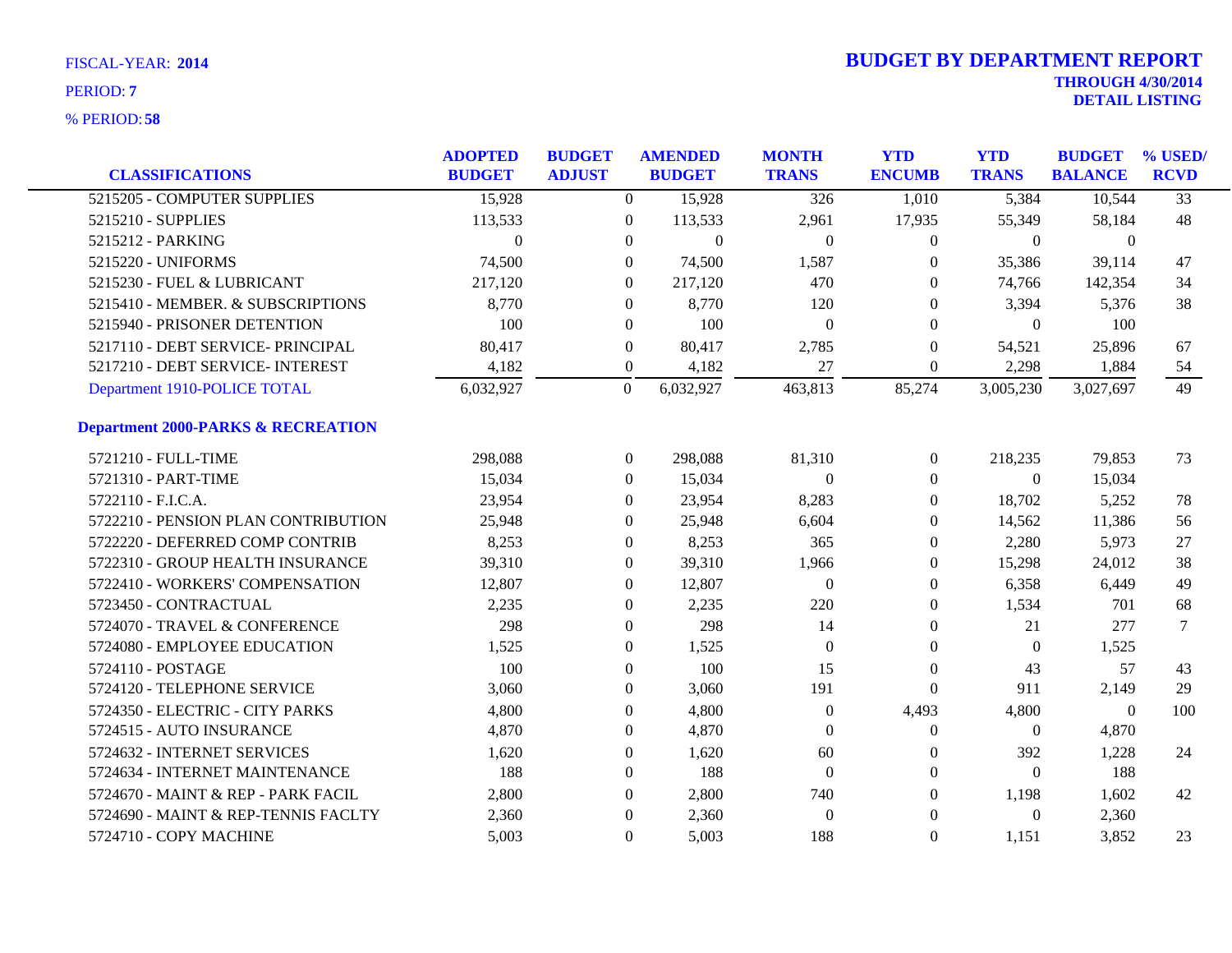|                                             | <b>ADOPTED</b> | <b>BUDGET</b>    | <b>AMENDED</b>   | <b>MONTH</b>   | <b>YTD</b>     | <b>YTD</b>   | <b>BUDGET</b>  | % USED/     |
|---------------------------------------------|----------------|------------------|------------------|----------------|----------------|--------------|----------------|-------------|
| <b>CLASSIFICATIONS</b>                      | <b>BUDGET</b>  | <b>ADJUST</b>    | <b>BUDGET</b>    | <b>TRANS</b>   | <b>ENCUMB</b>  | <b>TRANS</b> | <b>BALANCE</b> | <b>RCVD</b> |
| 5724820 - SPECIAL EVENTS                    | 16,500         | $\overline{0}$   | 16,500           | $\overline{0}$ | $\overline{0}$ | 1,780        | 14,720         | 10          |
| 5725205 - COMPUTER EQUIPMENT                | 9,315          | $\theta$         | 9,315            | $\overline{0}$ | 1,366          | 2,808        | 6,507          | 30          |
| 5725210 - SUPPLIES                          | 3,597          | $\theta$         | 3,597            | $\mathbf{0}$   | 0              | 2,440        | 1,157          | 67          |
| 5725220 - UNIFORMS                          | 3,155          | $\theta$         | 3,155            | 275            | $\theta$       | 828          | 2,328          | 26          |
| 5725230 - FUEL                              | 15,120         | $\theta$         | 15,120           | $\overline{0}$ | 0              | 4,940        | 10,180         | 32          |
| 5725410 - MEMBER. & SUBSCRIPTIONS           | 2,460          | $\theta$         | 2,460            | $\theta$       | $\mathbf{0}$   | 896          | 1,564          | 36          |
| 5725630 - FOOTBALL                          | 19,085         | 3,783            | 22,868           | $\theta$       | 2,426          | 12,007       | 10,862         | 52          |
| 5725631 - CHEERLEADERS                      | 6,626          | 265              | 6,891            | $\Omega$       | $\overline{0}$ | 2,036        | 4,855          | 29          |
| 5725635 - DANCE/MODELING                    | 3,825          | $\theta$         | 3,825            | $\Omega$       | $\theta$       | $\theta$     | 3,825          |             |
| 5725650 - SOCCER                            | 1,000          | $\theta$         | 1,000            | $\Omega$       | $\Omega$       | $\Omega$     | 1,000          |             |
| 5725670 - SPECIAL RECREATION PROG.          | 5,607          | $\boldsymbol{0}$ | 5,607            | 544            | 0              | 3,008        | 2,599          | 53          |
| 5725680 - SENIOR CITIZENS PROGRAM           | 17,746         | $\theta$         | 17,746           | 1,059          | $\theta$       | 8,304        | 9,442          | 46          |
| Department 2000-PARKS & RECREATION TOTAL    | 556,289        | 4,048            | 560,337          | 101,834        | 8,285          | 324,532      | 235,807        | 57          |
| <b>Department 2020-MULTI PURPOSE CENTER</b> |                |                  |                  |                |                |              |                |             |
| 5194310 - ELECTRIC                          | $\Omega$       | $\mathbf{0}$     | $\boldsymbol{0}$ | $\overline{0}$ | 0              | $\theta$     | $\overline{0}$ |             |
| 5194320 - WATER                             | 0              | $\theta$         | $\Omega$         | $\Omega$       | 0              | $\Omega$     | $\theta$       |             |
| 5195550 - SCHOOL PROGRAM                    | 0              | $\theta$         | $\Omega$         | $\Omega$       | 0              | $\Omega$     | $\Omega$       |             |
| 5721210 - FULL-TIME                         | 136,062        | $\overline{0}$   | 136,062          | 10,426         | $\theta$       | 73,294       | 62,768         | 53          |
| 5721310 - PART-TIME                         | 353,982        | $\overline{0}$   | 353,982          | 17,248         | 0              | 126,196      | 227,786        | 35          |
| 5721410 - OVERTIME                          | $\Omega$       | $\Omega$         | $\mathbf{0}$     | $\theta$       | 0              | $\Omega$     | $\overline{0}$ |             |
| 5722110 - F.I.C.A.                          | 37,488         | $\theta$         | 37,488           | $\Omega$       | 0              | 12,956       | 24,532         | 34          |
| 5722210 - PENSION PLAN CONTRIBUTION         | 15,685         | $\theta$         | 15,685           | 3,992          | $\Omega$       | 8,802        | 6,883          | 56          |
| 5722220 - DEFERRED COMP CONTRIB             | 1,900          | $\overline{0}$   | 1,900            | 166            | $\theta$       | 541          | 1,359          | 28          |
| 5722310 - GROUP HEALTH INSURANCE            | 26,206         | $\theta$         | 26,206           | 1,481          | 0              | 9,865        | 16,341         | 37          |
| 5722410 - WORKERS' COMPENSATION             | 20,043         | $\theta$         | 20,043           | $\theta$       | 0              | 9,950        | 10,093         | 49          |
| 5723450 - CONTRACTUAL                       | $\Omega$       | $\theta$         | $\mathbf{0}$     | $\theta$       | $\theta$       | $\theta$     | $\overline{0}$ |             |
| 5724125 - TELEPHONE SERVICES                | 5,500          | $\theta$         | 5,500            | $\Omega$       | $\theta$       | $\mathbf{0}$ | 5,500          |             |
| 5724310 - UTILITIES- ELECTRICITY            | 61,300         | $\theta$         | 61,300           | 4,587          | 34,656         | 61,300       | $\theta$       | 100         |
| 5724320 - UTILITIES- WATER                  | 14,000         | $\theta$         | 14,000           | $\theta$       | 13,801         | 14,000       | $\theta$       | 100         |
| 5724670 - MAINT & REP - PARK FACIL          | 10,340         | $\overline{0}$   | 10,340           | $\Omega$       | $\overline{0}$ | 10,305       | 35             | 99          |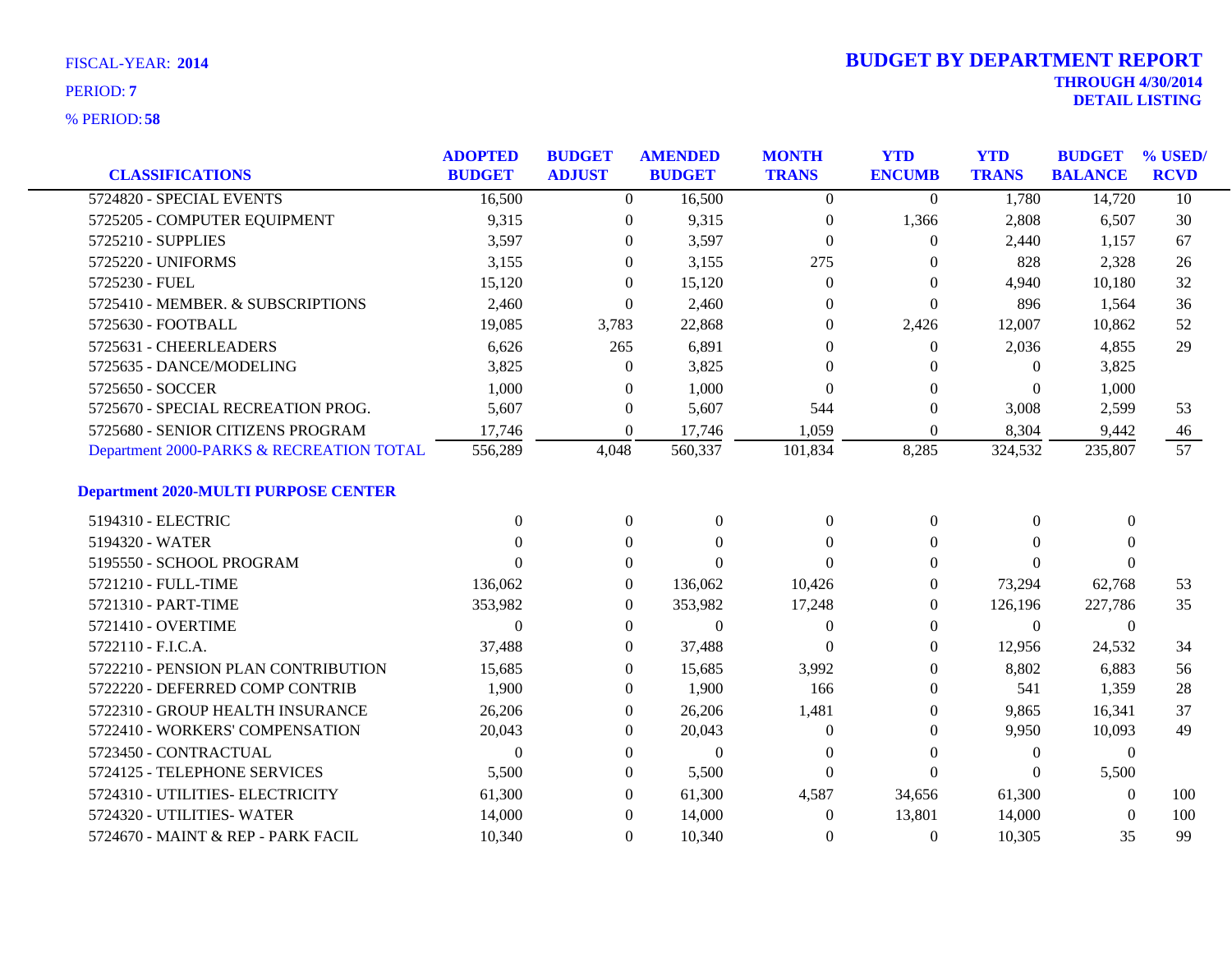| <b>CLASSIFICATIONS</b>                     | <b>ADOPTED</b><br><b>BUDGET</b> | <b>BUDGET</b><br><b>ADJUST</b> | <b>AMENDED</b><br><b>BUDGET</b> | <b>MONTH</b><br><b>TRANS</b> | <b>YTD</b><br><b>ENCUMB</b> | <b>YTD</b><br><b>TRANS</b> | <b>BUDGET</b><br><b>BALANCE</b> | % USED/<br><b>RCVD</b> |
|--------------------------------------------|---------------------------------|--------------------------------|---------------------------------|------------------------------|-----------------------------|----------------------------|---------------------------------|------------------------|
| 5724710 - COPY MACHINE                     | 1,668                           | $\overline{0}$                 | 1,668                           | 61                           | $\theta$                    | $\overline{376}$           | 1,292                           | $\overline{22}$        |
| 5725210 - SUPPLIES                         | 1,050                           | $\boldsymbol{0}$               | 1,050                           | $\overline{0}$               | $\boldsymbol{0}$            | 942                        | 108                             | 89                     |
| 5725550 - SCHOOL PROGRAM                   | 4,200                           | $\theta$                       | 4,200                           | 112                          | $\overline{0}$              | 2,966                      | 1,234                           | 70                     |
| 5725640 - BASKETBALL                       | 5,940                           | $\Omega$                       | 5,940                           | $\Omega$                     | $\Omega$                    | 5,376                      | 564                             | 90                     |
| 5725660 - SUMMER PROGRAMS                  | 7,950                           | $\theta$                       | 7,950                           | $\Omega$                     | $\Omega$                    | $\overline{0}$             | 7,950                           |                        |
| 5725670 - SPECIAL RECREATION PROG.         | 2,000                           | 250                            | 2,250                           | 109                          | $\Omega$                    | 835                        | 1,415                           | 37                     |
| 5726410 - EQPT LESS THAN \$500 VALUE       | $\Omega$                        | $\boldsymbol{0}$               | $\Omega$                        | $\Omega$                     | $\Omega$                    | $\Omega$                   | $\theta$                        |                        |
| 5726430 - EQUIPMENT-OPERATING              | $\Omega$                        | $\theta$                       | $\Omega$                        | $\Omega$                     | $\theta$                    | $\theta$                   | $\theta$                        |                        |
| Department 2020-MULTI PURPOSE CENTER TOTAL | 705,314                         | 250                            | 705,564                         | 38,182                       | 48,457                      | 337,704                    | 367,860                         | 47                     |
| <b>Department 2030-Community Pool</b>      |                                 |                                |                                 |                              |                             |                            |                                 |                        |
| 5721310 - PART-TIME                        | 16,575                          | $\mathbf{0}$                   | 16,575                          | $\Omega$                     | $\theta$                    | $\overline{0}$             | 16,575                          |                        |
| 5722110 - F.I.C.A.                         | 1,268                           | $\Omega$                       | 1,268                           | $\Omega$                     | $\Omega$                    | $\theta$                   | 1,268                           |                        |
| 5722410 - WORKERS' COMPENSATION            | 678                             | $\theta$                       | 678                             | $\Omega$                     | $\Omega$                    | 337                        | 341                             | 49                     |
| 5723450 - CONTRACTUAL                      | 8,244                           | $\theta$                       | 8,244                           | $\theta$                     | $\mathbf{0}$                | $\Omega$                   | 8,244                           |                        |
| 5724320 - UTILITIES-WATER                  | 10,000                          | $\mathbf{0}$                   | 10,000                          | $\theta$                     | $\Omega$                    | $\Omega$                   | 10,000                          |                        |
| 5724350 - ELECTRIC - CITY PARKS            | 4,000                           | $\theta$                       | 4,000                           | $\theta$                     | $\theta$                    | $\Omega$                   | 4,000                           |                        |
| 5724632 - INTERNET SERVICES                | 400                             | $\theta$                       | 400                             | $\Omega$                     | $\Omega$                    | $\Omega$                   | 400                             |                        |
| 5724634 - INTERNET MAINTENANCE             | 188                             | $\theta$                       | 188                             | $\Omega$                     | $\Omega$                    | $\Omega$                   | 188                             |                        |
| 5724670 - MAINT & REP - PARK FACIL         | 2,800                           | $\theta$                       | 2,800                           | $\theta$                     | $\Omega$                    | $\Omega$                   | 2,800                           |                        |
| 5724820 - SPECIAL EVENTS                   | 1,500                           | $\theta$                       | 1,500                           | $\theta$                     | $\theta$                    | $\overline{0}$             | 1,500                           |                        |
| 5725205 - COMPUTER EQUIPMENT               | 1,799                           | $\theta$                       | 1,799                           | $\theta$                     | $\Omega$                    | $\Omega$                   | 1,799                           |                        |
| 5725210 - SUPPLIES                         | 3,000                           | $\boldsymbol{0}$               | 3,000                           | $\Omega$                     | $\theta$                    | $\Omega$                   | 3,000                           |                        |
| 5725220 - UNIFORMS                         | 600                             | $\boldsymbol{0}$               | 600                             | $\theta$                     | $\overline{0}$              | $\Omega$                   | 600                             |                        |
| Department 2030-Community Pool TOTAL       | 51,052                          | $\overline{0}$                 | 51,052                          | $\overline{0}$               | $\overline{0}$              | 337                        | 50,715                          |                        |
| <b>Department 2100-NON-DEPARTMENTAL</b>    |                                 |                                |                                 |                              |                             |                            |                                 |                        |
| 5192210 - PENSION PLAN CONTRIBUTION        | $\Omega$                        | $\mathbf{0}$                   | $\Omega$                        | $\Omega$                     | $\Omega$                    | $\Omega$                   | $\Omega$                        |                        |
| 5192250 - SECTION 185 CONTRIBUTION         | 85,000                          | $\overline{0}$                 | 85,000                          | $\Omega$                     | $\Omega$                    | $\Omega$                   | 85,000                          |                        |
| 5199120 - DEBT SERVICE                     | $\Omega$                        | $\theta$                       | $\Omega$                        | $\Omega$                     | $\Omega$                    | $\Omega$                   | $\mathbf{0}$                    |                        |
| 5199140 - CIP FUND                         | 600,000                         | $\Omega$                       | 600,000                         | $\theta$                     | $\Omega$                    | 600,000                    | $\Omega$                        | 100                    |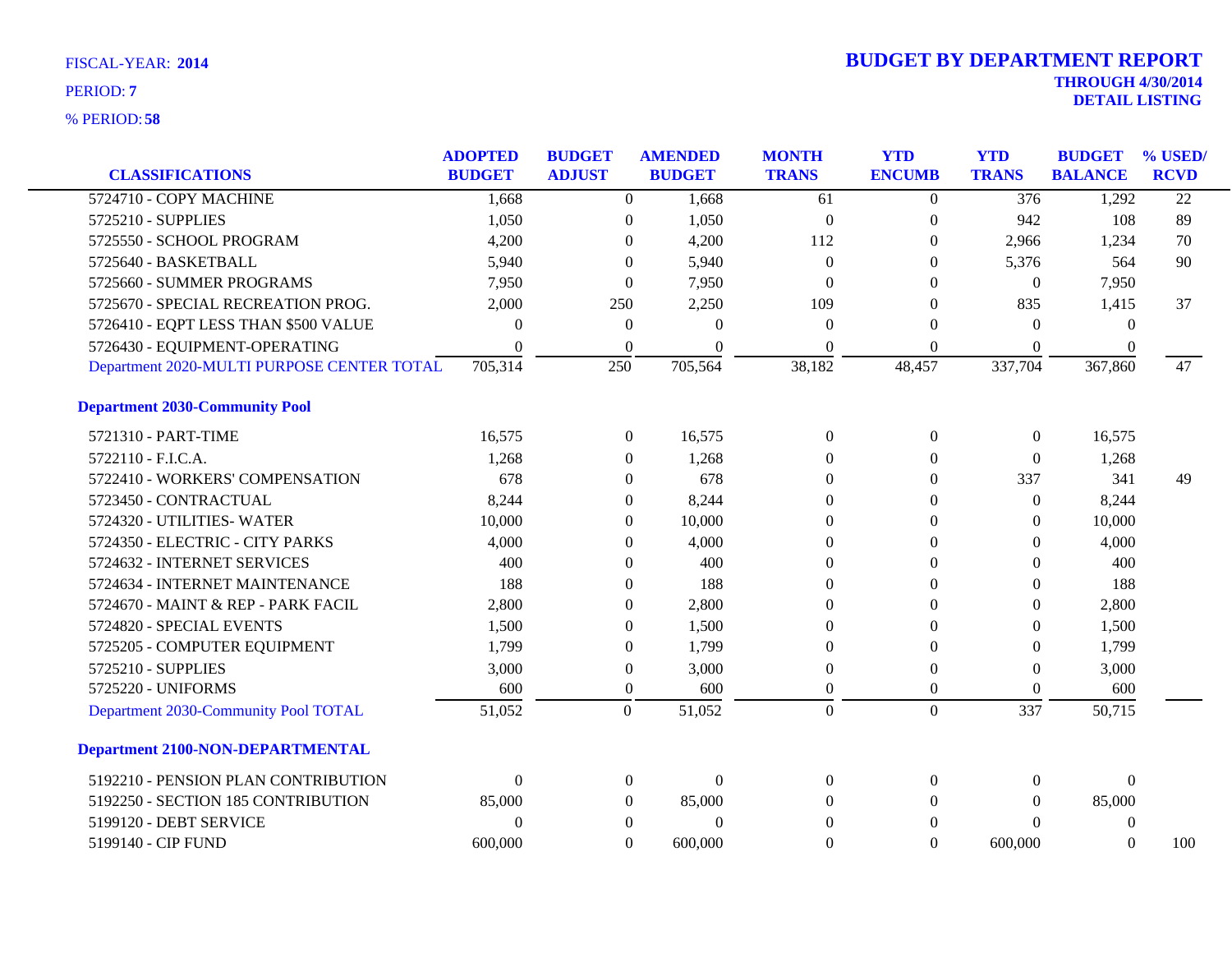**58** % PERIOD:

| <b>CLASSIFICATIONS</b>                            | <b>ADOPTED</b><br><b>BUDGET</b> | <b>BUDGET</b><br><b>ADJUST</b> | <b>AMENDED</b><br><b>BUDGET</b> | <b>MONTH</b><br><b>TRANS</b> | <b>YTD</b><br><b>ENCUMB</b> | <b>YTD</b><br><b>TRANS</b> | <b>BUDGET</b><br><b>BALANCE</b> | % USED/<br><b>RCVD</b> |
|---------------------------------------------------|---------------------------------|--------------------------------|---------------------------------|------------------------------|-----------------------------|----------------------------|---------------------------------|------------------------|
| 5199150 - CRA FUND                                | 589,337                         | $\overline{0}$                 | 589,337                         | $\mathbf{0}$                 | $\overline{0}$              | 100,000                    | 489,337                         | 16                     |
| Department 2100-NON-DEPARTMENTAL TOTAL            | 1,274,337                       | $\boldsymbol{0}$               | 1,274,337                       | $\mathbf{0}$                 | $\Omega$                    | 700,000                    | 574,337                         | 54                     |
| <b>EXPENSE TOTAL</b>                              | 17,926,390                      | 4,298                          | 17,930,688                      | 1,234,051                    | 1,224,601                   | 9,660,476                  | 8,270,219                       | 53                     |
| Fund 001-GENERAL FUND TOTAL                       |                                 |                                |                                 |                              |                             |                            |                                 |                        |
| <b>REVENUE TOTALS</b>                             | 16,864,223                      | $\mathbf{0}$                   | 16,864,223                      | 1,481,968                    | $\boldsymbol{0}$            | 11,901,612                 | 4,962,612                       | 70                     |
| <b>EXPENSE TOTALS</b>                             | 17,926,390                      | 4,298                          | 17,930,688                      | 1,234,051                    | 1,224,601                   | 9,660,476                  | 8,270,219                       | 53                     |
| Fund 001-GENERAL FUND TOTAL                       | $-1,062,167$                    | $-4,298$                       | $-1,066,465$                    | 247,917                      | $-1,224,601$                | 2,241,136                  | $-3,307,607$                    |                        |
| Fund 051-EMERGENCY RESERVE FUND<br><b>REVENUE</b> |                                 |                                |                                 |                              |                             |                            |                                 |                        |
| <b>Department 0000-Description N/A</b>            |                                 |                                |                                 |                              |                             |                            |                                 |                        |
| 3612000 - INTEREST INCOME                         | 18,000                          | $\boldsymbol{0}$               | 18,000                          | 1,125                        | $\boldsymbol{0}$            | 7,934                      | 10,066                          | 44                     |
| Department 0000-Description N/A TOTAL             | 18,000                          | $\boldsymbol{0}$               | 18,000                          | 1,125                        | $\overline{0}$              | 7,934                      | 10,066                          | 44                     |
| <b>REVENUE TOTAL</b>                              | 18,000                          | $\bf{0}$                       | 18,000                          | 1,125                        | $\boldsymbol{0}$            | 7,934                      | 10,066                          | 44                     |
| <b>EXPENSE</b>                                    |                                 |                                |                                 |                              |                             |                            |                                 |                        |
| <b>Department 0000-Description N/A</b>            |                                 |                                |                                 |                              |                             |                            |                                 |                        |
| 0510000 - TO CORRECT ERROR OBJ 0510000            | $\boldsymbol{0}$                | $\theta$                       | $\overline{0}$                  | $\boldsymbol{0}$             | $\mathbf{0}$                | $\overline{0}$             | $\boldsymbol{0}$                |                        |
| Department 0000-Description N/A TOTAL             | $\overline{0}$                  | $\mathbf{0}$                   | $\mathbf{0}$                    | $\mathbf{0}$                 | $\overline{0}$              | $\Omega$                   | $\Omega$                        |                        |
| <b>EXPENSE TOTAL</b>                              | $\bf{0}$                        | $\bf{0}$                       | $\bf{0}$                        | $\bf{0}$                     | $\bf{0}$                    | $\bf{0}$                   | $\bf{0}$                        |                        |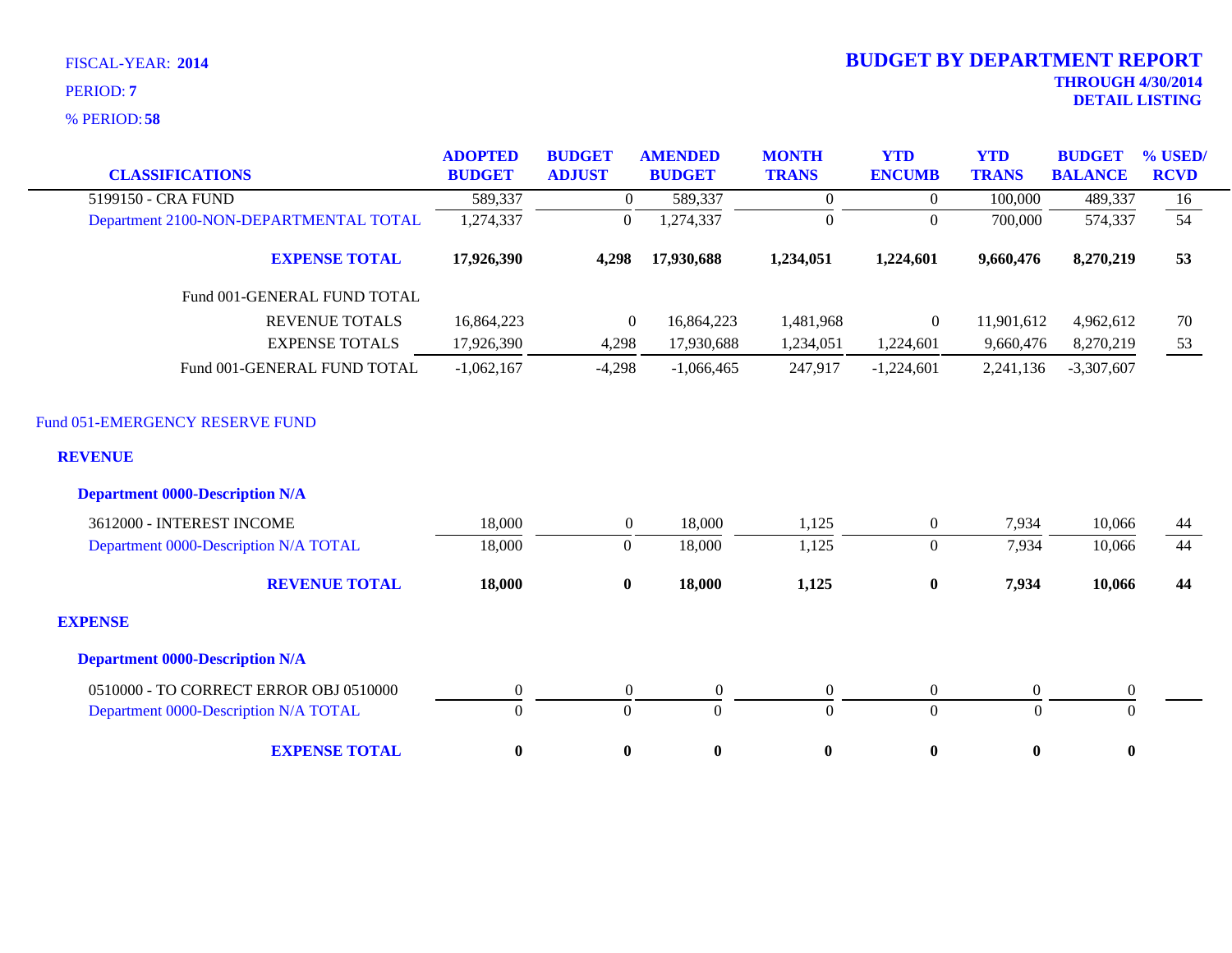**58** % PERIOD:

# **THROUGH 4/30/2014 DETAIL LISTING** PERIOD: **<sup>7</sup> 2014 BUDGET BY DEPARTMENT REPORT**

| PERIOD: 58                             |                                 |                                |                                    |                              |                             |                            |                                 |                        |
|----------------------------------------|---------------------------------|--------------------------------|------------------------------------|------------------------------|-----------------------------|----------------------------|---------------------------------|------------------------|
| <b>CLASSIFICATIONS</b>                 | <b>ADOPTED</b><br><b>BUDGET</b> | <b>BUDGET</b><br><b>ADJUST</b> | <b>AMENDED</b><br><b>BUDGET</b>    | <b>MONTH</b><br><b>TRANS</b> | <b>YTD</b><br><b>ENCUMB</b> | <b>YTD</b><br><b>TRANS</b> | <b>BUDGET</b><br><b>BALANCE</b> | % USED/<br><b>RCVD</b> |
| Fund 051-EMERGENCY RESERVE FUND TOTAL  |                                 |                                |                                    |                              |                             |                            |                                 |                        |
| <b>REVENUE TOTALS</b>                  | 18,000                          |                                | 18,000<br>$\overline{0}$           | 1,125                        | $\overline{0}$              | 7,934                      | 10,066                          | 44                     |
| <b>EXPENSE TOTALS</b>                  | $\boldsymbol{0}$                |                                | $\overline{0}$<br>$\boldsymbol{0}$ | $\theta$                     | $\boldsymbol{0}$            | 0                          | $\theta$                        | 53                     |
| Fund 051-EMERGENCY RESERVE FUND TOTAL  | 18,000                          |                                | 18,000<br>$\theta$                 | 1,125                        | $\theta$                    | 7,934                      | 10,066                          |                        |
| 06-GRANT FUND                          |                                 |                                |                                    |                              |                             |                            |                                 |                        |
| <b>VENUE</b>                           |                                 |                                |                                    |                              |                             |                            |                                 |                        |
| <b>Department 0000-Description N/A</b> |                                 |                                |                                    |                              |                             |                            |                                 |                        |
| 3371000 - GENERAL GOVERNMENT           | $\Omega$                        |                                | $\Omega$<br>$\theta$               | $\Omega$                     | $\Omega$                    | $\Omega$                   | $\Omega$                        |                        |
| $2512000$ BEEDECENICOUE                | $\sim$                          |                                | $\sim$<br>$\sim$                   | $\sim$ $\sim$ $\sim$         | $\sim$                      | $\sim$ $\sim$ $\sim$       | $\sim$ $\sim$ $\sim$            |                        |

### Fund 106-GRANT FUND

### **REVENUE**

| <b>Department 0000-Description N/A</b>          |              |                |                |                  |              |          |                |
|-------------------------------------------------|--------------|----------------|----------------|------------------|--------------|----------|----------------|
| 3371000 - GENERAL GOVERNMENT                    | 0            | $\Omega$       | $\Omega$       | $\boldsymbol{0}$ | $\Omega$     | $\Omega$ | $\theta$       |
| 3612000 - INTEREST INCOME                       |              |                | $\Omega$       | 357              |              | 2,593    | $-2,593$       |
| 3699201 - MISC. OTHERS                          |              |                |                | $\theta$         |              | 0        | $\overline{0}$ |
| Department 0000-Description N/A TOTAL           | 0            | 0              |                | 357              | $\Omega$     | 2,593    | $-2,593$       |
| Department 3802-ADA FY 2011                     |              |                |                |                  |              |          |                |
| 3371000 - GENERAL GOVERNMENT                    | $\mathbf{0}$ | $\overline{0}$ | $\overline{0}$ | $\overline{0}$   | $\Omega$     | $\Omega$ | $\overline{0}$ |
| Department 3802-ADA FY 2011 TOTAL               | $\Omega$     | $\Omega$       | $\Omega$       | $\Omega$         | $\Omega$     | $\theta$ | $\Omega$       |
| <b>REVENUE TOTAL</b>                            | $\mathbf{0}$ | $\mathbf{0}$   | $\mathbf{0}$   | 357              | $\mathbf{0}$ | 2,593    | $-2,593$       |
| <b>EXPENSE</b>                                  |              |                |                |                  |              |          |                |
| <b>Department 3303-SW 66 ST IMPROV PHASE II</b> |              |                |                |                  |              |          |                |
| 5416440 - CAPITAL IMPROVEMENTS                  | 0            | $\Omega$       | $\Omega$       | $\overline{0}$   | $\Omega$     | $\Omega$ | $\mathbf{0}$   |
| Department 3303-SW 66 ST IMPROV PHASE II TOTAL  | $\Omega$     |                |                | $\Omega$         | $\Omega$     | $\Omega$ | $\Omega$       |
| <b>EXPENSE TOTAL</b>                            | $\bf{0}$     | $\mathbf{0}$   | $\bf{0}$       | $\mathbf{0}$     | $\mathbf{0}$ | $\bf{0}$ | $\mathbf{0}$   |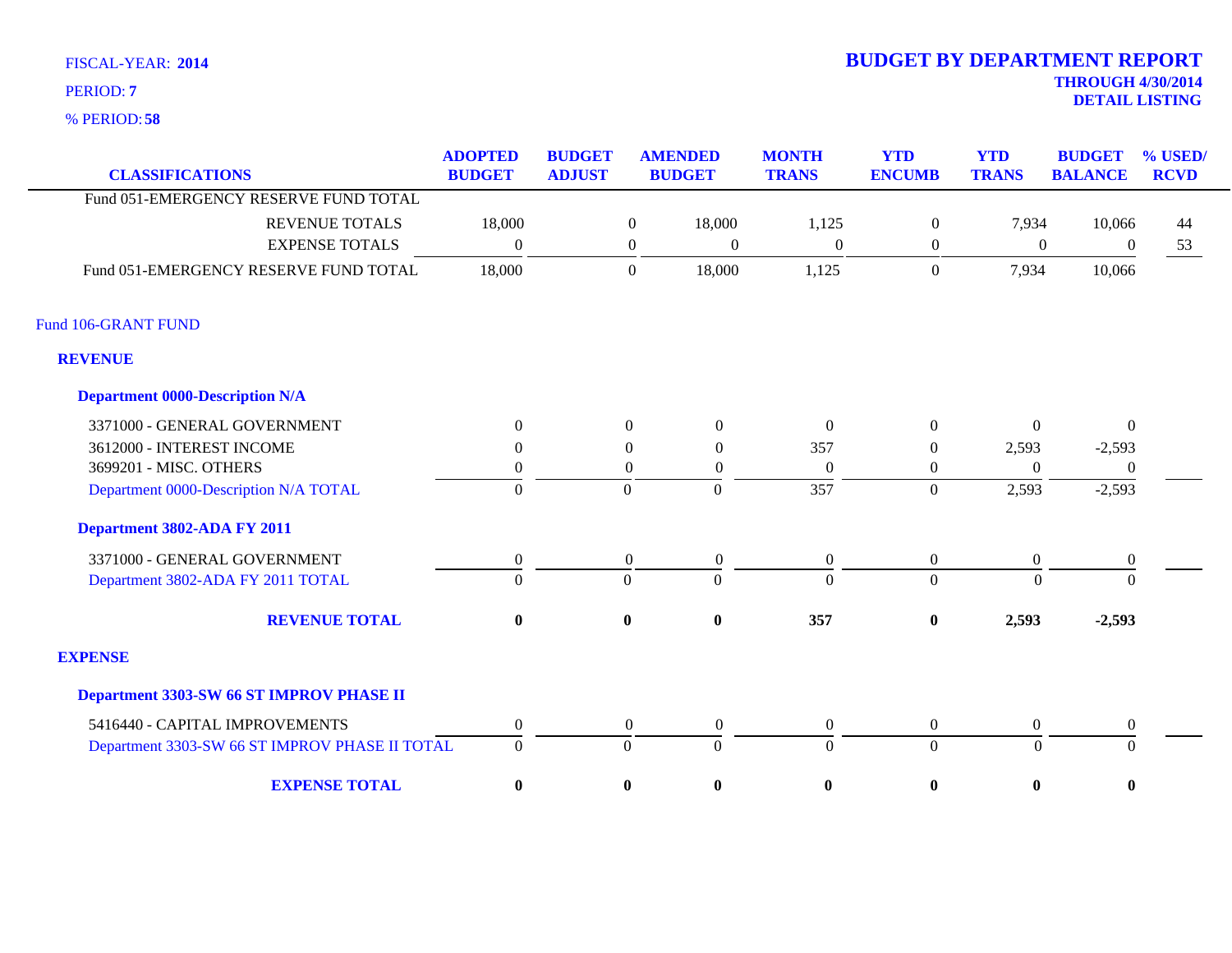**58** % PERIOD:

# **THROUGH 4/30/2014 2014 BUDGET BY DEPARTMENT REPORT**

**DETAIL LISTING** PERIOD: **<sup>7</sup>**

| <b>CLASSIFICATIONS</b>                    | <b>ADOPTED</b><br><b>BUDGET</b> | <b>BUDGET</b><br><b>ADJUST</b> | <b>AMENDED</b><br><b>BUDGET</b> | <b>MONTH</b><br><b>TRANS</b>   | <b>YTD</b><br><b>ENCUMB</b> | <b>YTD</b><br><b>TRANS</b> | <b>BUDGET</b><br><b>BALANCE</b> | % USED/<br><b>RCVD</b> |
|-------------------------------------------|---------------------------------|--------------------------------|---------------------------------|--------------------------------|-----------------------------|----------------------------|---------------------------------|------------------------|
| Fund 106-GRANT FUND TOTAL                 |                                 |                                |                                 |                                |                             |                            |                                 |                        |
| <b>REVENUE TOTALS</b>                     | $\boldsymbol{0}$                | $\boldsymbol{0}$               |                                 | $\boldsymbol{0}$<br>357        | $\boldsymbol{0}$            | 2,593                      | $-2,593$                        |                        |
| <b>EXPENSE TOTALS</b>                     | $\boldsymbol{0}$                | $\boldsymbol{0}$               |                                 | $\mathbf{0}$<br>$\overline{0}$ | $\boldsymbol{0}$            | $\overline{0}$             | $\mathbf{0}$                    | 53                     |
| Fund 106-GRANT FUND TOTAL                 | $\Omega$                        | $\boldsymbol{0}$               |                                 | $\overline{0}$<br>357          | $\mathbf{0}$                | 2,593                      | $-2,593$                        |                        |
| Fund 111-STORM WATER DRAIN TRUST          |                                 |                                |                                 |                                |                             |                            |                                 |                        |
| <b>REVENUE</b>                            |                                 |                                |                                 |                                |                             |                            |                                 |                        |
| <b>Department 0000-Description N/A</b>    |                                 |                                |                                 |                                |                             |                            |                                 |                        |
| 3143000 - UTILITY TAX-STORMWATER          | 18,900                          | $\overline{0}$                 | 18,900                          | $-421$                         | $\boldsymbol{0}$            | 7,004                      | 11,896                          | 37                     |
| 3301000 - INTERGOVERNMENTAL REVENUE       | 400,000                         | $\overline{0}$                 | 400,000                         | 43,546                         | $\boldsymbol{0}$            | 175,328                    | 224,672                         | 43                     |
| 3612000 - INTEREST INCOME                 | 7,500                           | $\theta$                       | 7,500                           | 51                             | $\theta$                    | 1,006                      | 6,494                           | 13                     |
| 3699201 - MISC. OTHERS                    | $\overline{0}$                  | $\boldsymbol{0}$               | $\mathbf{0}$                    | $\overline{0}$                 | $\overline{0}$              | $-16$                      | 16                              |                        |
| Department 0000-Description N/A TOTAL     | 426,400                         | $\overline{0}$                 | 426,400                         | 43,176                         | $\Omega$                    | 183,322                    | 243,078                         | 42                     |
| <b>REVENUE TOTAL</b>                      | 426,400                         | $\bf{0}$                       | 426,400                         | 43,176                         | $\bf{0}$                    | 183,322                    | 243,078                         | 42                     |
| <b>EXPENSE</b>                            |                                 |                                |                                 |                                |                             |                            |                                 |                        |
| <b>Department 1730-STREET MAINTENANCE</b> |                                 |                                |                                 |                                |                             |                            |                                 |                        |
| 5411210 - REGULAR                         | 44,648                          | $\boldsymbol{0}$               | 44,648                          | 3,834                          | $\boldsymbol{0}$            | 26,835                     | 17,813                          | 60                     |
| 5411410 - OVERTIME                        | $\theta$                        | $\theta$                       | $\mathbf{0}$                    | $\boldsymbol{0}$               | $\Omega$                    | 1,977                      | $-1,977$                        |                        |
| 5412110 - F.I.C.A.                        | 3,416                           | $\Omega$                       | 3,416                           | 292                            | $\overline{0}$              | 2,199                      | 1,217                           | 64                     |
| 5412210 - PENSION PLAN CONTRIBUTION       | 7,813                           | $\Omega$                       | 7,813                           | 1,989                          | $\Omega$                    | 4,385                      | 3,428                           | 56                     |
| 5412310 - GROUP HEALTH INSURANCE          | 7,041                           | $\overline{0}$                 | 7,041                           | 494                            | $\mathbf{0}$                | 2,962                      | 4,079                           | 42                     |
| 5412410 - WORKERS' COMPENSATION           | 10,269                          | $\theta$                       | 10,269                          | $\boldsymbol{0}$               | $\Omega$                    | 5,098                      | 5,171                           | 49                     |
| 5413450 - CONTRACTUAL SERVICES            | 50,595                          | $\theta$                       | 50,595                          | $\mathbf{0}$                   | 1,859                       | 35,749                     | 14,846                          | 70                     |
| 5416490 - CONSTRUCTIONS PROJECTS          | 415,000                         | $\theta$                       | 415,000                         | $\Omega$                       | 21,849                      | 21,849                     | 393,151                         | 5                      |
| 5417100 - BOND SERVICE- PRINCIPAL         | 27,036                          | $\Omega$                       | 27,036                          | $\mathbf{0}$                   | $\theta$                    | 27,036                     | $\boldsymbol{0}$                | 100                    |
| 5417200 - INTEREST EXPENSE                | 2.000                           | $\Omega$                       | 2,000                           | $\boldsymbol{0}$               | $\Omega$                    | 397                        | 1,603                           | 19                     |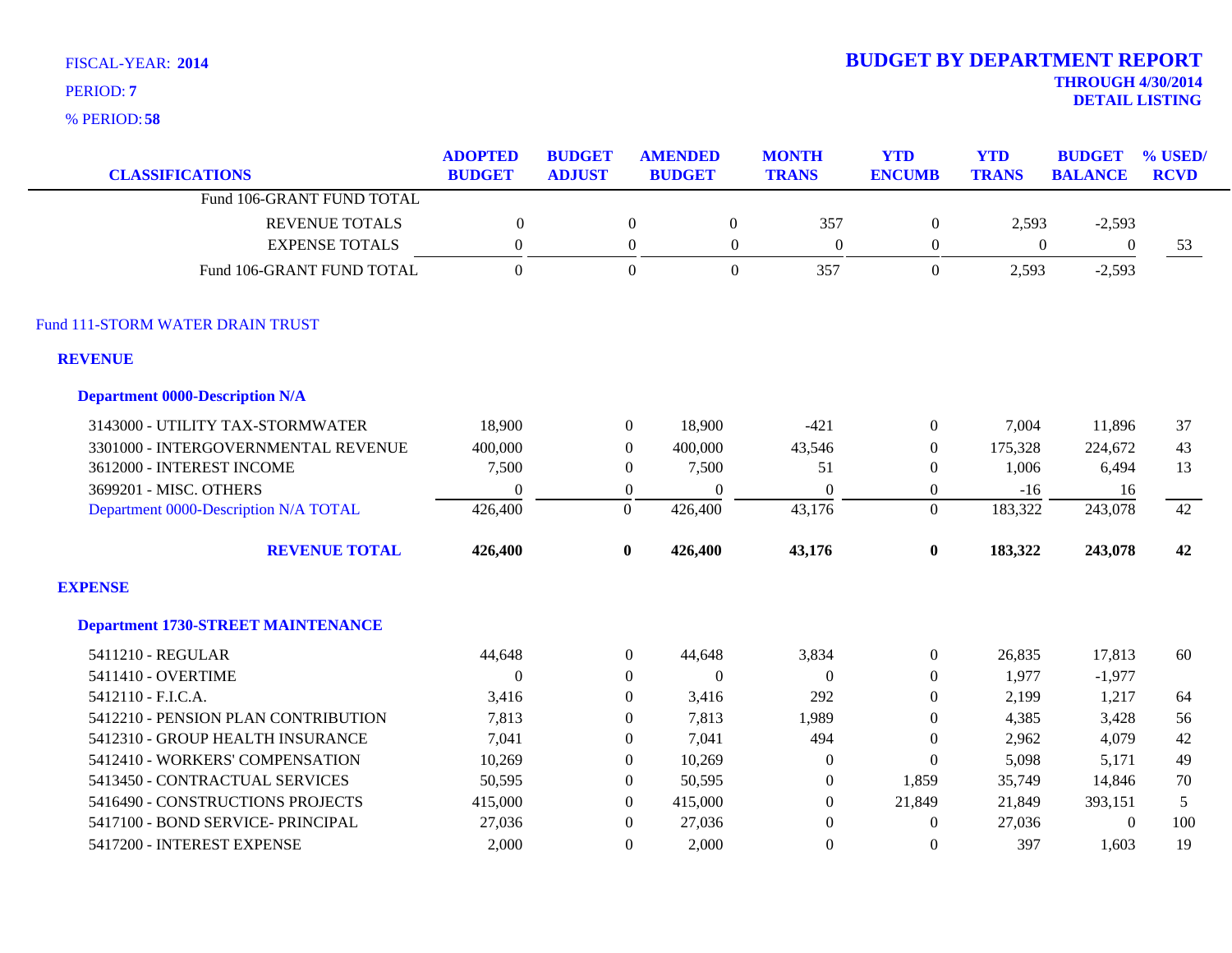| <b>CLASSIFICATIONS</b>                    | <b>ADOPTED</b><br><b>BUDGET</b> | <b>BUDGET</b><br><b>ADJUST</b> | <b>AMENDED</b><br><b>BUDGET</b> | <b>MONTH</b><br><b>TRANS</b> | <b>YTD</b><br><b>ENCUMB</b> | <b>YTD</b><br><b>TRANS</b> | <b>BUDGET</b><br><b>BALANCE</b> | % USED/<br><b>RCVD</b> |
|-------------------------------------------|---------------------------------|--------------------------------|---------------------------------|------------------------------|-----------------------------|----------------------------|---------------------------------|------------------------|
| 5819120 - TRANSFER TO GENERAL FUND        | 250,000                         | $\overline{0}$                 | 250,000                         | $\overline{0}$               | $\theta$                    | 250,000                    | $\mathbf{0}$                    | 100                    |
| Department 1730-STREET MAINTENANCE TOTAL  | 817,818                         | $\boldsymbol{0}$               | 817,818                         | 6,609                        | 23,708                      | 378,487                    | 439,331                         | 46                     |
| <b>EXPENSE TOTAL</b>                      | 817,818                         | $\bf{0}$                       | 817,818                         | 6,609                        | 23,708                      | 378,487                    | 439,331                         | 46                     |
| Fund 111-STORM WATER DRAIN TRUST TOTAL    |                                 |                                |                                 |                              |                             |                            |                                 |                        |
| <b>REVENUE TOTALS</b>                     | 426,400                         | $\overline{0}$                 | 426,400                         | 43,176                       | $\boldsymbol{0}$            | 183,322                    | 243,078                         | 42                     |
| <b>EXPENSE TOTALS</b>                     | 817,818                         | $\boldsymbol{0}$               | 817,818                         | 6,609                        | 23,708                      | 378,487                    | 439,331                         | 46                     |
| Fund 111-STORM WATER DRAIN TRUST TOTAL    | $-391,418$                      | $\overline{0}$                 | $-391,418$                      | 36,567                       | $-23,708$                   | $-195,165$                 | $-196,253$                      |                        |
| Fund 112-2ND LOCAL OPTION GAS TRST        |                                 |                                |                                 |                              |                             |                            |                                 |                        |
| <b>REVENUE</b>                            |                                 |                                |                                 |                              |                             |                            |                                 |                        |
| <b>Department 0000-Description N/A</b>    |                                 |                                |                                 |                              |                             |                            |                                 |                        |
| 3121000 - LOCAL OPTION TAXES              | $\Omega$                        | $\overline{0}$                 | $\mathbf{0}$                    | 45,093                       | $\overline{0}$              | 45,093                     | $-45,093$                       |                        |
| 3301000 - INTERGOVERNMENTAL REVENUE       | 67,207                          | $\Omega$                       | 67,207                          | $-39,349$                    | $\theta$                    | $\Omega$                   | 67,207                          |                        |
| 3612000 - INTEREST INCOME                 | 2,000                           | $\overline{0}$                 | 2,000                           | 191                          | $\boldsymbol{0}$            | 1,447                      | 553                             | 72                     |
| Department 0000-Description N/A TOTAL     | 69,207                          | $\boldsymbol{0}$               | 69,207                          | 5,935                        | $\overline{0}$              | 46,540                     | 22,667                          | 67                     |
| <b>REVENUE TOTAL</b>                      | 69,207                          | $\bf{0}$                       | 69,207                          | 5,935                        | $\bf{0}$                    | 46,540                     | 22,667                          | 67                     |
| <b>EXPENSE</b>                            |                                 |                                |                                 |                              |                             |                            |                                 |                        |
| <b>Department 1730-STREET MAINTENANCE</b> |                                 |                                |                                 |                              |                             |                            |                                 |                        |
| 5416210 - INFRASTRUCTURE PROJECTS         | 225,000                         | 38,643                         | 263,643                         | $\overline{0}$               | 23,511                      | 87,524                     | 176,119                         | 33                     |
| Department 1730-STREET MAINTENANCE TOTAL  | 225,000                         | 38,643                         | 263,643                         | $\Omega$                     | 23,511                      | 87,524                     | 176,119                         | $\overline{33}$        |
| <b>EXPENSE TOTAL</b>                      | 225,000                         | 38,643                         | 263,643                         | $\bf{0}$                     | 23,511                      | 87,524                     | 176,119                         | 33                     |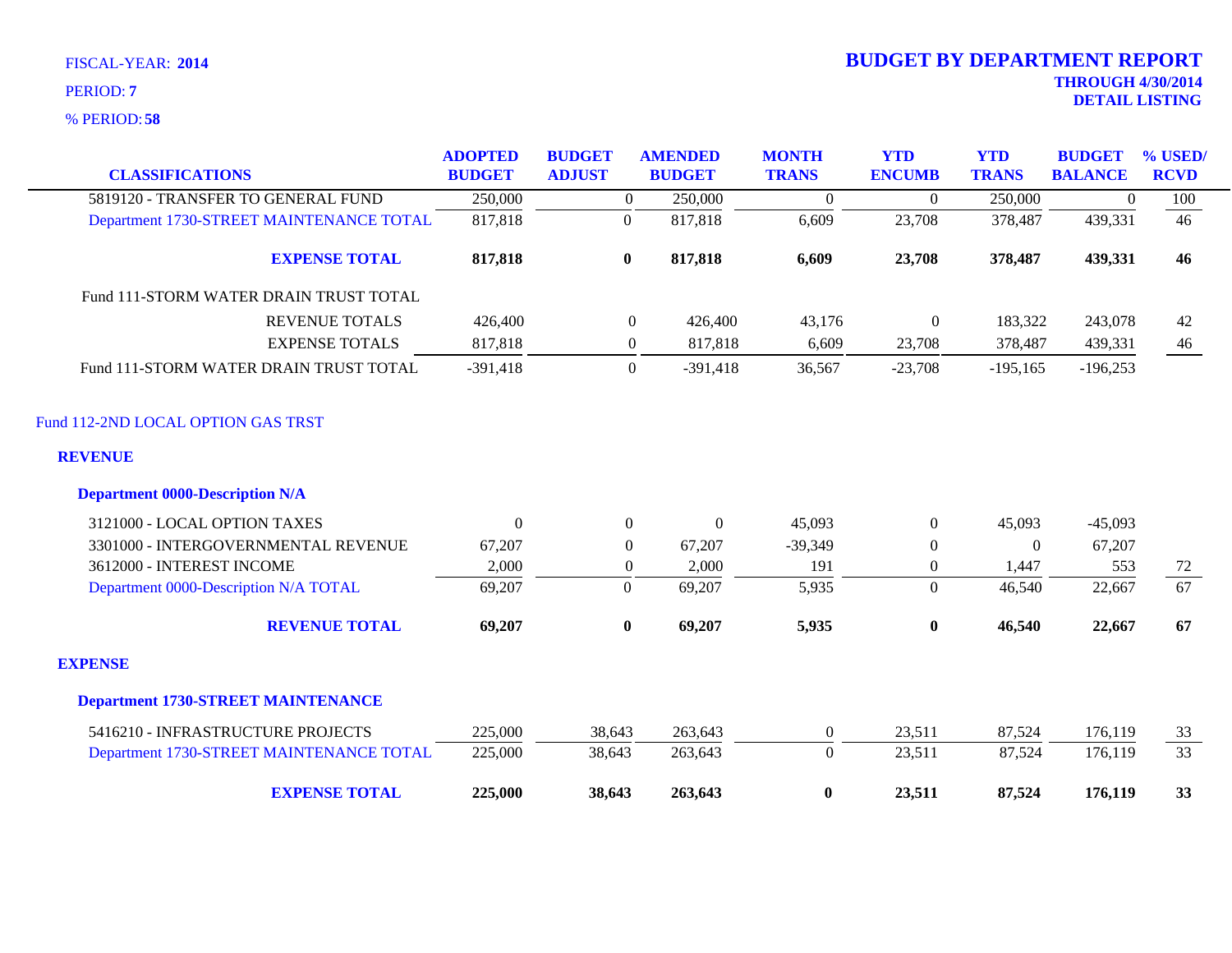**Department 0000-Description N/A**

**58** % PERIOD:

Fund 114-GRANTS FUND

**REVENUE**

| 6 PERIOD: 58                             |                                 |                                |                                 |                              |                             |                            |                                 |                           |
|------------------------------------------|---------------------------------|--------------------------------|---------------------------------|------------------------------|-----------------------------|----------------------------|---------------------------------|---------------------------|
| <b>CLASSIFICATIONS</b>                   | <b>ADOPTED</b><br><b>BUDGET</b> | <b>BUDGET</b><br><b>ADJUST</b> | <b>AMENDED</b><br><b>BUDGET</b> | <b>MONTH</b><br><b>TRANS</b> | <b>YTD</b><br><b>ENCUMB</b> | <b>YTD</b><br><b>TRANS</b> | <b>BUDGET</b><br><b>BALANCE</b> | $\%$ USED/<br><b>RCVD</b> |
| Fund 112-2ND LOCAL OPTION GAS TRST TOTAL |                                 |                                |                                 |                              |                             |                            |                                 |                           |
| <b>REVENUE TOTALS</b>                    | 69,207                          | $\overline{0}$                 | 69,207                          | 5,935                        | $\overline{0}$              | 46,540                     | 22,667                          | 67                        |
| <b>EXPENSE TOTALS</b>                    | 225,000                         | 38,643                         | 263,643                         | $\overline{0}$               | 23,511                      | 87,524                     | 176,119                         | 33                        |
| Fund 112-2ND LOCAL OPTION GAS TRST TOTAL | $-155,793$                      | $-38,643$                      | -194,436                        | 5,935                        | $-23,511$                   | $-40,984$                  | $-153,452$                      |                           |
| <b>114-GRANTS FUND</b>                   |                                 |                                |                                 |                              |                             |                            |                                 |                           |
| EVENUE                                   |                                 |                                |                                 |                              |                             |                            |                                 |                           |
|                                          |                                 |                                |                                 |                              |                             |                            |                                 |                           |

| 3371000 - GENERAL GOVERNMENT                 | 0        | $\left($ | $\Omega$ | $\overline{0}$   | $\overline{0}$ | $\theta$       | $\overline{0}$ |  |
|----------------------------------------------|----------|----------|----------|------------------|----------------|----------------|----------------|--|
| Department 0000-Description N/A TOTAL        | $\Omega$ |          | $\Omega$ | $\theta$         | $\Omega$       | $\Omega$       | $\Omega$       |  |
| Department 3001-SNP-MURRAY PARK POOL         |          |          |          |                  |                |                |                |  |
| 3371000 - GENERAL GOVERNMENT                 | 86,262   | $\Omega$ | 86,262   | $\boldsymbol{0}$ | $\overline{0}$ | 572            | 85,690         |  |
| Department 3001-SNP-MURRAY PARK POOL TOTAL   | 86,262   | $\Omega$ | 86,262   | $\Omega$         | $\Omega$       | 572            | 85,690         |  |
| Department 3604-MDC SCHOOL & SR MEALS        |          |          |          |                  |                |                |                |  |
| 3371000 - GENERAL GOVERNMENT                 | $\Omega$ | $\theta$ | $\Omega$ | 6,532            | $\overline{0}$ | 6,532          | $-6,532$       |  |
| Department 3604-MDC SCHOOL & SR MEALS FY2013 | $\theta$ | $\Omega$ | $\Omega$ | 6,532            | $\theta$       | 6,532          | $-6,532$       |  |
| Department 3605-MDC SCHOOL & SR MEALS        |          |          |          |                  |                |                |                |  |
| 3371000 - GENERAL GOVERNMENT                 | 45,175   | $\Omega$ | 45,175   | $\overline{0}$   | $\overline{0}$ | $\Omega$       | 45,175         |  |
| Department 3605-MDC SCHOOL & SR MEALS FY2014 | 45,175   | $\Omega$ | 45,175   | $\theta$         | $\Omega$       | $\Omega$       | 45,175         |  |
| Department 3801-ADA-FY2011                   |          |          |          |                  |                |                |                |  |
| 3371000 - GENERAL GOVERNMENT                 | 14,747   | $\Omega$ | 14,747   | $\boldsymbol{0}$ | $\overline{0}$ | $\overline{0}$ | 14,747         |  |
| Department 3801-ADA-FY2011 TOTAL             | 14,747   |          | 14,747   | $\Omega$         | $\Omega$       | $\Omega$       | 14,747         |  |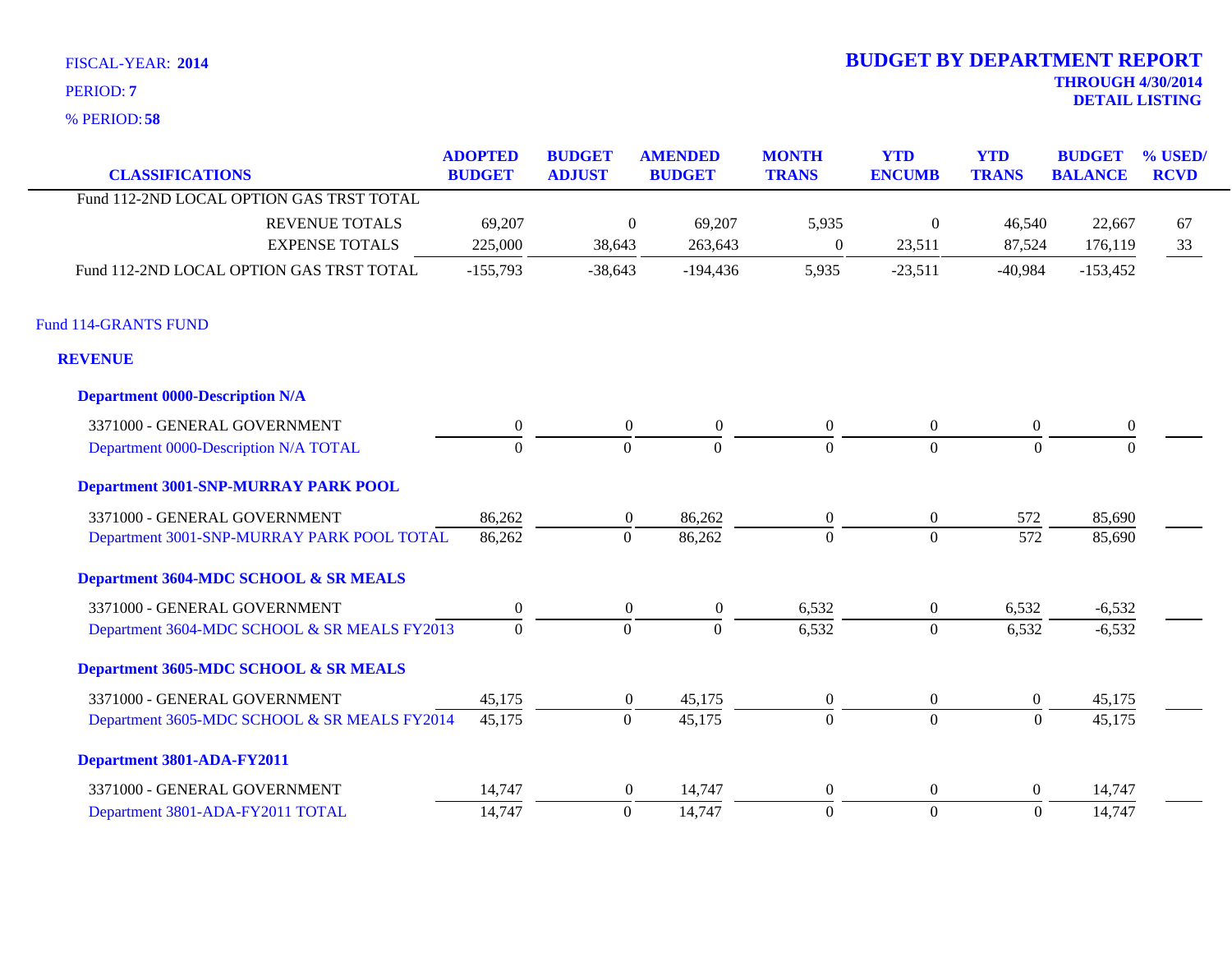**58** % PERIOD:

# **THROUGH 4/30/2014 DETAIL LISTING** PERIOD: **<sup>7</sup> 2014 BUDGET BY DEPARTMENT REPORT**

| <b>CLASSIFICATIONS</b>                       | <b>ADOPTED</b><br><b>BUDGET</b> | <b>BUDGET</b><br><b>ADJUST</b> | <b>AMENDED</b><br><b>BUDGET</b> | <b>MONTH</b><br><b>TRANS</b> | <b>YTD</b><br><b>ENCUMB</b> | <b>YTD</b><br><b>TRANS</b> | <b>BUDGET</b><br><b>BALANCE</b> | % USED/<br><b>RCVD</b> |
|----------------------------------------------|---------------------------------|--------------------------------|---------------------------------|------------------------------|-----------------------------|----------------------------|---------------------------------|------------------------|
|                                              |                                 |                                |                                 |                              |                             |                            |                                 |                        |
| Department 3802-ADA FY 2011                  |                                 |                                |                                 |                              |                             |                            |                                 |                        |
| 3371000 - GENERAL GOVERNMENT                 | 11,012                          | $\boldsymbol{0}$               | 11,012                          | $\mathbf{0}$                 | 0                           | $\overline{0}$             | 11,012                          |                        |
| Department 3802-ADA FY 2011 TOTAL            | 11,012                          | $\overline{0}$                 | 11,012                          | $\overline{0}$               | $\mathbf{0}$                | $\mathbf{0}$               | 11,012                          |                        |
| Department 3803-ADA FY 2012                  |                                 |                                |                                 |                              |                             |                            |                                 |                        |
| 3371000 - GENERAL GOVERNMENT                 | 10,423                          | $\overline{0}$                 | 10,423                          | $\overline{0}$               | $\overline{0}$              | $\boldsymbol{0}$           | 10,423                          |                        |
| Department 3803-ADA FY 2012 TOTAL            | 10,423                          | $\overline{0}$                 | 10,423                          | $\Omega$                     | $\theta$                    | $\theta$                   | 10,423                          |                        |
| <b>Department 4010-GOB-WATER &amp; SEWER</b> |                                 |                                |                                 |                              |                             |                            |                                 |                        |
| 3311000 - REVENUE                            | $\Omega$                        | $\boldsymbol{0}$               | $\theta$                        | $\overline{0}$               | $\overline{0}$              | $\mathbf{0}$               | $\Omega$                        |                        |
| 3371000 - GENERAL GOVERNMENT                 | 816,366                         | $\boldsymbol{0}$               | 816,366                         | $\boldsymbol{0}$             | $\boldsymbol{0}$            | 69,434                     | 746,932                         | 8                      |
| Department 4010-GOB-WATER & SEWER            | 816,366                         | $\mathbf{0}$                   | 816,366                         | $\overline{0}$               | $\mathbf{0}$                | 69,434                     | 746,932                         | 8                      |
| <b>Department 4100-VILLAGERS</b>             |                                 |                                |                                 |                              |                             |                            |                                 |                        |
| 3371000 - GENERAL GOVERNMENT                 | $\boldsymbol{0}$                | $\theta$                       | $\boldsymbol{0}$                | $\overline{0}$               | $\overline{0}$              | $\boldsymbol{0}$           | $\boldsymbol{0}$                |                        |
| Department 4100-VILLAGERS GRANT-PRESERVATION | $\mathbf{0}$                    | $\theta$                       | $\Omega$                        | $\Omega$                     | $\Omega$                    | $\Omega$                   | $\Omega$                        |                        |
| <b>Department 4101-VILLAGERS</b>             |                                 |                                |                                 |                              |                             |                            |                                 |                        |
| 3371000 - GENERAL GOVERNMENT                 | 3,000                           | $\boldsymbol{0}$               | 3,000                           | $\overline{0}$               | $\overline{0}$              | $\overline{0}$             | 3,000                           |                        |
| Department 4101-VILLAGERS GRANT-PRESERVATION | 3,000                           | $\boldsymbol{0}$               | 3,000                           | $\overline{0}$               | $\overline{0}$              | $\overline{0}$             | 3,000                           |                        |
| Department 4200-MPO FY 2013 Grant            |                                 |                                |                                 |                              |                             |                            |                                 |                        |
| 3371000 - GENERAL GOVERNMENT                 | 21,000                          | $\boldsymbol{0}$               | 21,000                          | $\boldsymbol{0}$             | $\boldsymbol{0}$            | $\overline{0}$             | 21,000                          |                        |
| Department 4200-MPO FY 2013 Grant TOTAL      | 21,000                          | $\Omega$                       | 21,000                          | $\Omega$                     | $\overline{0}$              | $\Omega$                   | 21,000                          |                        |
| <b>REVENUE TOTAL</b>                         | 1,007,985                       | $\bf{0}$                       | 1,007,985                       | 6,532                        | $\boldsymbol{0}$            | 76,538                     | 931,447                         | 7                      |

**EXPENSE**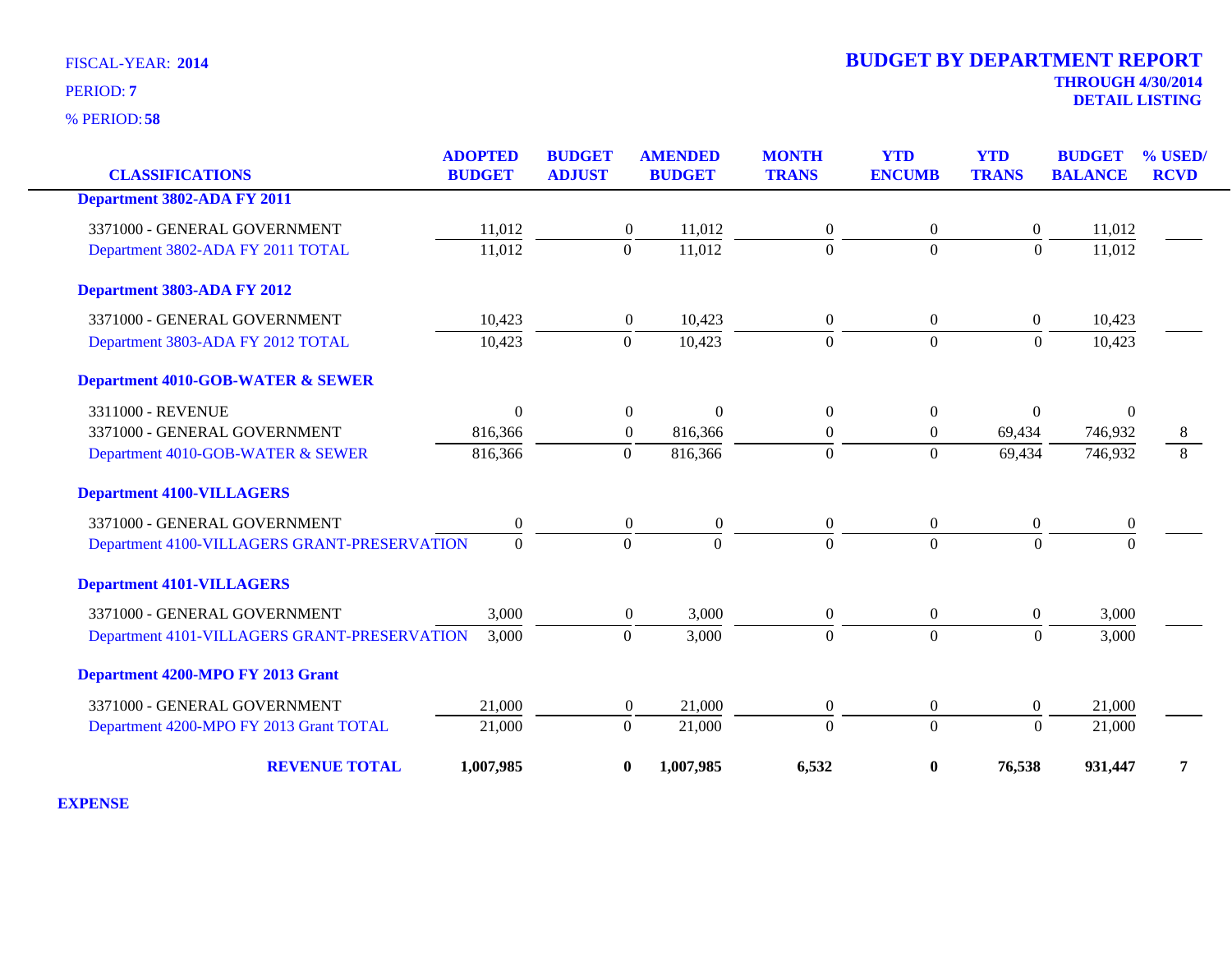**58** % PERIOD:

| <b>CLASSIFICATIONS</b>                       | <b>ADOPTED</b><br><b>BUDGET</b> | <b>BUDGET</b><br><b>ADJUST</b> | <b>AMENDED</b><br><b>BUDGET</b>      | <b>MONTH</b><br><b>TRANS</b> | <b>YTD</b><br><b>ENCUMB</b> | <b>YTD</b><br><b>TRANS</b> | <b>BUDGET</b><br><b>BALANCE</b> | % USED/<br><b>RCVD</b> |
|----------------------------------------------|---------------------------------|--------------------------------|--------------------------------------|------------------------------|-----------------------------|----------------------------|---------------------------------|------------------------|
| <b>Department 3001-SNP-MURRAY PARK POOL</b>  |                                 |                                |                                      |                              |                             |                            |                                 |                        |
| 5413100 - PROFESSIONAL SERVICES              | $-12,686$                       |                                | $\boldsymbol{0}$<br>$-12,686$        | $\boldsymbol{0}$             | $\mathbf{0}$                | $-13,500$                  | 814                             |                        |
| 5413450 - CONTRACTUAL SERVICES               | 92,505                          |                                | $\boldsymbol{0}$<br>92,505           | $\boldsymbol{0}$             | 76,681                      | 90,817                     | 1,689                           | 98                     |
| Department 3001-SNP-MURRAY PARK POOL TOTAL   | 79,819                          | $\mathbf{0}$                   | 79,819                               | $\Omega$                     | 76,681                      | 77,317                     | 2,503                           | 96                     |
| Department 3603-12-SMIA-CB OCT11-SEP12       |                                 |                                |                                      |                              |                             |                            |                                 |                        |
| 5413450 - CONTRACTUAL SERVICES               | $\boldsymbol{0}$                | $\boldsymbol{0}$               | $\boldsymbol{0}$                     | $\overline{0}$               | $\boldsymbol{0}$            | $\boldsymbol{0}$           | $\boldsymbol{0}$                |                        |
| Department 3603-12-SMIA-CB OCT11-SEP12 TOTAL | $\overline{0}$                  | $\overline{0}$                 | $\theta$                             | $\theta$                     | $\theta$                    | $\Omega$                   | $\theta$                        |                        |
| Department 3604-MDC SCHOOL & SR MEALS        |                                 |                                |                                      |                              |                             |                            |                                 |                        |
| 5411310 - PART TIME                          | $\boldsymbol{0}$                |                                | $\boldsymbol{0}$<br>$\mathbf{0}$     | $\Omega$                     | $\theta$                    | $\overline{0}$             | $\overline{0}$                  |                        |
| 5413450 - CONTRACTUAL SERVICES               | $\boldsymbol{0}$                |                                | $\boldsymbol{0}$<br>$\boldsymbol{0}$ | $\overline{0}$               | $\boldsymbol{0}$            | $\overline{0}$             | $\boldsymbol{0}$                |                        |
| Department 3604-MDC SCHOOL & SR MEALS FY2013 | $\Omega$                        | $\Omega$                       | $\Omega$                             | $\Omega$                     | $\Omega$                    | $\Omega$                   | $\Omega$                        |                        |
| Department 3605-MDC SCHOOL & SR MEALS        |                                 |                                |                                      |                              |                             |                            |                                 |                        |
| 5411310 - PART TIME                          | 26,775                          |                                | 26,775<br>$\boldsymbol{0}$           | $\boldsymbol{0}$             | $\mathbf{0}$                | $\boldsymbol{0}$           | 26,775                          |                        |
| 5413450 - CONTRACTUAL SERVICES               | 18,400                          |                                | $\boldsymbol{0}$<br>18,400           | 1,580                        | 10,288                      | 18,400                     | $\overline{0}$                  | 100                    |
| Department 3605-MDC SCHOOL & SR MEALS FY2014 | 45,175                          | $\mathbf{0}$                   | 45,175                               | 1,580                        | 10,288                      | 18,400                     | 26,775                          | 40                     |
| Department 3801-ADA-FY2011                   |                                 |                                |                                      |                              |                             |                            |                                 |                        |
| 5453450 - CONTRACTUAL                        | 14,747                          |                                | $\boldsymbol{0}$<br>14,747           | $\boldsymbol{0}$             | $\overline{0}$              | $\boldsymbol{0}$           | 14,747                          |                        |
| Department 3801-ADA-FY2011 TOTAL             | 14,747                          | $\mathbf{0}$                   | 14,747                               | $\Omega$                     | $\Omega$                    | $\Omega$                   | 14,747                          |                        |
| Department 3802-ADA FY 2011                  |                                 |                                |                                      |                              |                             |                            |                                 |                        |
| 5453450 - CONTRACTUAL                        | 11,012                          |                                | $\boldsymbol{0}$<br>11,012           | $\boldsymbol{0}$             | $\boldsymbol{0}$            | $\boldsymbol{0}$           | 11,012                          |                        |
| Department 3802-ADA FY 2011 TOTAL            | 11,012                          | $\overline{0}$                 | 11,012                               | $\theta$                     | $\overline{0}$              | $\Omega$                   | 11,012                          |                        |
| Department 3803-ADA FY 2012                  |                                 |                                |                                      |                              |                             |                            |                                 |                        |
| 5453450 - CONTRACTUAL                        | 10,423                          |                                | $\overline{0}$<br>10,423             | $\theta$                     | $\boldsymbol{0}$            | $\overline{0}$             | 10,423                          |                        |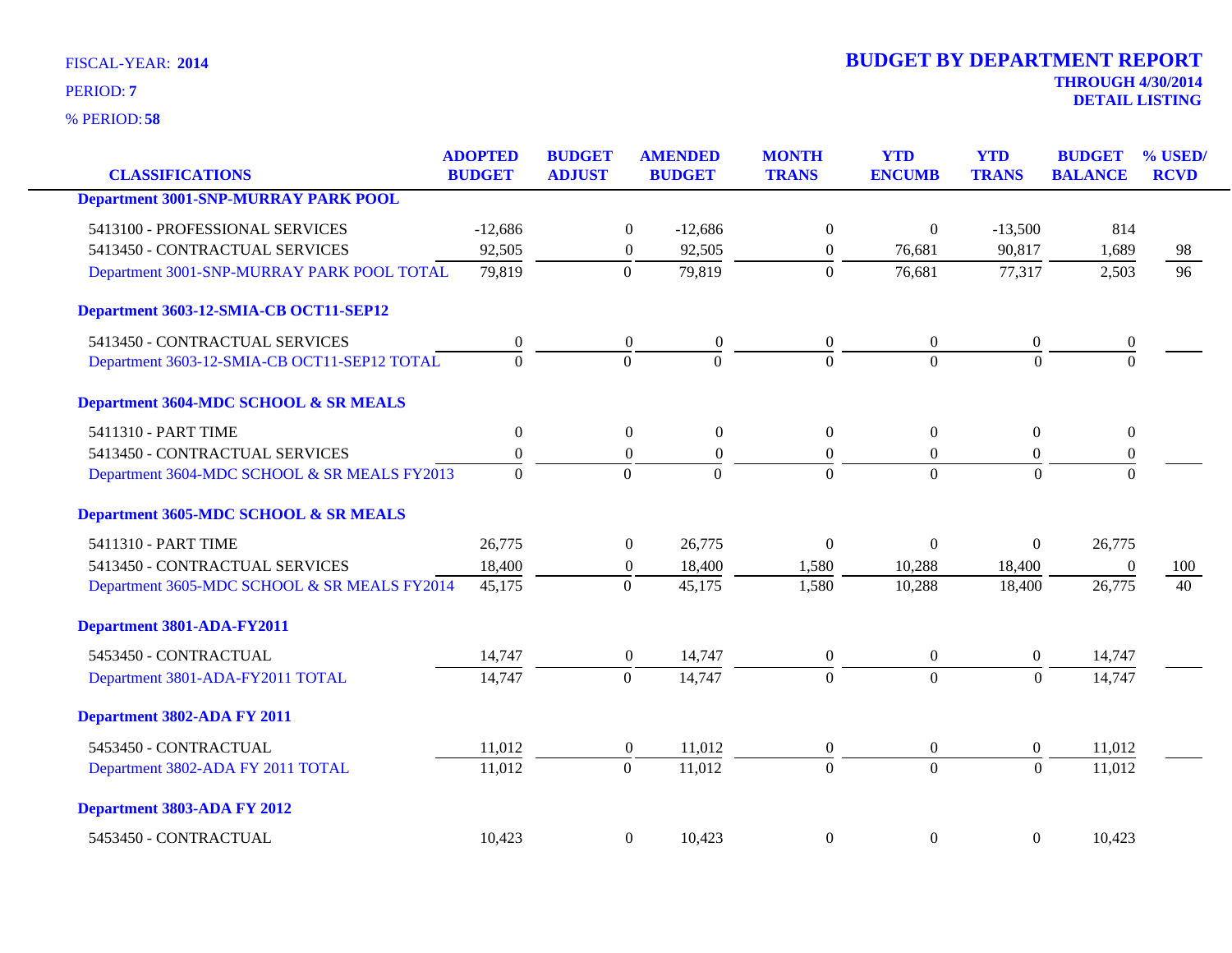| <b>CLASSIFICATIONS</b>                          | <b>ADOPTED</b><br><b>BUDGET</b> | <b>BUDGET</b><br><b>ADJUST</b> | <b>AMENDED</b><br><b>BUDGET</b> | <b>MONTH</b><br><b>TRANS</b> | <b>YTD</b><br><b>ENCUMB</b> | <b>YTD</b><br><b>TRANS</b> | <b>BUDGET</b><br><b>BALANCE</b> | % USED/<br><b>RCVD</b> |
|-------------------------------------------------|---------------------------------|--------------------------------|---------------------------------|------------------------------|-----------------------------|----------------------------|---------------------------------|------------------------|
|                                                 |                                 |                                |                                 |                              |                             |                            |                                 |                        |
| Department 3803-ADA FY 2012 TOTAL               | 10,423                          | $\mathbf{0}$                   | 10,423                          | $\boldsymbol{0}$             | $\mathbf{0}$                | $\overline{0}$             | 10,423                          |                        |
| <b>Department 4000-WATER DIST SYS EXTENSION</b> |                                 |                                |                                 |                              |                             |                            |                                 |                        |
| 5416490 - CONSTRUCTIONS PROJECTS                | $\boldsymbol{0}$                | $\boldsymbol{0}$               | $\boldsymbol{0}$                | $\mathbf{0}$                 | $\boldsymbol{0}$            | $\overline{0}$             | $\mathbf{0}$                    |                        |
| Department 4000-WATER DIST SYS EXTENSION        | $\overline{0}$                  | $\mathbf{0}$                   | $\overline{0}$                  | $\mathbf{0}$                 | $\overline{0}$              | $\mathbf{0}$               | $\overline{0}$                  |                        |
| <b>Department 4010-GOB-WATER &amp; SEWER</b>    |                                 |                                |                                 |                              |                             |                            |                                 |                        |
| 5413100 - PROFESSIONAL SERVICES                 | 66,756                          | $\boldsymbol{0}$               | 66,756                          | $\Omega$                     | $\boldsymbol{0}$            | $\boldsymbol{0}$           | 66,756                          |                        |
| 5413450 - CONTRACTUAL SERVICES                  | 749,611                         | $\boldsymbol{0}$               | 749,611                         | 3,852                        | 139,107                     | 300,605                    | 449,006                         | 40                     |
| Department 4010-GOB-WATER & SEWER               | 816,367                         | $\mathbf{0}$                   | 816,367                         | 3,852                        | 139,107                     | 300,605                    | 515,762                         | 36                     |
| <b>Department 4100-VILLAGERS</b>                |                                 |                                |                                 |                              |                             |                            |                                 |                        |
| 5196450 - CAPTL OUTLY-CAPITAL LEASE             | $\boldsymbol{0}$                | $\boldsymbol{0}$               | $\boldsymbol{0}$                | $\boldsymbol{0}$             | $\boldsymbol{0}$            | $\boldsymbol{0}$           | $\boldsymbol{0}$                |                        |
| Department 4100-VILLAGERS GRANT-PRESERVATION    | $\mathbf{0}$                    | $\mathbf{0}$                   | $\overline{0}$                  | $\Omega$                     | $\overline{0}$              | $\Omega$                   | $\Omega$                        |                        |
| <b>Department 4101-VILLAGERS</b>                |                                 |                                |                                 |                              |                             |                            |                                 |                        |
| 5196450 - CAPTL OUTLY-CAPITAL LEASE             | 3,000                           | $\boldsymbol{0}$               | 3,000                           | $\overline{0}$               | 3,000                       | 3,000                      | $\Omega$                        | 100                    |
| Department 4101-VILLAGERS GRANT-PRESERVATION    | 3,000                           | $\boldsymbol{0}$               | 3,000                           | $\mathbf{0}$                 | 3,000                       | 3,000                      | $\mathbf{0}$                    | 100                    |
| Department 4200-MPO FY 2013 Grant               |                                 |                                |                                 |                              |                             |                            |                                 |                        |
| 5416490 - CONSTRUCTIONS PROJECTS                | 21,000                          | $\boldsymbol{0}$               | 21,000                          | 5,928                        | 15,072                      | 21,000                     | $\Omega$                        | 100                    |
| Department 4200-MPO FY 2013 Grant TOTAL         | 21,000                          | $\mathbf{0}$                   | 21,000                          | 5,928                        | 15,072                      | 21,000                     | $\overline{0}$                  | 100                    |
| <b>EXPENSE TOTAL</b>                            | 1,001,543                       | $\bf{0}$                       | 1,001,543                       | 11,360                       | 244,148                     | 420,322                    | 581,222                         | 41                     |
| Fund 114-GRANTS FUND TOTAL                      |                                 |                                |                                 |                              |                             |                            |                                 |                        |
| <b>REVENUE TOTALS</b>                           | 1,007,985                       | $\overline{0}$                 | 1,007,985                       | 6,532                        | $\mathbf{0}$                | 76,538                     | 931,447                         | $\tau$                 |
| <b>EXPENSE TOTALS</b>                           | 1,001,543                       | $\overline{0}$                 | 1,001,543                       | 11,360                       | 244,148                     | 420,322                    | 581,222                         | 41                     |
| Fund 114-GRANTS FUND TOTAL                      | 6,442                           | $\theta$                       | 6,442                           | $-4,828$                     | $-244,148$                  | $-343,784$                 | 350,225                         |                        |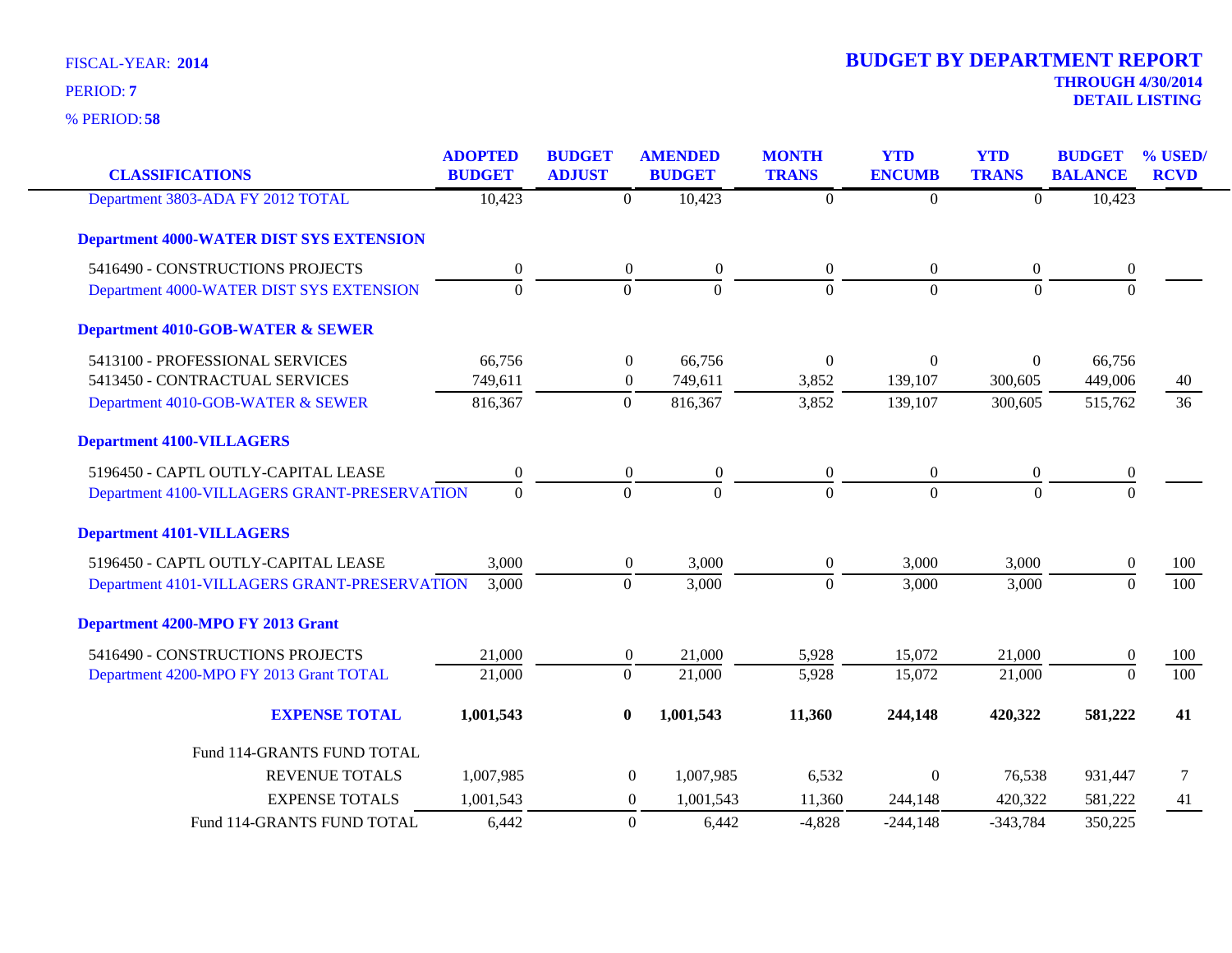**58** % PERIOD:

**DETAIL LISTING** PERIOD: **<sup>7</sup>**

| <b>CLASSIFICATIONS</b>                   | <b>ADOPTED</b><br><b>BUDGET</b> | <b>BUDGET</b><br><b>ADJUST</b> | <b>AMENDED</b><br><b>BUDGET</b> | <b>MONTH</b><br><b>TRANS</b> | <b>YTD</b><br><b>ENCUMB</b> | <b>YTD</b><br><b>TRANS</b> | <b>BUDGET</b><br><b>BALANCE</b> | % USED/<br><b>RCVD</b> |
|------------------------------------------|---------------------------------|--------------------------------|---------------------------------|------------------------------|-----------------------------|----------------------------|---------------------------------|------------------------|
| Fund 116-HOMETOWN DIST. IMPROVMENT       |                                 |                                |                                 |                              |                             |                            |                                 |                        |
| <b>REVENUE</b>                           |                                 |                                |                                 |                              |                             |                            |                                 |                        |
| <b>Department 0000-Description N/A</b>   |                                 |                                |                                 |                              |                             |                            |                                 |                        |
| 3419060 - PARKING EXCEPTION              | 28,000                          |                                | 28,000<br>$\boldsymbol{0}$      | $\boldsymbol{0}$             | $\boldsymbol{0}$            | 24,930                     | 3,070                           | 89                     |
| 3612000 - INTEREST INCOME                | 55                              |                                | $\boldsymbol{0}$<br>55          | $\overline{0}$               | $\boldsymbol{0}$            | $\boldsymbol{0}$           | 55                              |                        |
| Department 0000-Description N/A TOTAL    | 28,055                          |                                | $\overline{0}$<br>28,055        | $\boldsymbol{0}$             | $\boldsymbol{0}$            | 24,930                     | 3,125                           | 88                     |
| <b>REVENUE TOTAL</b>                     | 28,055                          |                                | 28,055<br>$\bf{0}$              | $\bf{0}$                     | $\bf{0}$                    | 24,930                     | 3,125                           | 88                     |
| <b>EXPENSE</b>                           |                                 |                                |                                 |                              |                             |                            |                                 |                        |
| <b>Department 1410-FINANCE</b>           |                                 |                                |                                 |                              |                             |                            |                                 |                        |
| 5819120 - TRANSFER TO GENERAL FUND       | 25,000                          |                                | 25,000<br>$\boldsymbol{0}$      | $\overline{0}$               | $\boldsymbol{0}$            | 25,000                     | $\boldsymbol{0}$                | 100                    |
| Department 1410-FINANCE TOTAL            | 25,000                          |                                | $\boldsymbol{0}$<br>25,000      | $\overline{0}$               | $\boldsymbol{0}$            | 25,000                     | $\overline{0}$                  | 100                    |
| <b>EXPENSE TOTAL</b>                     | 25,000                          |                                | $\bf{0}$<br>25,000              | $\bf{0}$                     | $\bf{0}$                    | 25,000                     | $\bf{0}$                        | 100                    |
| Fund 116-HOMETOWN DIST. IMPROVMENT TOTAL |                                 |                                |                                 |                              |                             |                            |                                 |                        |
| <b>REVENUE TOTALS</b>                    | 28,055                          |                                | 28,055<br>$\boldsymbol{0}$      | $\boldsymbol{0}$             | $\boldsymbol{0}$            | 24,930                     | 3,125                           | 88                     |
| <b>EXPENSE TOTALS</b>                    | 25,000                          |                                | $\boldsymbol{0}$<br>25,000      | $\boldsymbol{0}$             | $\boldsymbol{0}$            | 25,000                     | $\boldsymbol{0}$                | 100                    |
| Fund 116-HOMETOWN DIST. IMPROVMENT TOTAL | 3,055                           |                                | $\boldsymbol{0}$<br>3,055       | $\overline{0}$               | $\mathbf{0}$                | $-70$                      | 3,125                           |                        |
| Fund 118-TREE TRUST FUND                 |                                 |                                |                                 |                              |                             |                            |                                 |                        |
| <b>REVENUE</b>                           |                                 |                                |                                 |                              |                             |                            |                                 |                        |
| <b>Department 0000-Description N/A</b>   |                                 |                                |                                 |                              |                             |                            |                                 |                        |

| 3430000<br>$\mathbf{r}$<br>Tree<br>Frust Fund |  |  |  |  |
|-----------------------------------------------|--|--|--|--|
|                                               |  |  |  |  |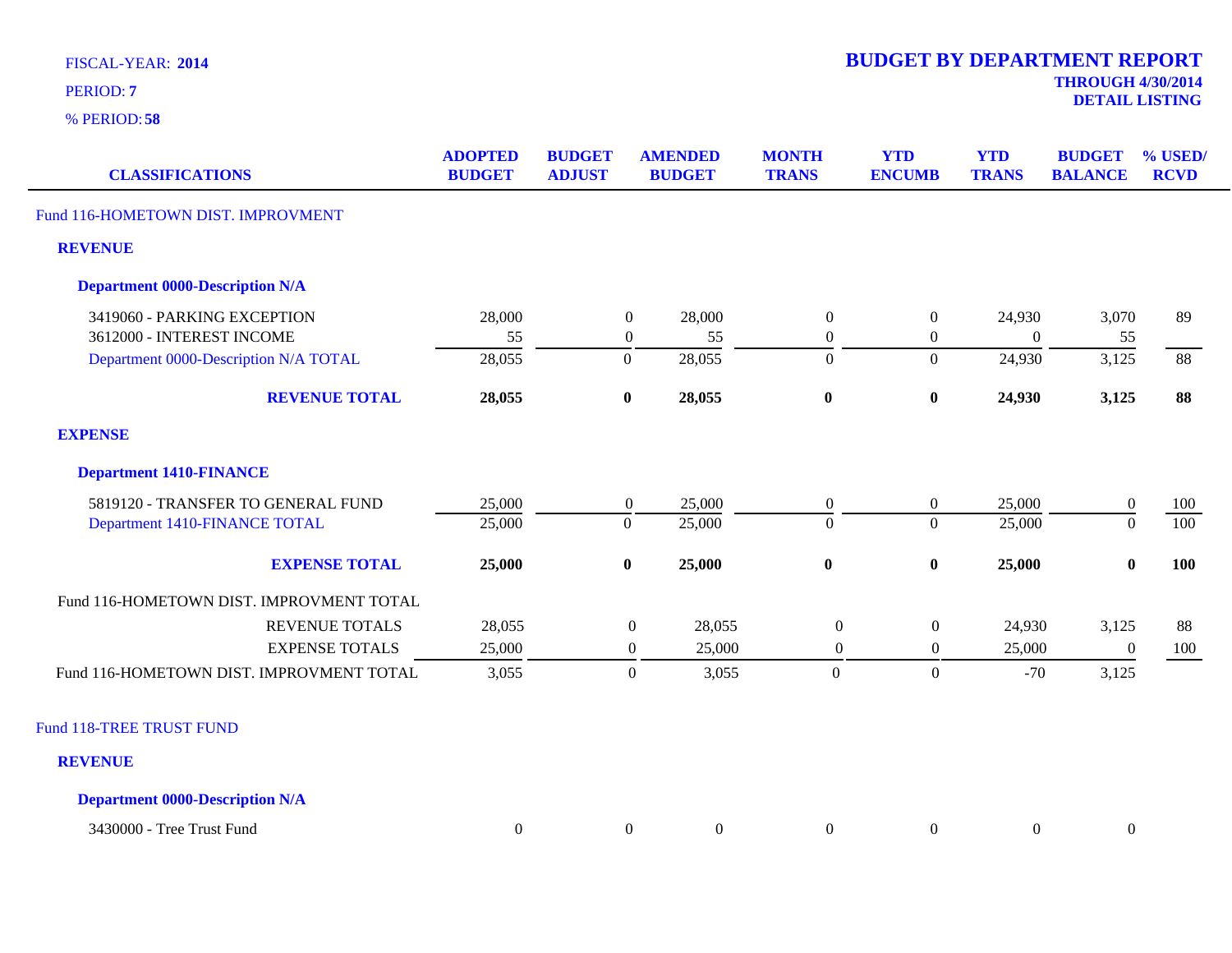| <b>CLASSIFICATIONS</b>                      | <b>ADOPTED</b><br><b>BUDGET</b> | <b>BUDGET</b><br><b>ADJUST</b> | <b>AMENDED</b><br><b>BUDGET</b>      | <b>MONTH</b><br><b>TRANS</b> | <b>YTD</b><br><b>ENCUMB</b> | <b>YTD</b><br><b>TRANS</b> | <b>BUDGET</b><br><b>BALANCE</b> | % USED/<br><b>RCVD</b> |
|---------------------------------------------|---------------------------------|--------------------------------|--------------------------------------|------------------------------|-----------------------------|----------------------------|---------------------------------|------------------------|
| 3437000 - CONSERV & RESC MGMT FEES          | $\boldsymbol{0}$                | $\overline{0}$                 | $\boldsymbol{0}$                     | $\boldsymbol{0}$             | $\overline{0}$              | $\overline{0}$             | $\boldsymbol{0}$                |                        |
| Department 0000-Description N/A TOTAL       | $\boldsymbol{0}$                | $\overline{0}$                 | $\mathbf{0}$                         | $\overline{0}$               | $\Omega$                    | $\Omega$                   | $\Omega$                        |                        |
|                                             |                                 |                                |                                      |                              |                             |                            |                                 |                        |
| <b>REVENUE TOTAL</b>                        | $\bf{0}$                        | $\bf{0}$                       | $\bf{0}$                             | $\bf{0}$                     | $\bf{0}$                    | $\bf{0}$                   | $\bf{0}$                        |                        |
| <b>EXPENSE</b>                              |                                 |                                |                                      |                              |                             |                            |                                 |                        |
| <b>Department 1750-LANSCAPE MAINTENANCE</b> |                                 |                                |                                      |                              |                             |                            |                                 |                        |
| 5193450 - CONT. SVCS.                       | 15,000                          | $\overline{0}$                 | 15,000                               | $\boldsymbol{0}$             | $\overline{0}$              | 13,626                     | 1,374                           | 90                     |
| Department 1750-LANSCAPE MAINTENANCE TOTAL  | 15,000                          | $\boldsymbol{0}$               | 15,000                               | $\overline{0}$               | $\overline{0}$              | 13,626                     | 1,374                           | $\overline{90}$        |
| <b>EXPENSE TOTAL</b>                        | 15,000                          | $\pmb{0}$                      | 15,000                               | $\boldsymbol{0}$             | $\pmb{0}$                   | 13,626                     | 1,374                           | 90                     |
| Fund 118-TREE TRUST FUND TOTAL              |                                 |                                |                                      |                              |                             |                            |                                 |                        |
| <b>REVENUE TOTALS</b>                       | $\mathbf{0}$                    |                                | $\boldsymbol{0}$<br>$\boldsymbol{0}$ | $\boldsymbol{0}$             | $\boldsymbol{0}$            | $\boldsymbol{0}$           | $\Omega$                        | 90                     |
| <b>EXPENSE TOTALS</b>                       | 15,000                          |                                | 15,000<br>$\overline{0}$             | $\boldsymbol{0}$             | $\boldsymbol{0}$            | 13,626                     | 1,374                           | 90                     |
| Fund 118-TREE TRUST FUND TOTAL              | $-15,000$                       |                                | $-15,000$<br>$\overline{0}$          | $\overline{0}$               | $\boldsymbol{0}$            | $-13,626$                  | $-1,374$                        |                        |
| Fund 120-FEDERAL GRANT FUND                 |                                 |                                |                                      |                              |                             |                            |                                 |                        |
| <b>REVENUE</b>                              |                                 |                                |                                      |                              |                             |                            |                                 |                        |
| <b>Department 0000-Description N/A</b>      |                                 |                                |                                      |                              |                             |                            |                                 |                        |
| 3699201 - MISC. OTHERS                      | $\theta$                        | $\overline{0}$                 | $\overline{0}$                       | $\theta$                     | $\overline{0}$              | $\overline{0}$             | $\overline{0}$                  |                        |
| 3699294 - PRIOR YEAR ENCUMBRANCES           | $\boldsymbol{0}$                | $\boldsymbol{0}$               | $\boldsymbol{0}$                     | $\theta$                     | $\boldsymbol{0}$            | $\overline{0}$             | $\boldsymbol{0}$                |                        |
| Department 0000-Description N/A TOTAL       | $\overline{0}$                  | $\overline{0}$                 | $\overline{0}$                       | $\overline{0}$               | $\Omega$                    | $\overline{0}$             | $\Omega$                        |                        |
| <b>Department 3301-MURRAY PARK POOL</b>     |                                 |                                |                                      |                              |                             |                            |                                 |                        |
| 3311000 - REVENUE                           | 1,201,361                       | $\overline{0}$                 | 1,201,361                            | $\boldsymbol{0}$             | $\boldsymbol{0}$            | 77,800                     | 1,123,561                       | 6                      |
| Department 3301-MURRAY PARK POOL TOTAL      | 1,201,361                       | $\mathbf{0}$                   | 1,201,361                            | $\overline{0}$               | $\overline{0}$              | 77,800                     | 1,123,561                       | 6                      |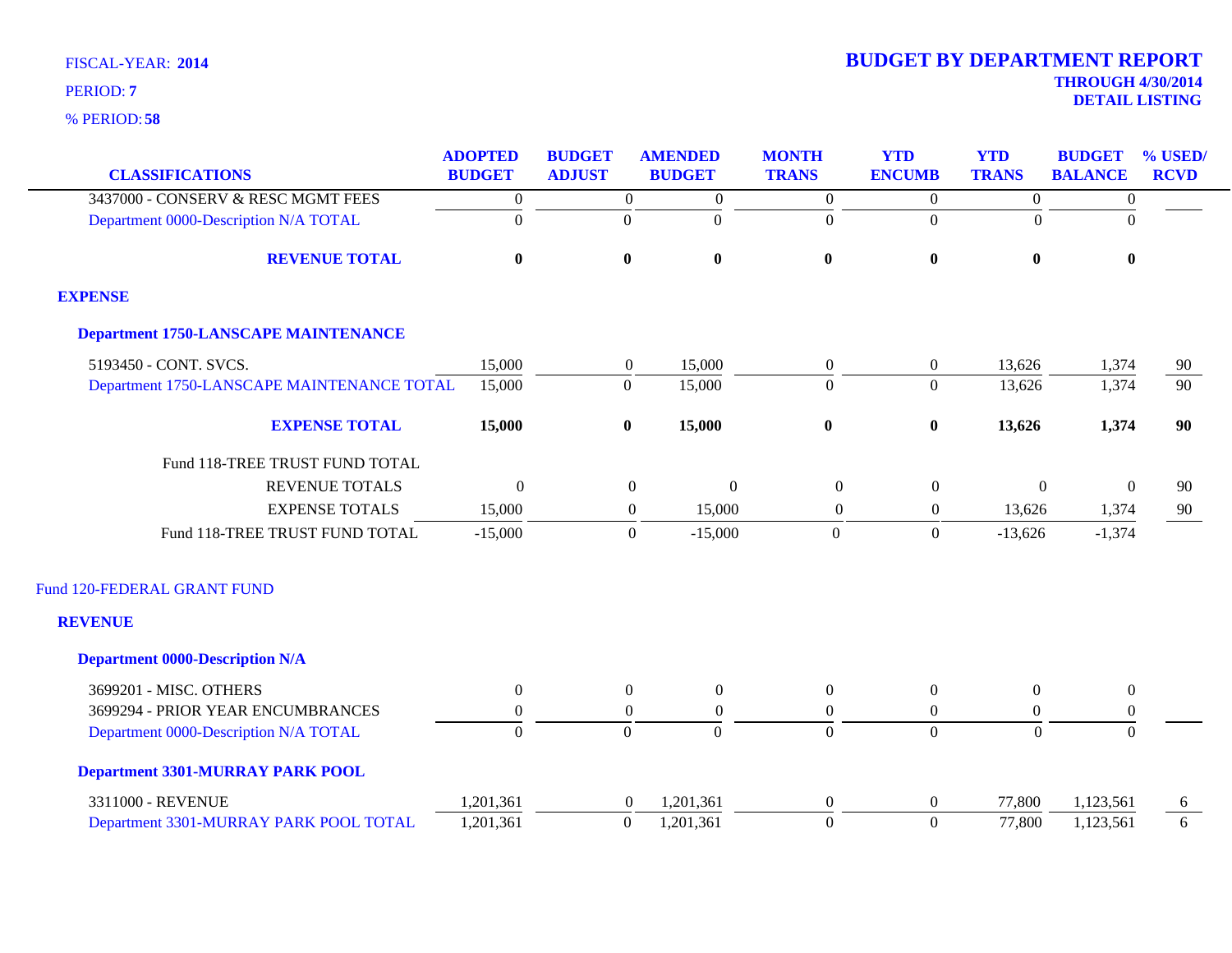|                                                      | <b>ADOPTED</b>   | <b>BUDGET</b>  | <b>AMENDED</b>                       | <b>MONTH</b>     | <b>YTD</b>       | <b>YTD</b>       | <b>BUDGET</b>    | % USED/     |
|------------------------------------------------------|------------------|----------------|--------------------------------------|------------------|------------------|------------------|------------------|-------------|
| <b>CLASSIFICATIONS</b>                               | <b>BUDGET</b>    | <b>ADJUST</b>  | <b>BUDGET</b>                        | <b>TRANS</b>     | <b>ENCUMB</b>    | <b>TRANS</b>     | <b>BALANCE</b>   | <b>RCVD</b> |
| <b>Department 3302-STREET LIGHTING</b>               |                  |                |                                      |                  |                  |                  |                  |             |
| 3311000 - REVENUE                                    | 170,000          |                | 170,000<br>$\boldsymbol{0}$          | $\Omega$         | $\theta$         | $\overline{0}$   | 170,000          |             |
| Department 3302-STREET LIGHTING TOTAL                | 170,000          | $\overline{0}$ | 170,000                              | $\overline{0}$   | $\overline{0}$   | $\overline{0}$   | 170,000          |             |
| Department 3303-SW 66 ST IMPROV PHASE II             |                  |                |                                      |                  |                  |                  |                  |             |
| 3311000 - REVENUE                                    | 171,434          |                | $\boldsymbol{0}$<br>171,434          | $\boldsymbol{0}$ | $\mathbf{0}$     | $\overline{0}$   | 171,434          |             |
| Department 3303-SW 66 ST IMPROV PHASE II TOTAL       | 171,434          | $\mathbf{0}$   | 171,434                              | $\Omega$         | $\boldsymbol{0}$ | $\boldsymbol{0}$ | 171,434          |             |
| <b>Department 3304-MARSHALL WILLIAMSON PARK</b>      |                  |                |                                      |                  |                  |                  |                  |             |
| 3311000 - REVENUE                                    | 109,700          |                | 109,700<br>$\boldsymbol{0}$          | $\overline{0}$   | $\mathbf{0}$     | $\mathbf{0}$     | 109,700          |             |
| Department 3304-MARSHALL WILLIAMSON PARK             | 109,700          | $\overline{0}$ | 109,700                              | $\Omega$         | $\overline{0}$   | $\Omega$         | 109,700          |             |
| Department 3405-2013 JAG A-Form Interface Cont       |                  |                |                                      |                  |                  |                  |                  |             |
| 3311000 - REVENUE                                    | $\boldsymbol{0}$ |                | $\boldsymbol{0}$<br>$\boldsymbol{0}$ | $\overline{0}$   | $\mathbf{0}$     | $\mathbf{0}$     | $\theta$         |             |
| Department 3405-2013 JAG A-Form Interface Cont TOTAL | $\boldsymbol{0}$ | $\theta$       | $\overline{0}$                       | $\Omega$         | $\Omega$         | $\overline{0}$   | $\Omega$         |             |
| Department 3406-BYRNE-JAG 2013                       |                  |                |                                      |                  |                  |                  |                  |             |
| 3311000 - REVENUE                                    | $\boldsymbol{0}$ |                | $\boldsymbol{0}$<br>$\boldsymbol{0}$ | $\boldsymbol{0}$ | $\boldsymbol{0}$ | $\boldsymbol{0}$ | $\boldsymbol{0}$ |             |
| Department 3406-BYRNE-JAG 2013 TOTAL                 | $\Omega$         | $\theta$       | $\Omega$                             | $\Omega$         | $\Omega$         | $\Omega$         | $\Omega$         |             |
| <b>Department 3407-BYRNE-JAG VEH BURGLARY 2013</b>   |                  |                |                                      |                  |                  |                  |                  |             |
| 3311000 - REVENUE                                    | $\boldsymbol{0}$ |                | $\overline{0}$<br>$\boldsymbol{0}$   | $\overline{0}$   | $\overline{0}$   | $\mathbf{0}$     | $\boldsymbol{0}$ |             |
| Department 3407-BYRNE-JAG VEH BURGLARY 2013          | $\Omega$         | $\theta$       | $\theta$                             | $\Omega$         | $\theta$         | $\Omega$         | $\Omega$         |             |
| Department 3408-BYRNE-JAG 2014                       |                  |                |                                      |                  |                  |                  |                  |             |
| 3311000 - REVENUE                                    | 5,521            |                | $\theta$<br>5,521                    | $\theta$         | $\theta$         | $\theta$         | 5,521            |             |
| Department 3408-BYRNE-JAG 2014 TOTAL                 | 5,521            | $\overline{0}$ | 5,521                                | $\overline{0}$   | $\overline{0}$   | $\overline{0}$   | 5,521            |             |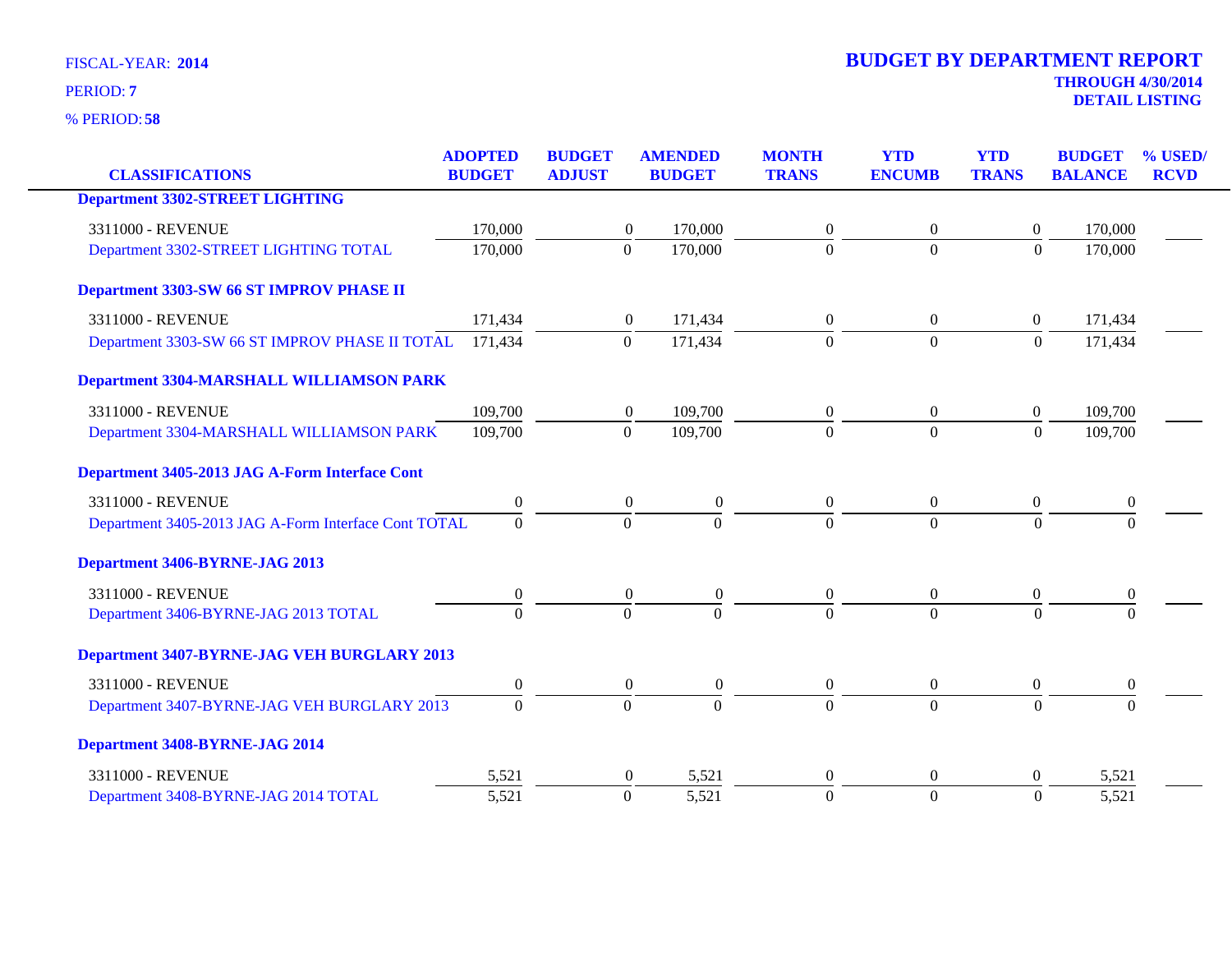**58** % PERIOD:

**DETAIL LISTING** PERIOD: **<sup>7</sup>**

| <b>CLASSIFICATIONS</b>                         | <b>ADOPTED</b><br><b>BUDGET</b> | <b>BUDGET</b><br><b>ADJUST</b> | <b>AMENDED</b><br><b>BUDGET</b> | <b>MONTH</b><br><b>TRANS</b> | <b>YTD</b><br><b>ENCUMB</b> | <b>YTD</b><br><b>TRANS</b> | <b>BUDGET</b><br><b>BALANCE</b> | % USED/<br><b>RCVD</b> |
|------------------------------------------------|---------------------------------|--------------------------------|---------------------------------|------------------------------|-----------------------------|----------------------------|---------------------------------|------------------------|
| <b>Department 3409-BYRNE-JAG 2014</b>          |                                 |                                |                                 |                              |                             |                            |                                 |                        |
| 3311000 - REVENUE                              | 2,452                           | $\boldsymbol{0}$               | 2,452                           | $\boldsymbol{0}$             | 0                           | $\boldsymbol{0}$           | 2,452                           |                        |
| Department 3409-BYRNE-JAG 2014 TOTAL           | 2,452                           | $\overline{0}$                 | 2,452                           | $\overline{0}$               | $\Omega$                    | $\Omega$                   | 2,452                           |                        |
| <b>Department 5001-POLICE VESTS GRANT FY11</b> |                                 |                                |                                 |                              |                             |                            |                                 |                        |
| 3311000 - REVENUE                              | $\boldsymbol{0}$                | $\overline{0}$                 | $\overline{0}$                  | $\mathbf{0}$                 | $\overline{0}$              | $\boldsymbol{0}$           | $\boldsymbol{0}$                |                        |
| Department 5001-POLICE VESTS GRANT FY11 TOTAL  | $\overline{0}$                  | $\theta$                       | $\Omega$                        | $\Omega$                     | $\overline{0}$              | $\Omega$                   | $\Omega$                        |                        |
| <b>Department 5002-POLICE VESTS GRANT FY12</b> |                                 |                                |                                 |                              |                             |                            |                                 |                        |
| 3311000 - REVENUE                              | $\boldsymbol{0}$                | $\boldsymbol{0}$               | $\boldsymbol{0}$                | $\boldsymbol{0}$             | $\boldsymbol{0}$            | 587                        | $-587$                          |                        |
| Department 5002-POLICE VESTS GRANT FY12 TOTAL  | $\overline{0}$                  | $\Omega$                       | $\theta$                        | $\Omega$                     | $\Omega$                    | 587                        | $-587$                          |                        |
| <b>Department 6000-SFLHIDTA-FY12</b>           |                                 |                                |                                 |                              |                             |                            |                                 |                        |
| 3311000 - REVENUE                              | $\boldsymbol{0}$                | $\overline{0}$                 | $\boldsymbol{0}$                | $\boldsymbol{0}$             | $\boldsymbol{0}$            | $\theta$                   | $\overline{0}$                  |                        |
| 3811000 - CONTRIB. FROM OTHER FUNDS            | $\boldsymbol{0}$                | $\boldsymbol{0}$               | $\boldsymbol{0}$                | $\boldsymbol{0}$             | $\overline{0}$              | $\boldsymbol{0}$           | $\boldsymbol{0}$                |                        |
| Department 6000-SFLHIDTA-FY12 TOTAL            | $\overline{0}$                  | $\Omega$                       | $\Omega$                        | $\Omega$                     | $\Omega$                    | $\Omega$                   | $\Omega$                        |                        |
| Department 6001-SFLHIDTA-FY13MAY-SEP           |                                 |                                |                                 |                              |                             |                            |                                 |                        |
| 3311000 - REVENUE                              | $\boldsymbol{0}$                | $\boldsymbol{0}$               | $\boldsymbol{0}$                | $\boldsymbol{0}$             | $\boldsymbol{0}$            | $\theta$                   | $\boldsymbol{0}$                |                        |
| 3811000 - CONTRIB. FROM OTHER FUNDS            | $\boldsymbol{0}$                | $\boldsymbol{0}$               | $\overline{0}$                  | $\boldsymbol{0}$             | $\overline{0}$              | $\theta$                   | $\boldsymbol{0}$                |                        |
| Department 6001-SFLHIDTA-FY13MAY-SEP TOTAL     | $\theta$                        | $\Omega$                       | $\Omega$                        | $\Omega$                     | $\Omega$                    | $\Omega$                   | $\theta$                        |                        |
| <b>REVENUE TOTAL</b>                           | 1,660,468                       | $\bf{0}$                       | 1,660,468                       | $\bf{0}$                     | $\bf{0}$                    | 78,387                     | 1,582,081                       | 4                      |
| <b>EXPENSE</b>                                 |                                 |                                |                                 |                              |                             |                            |                                 |                        |
| <b>Department 3301-MURRAY PARK POOL</b>        |                                 |                                |                                 |                              |                             |                            |                                 |                        |
| 5726550 - CONSTRUCTION                         | 1,201,361                       | $\overline{0}$                 | 1,201,361                       | $\overline{0}$               | 730,437                     | 1,201,361                  | $\Omega$                        | 100                    |
| Department 3301-MURRAY PARK POOL TOTAL         | 1,201,361                       | $\mathbf{0}$                   | 1,201,361                       | $\boldsymbol{0}$             | 730,437                     | 1,201,361                  | $\theta$                        | 100                    |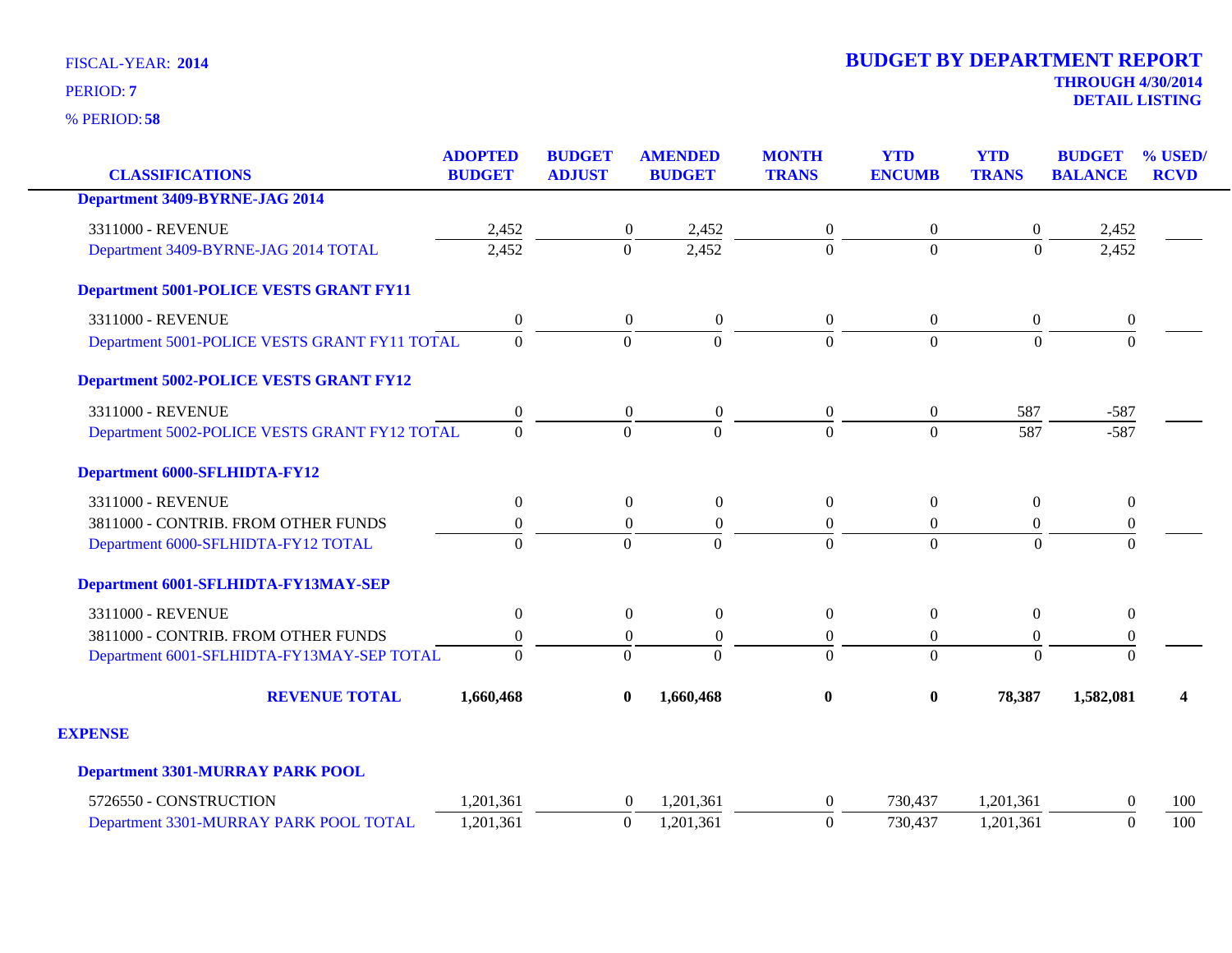| <b>CLASSIFICATIONS</b>                               | <b>ADOPTED</b><br><b>BUDGET</b> | <b>BUDGET</b><br><b>ADJUST</b> | <b>AMENDED</b><br><b>BUDGET</b> | <b>MONTH</b><br><b>TRANS</b> | <b>YTD</b><br><b>ENCUMB</b> | <b>YTD</b><br><b>TRANS</b> | <b>BUDGET</b><br><b>BALANCE</b> | % USED/<br><b>RCVD</b> |
|------------------------------------------------------|---------------------------------|--------------------------------|---------------------------------|------------------------------|-----------------------------|----------------------------|---------------------------------|------------------------|
| <b>Department 3302-STREET LIGHTING</b>               |                                 |                                |                                 |                              |                             |                            |                                 |                        |
| 5416550 - CONSTRUCTION                               | 170,000                         | $\boldsymbol{0}$               | 170,000                         | $\boldsymbol{0}$             | $\boldsymbol{0}$            | $\boldsymbol{0}$           | 170,000                         |                        |
| Department 3302-STREET LIGHTING TOTAL                | 170,000                         | $\mathbf{0}$                   | 170,000                         | $\overline{0}$               | $\overline{0}$              | $\Omega$                   | 170,000                         |                        |
| Department 3303-SW 66 ST IMPROV PHASE II             |                                 |                                |                                 |                              |                             |                            |                                 |                        |
| 5411210 - REGULAR                                    | 6,014                           | $\Omega$                       | 6,014                           | $\Omega$                     | $\Omega$                    | $\overline{0}$             | 6,014                           |                        |
| 5413450 - CONTRACTUAL SERVICES                       | 38,201                          | $\theta$                       | 38,201                          | 0                            | $\Omega$                    | $\Omega$                   | 38,201                          |                        |
| 5416440 - CAPITAL IMPROVEMENTS                       | 127,219                         | $\boldsymbol{0}$               | 127,219                         | $\mathbf{0}$                 | $\overline{0}$              | $\overline{0}$             | 127,219                         |                        |
| Department 3303-SW 66 ST IMPROV PHASE II TOTAL       | 171,434                         | $\mathbf{0}$                   | 171,434                         | $\boldsymbol{0}$             | $\mathbf{0}$                | $\mathbf{0}$               | 171,434                         |                        |
| <b>Department 3304-MARSHALL WILLIAMSON PARK</b>      |                                 |                                |                                 |                              |                             |                            |                                 |                        |
| 5726550 - CONSTRUCTION                               | 109,700                         | $\boldsymbol{0}$               | 109,700                         | $\overline{0}$               | 89,980                      | 91,980                     | 17,720                          | 83                     |
| Department 3304-MARSHALL WILLIAMSON PARK             | 109,700                         | $\mathbf{0}$                   | 109,700                         | $\overline{0}$               | 89,980                      | 91,980                     | 17,720                          | 83                     |
| Department 3405-2013 JAG A-Form Interface Cont       |                                 |                                |                                 |                              |                             |                            |                                 |                        |
| 5214634 - MAINTENANCE-INTERNET SFTW                  | $\boldsymbol{0}$                | $\overline{0}$                 | $\theta$                        | $\overline{0}$               | $\overline{0}$              | $\overline{0}$             | $\mathbf{0}$                    |                        |
| Department 3405-2013 JAG A-Form Interface Cont TOTAL | $\overline{0}$                  | $\boldsymbol{0}$               | $\overline{0}$                  | $\overline{0}$               | $\overline{0}$              | $\overline{0}$             | $\overline{0}$                  |                        |
| Department 3406-BYRNE-JAG 2013                       |                                 |                                |                                 |                              |                             |                            |                                 |                        |
| 5215205 - COMPUTER SUPPLIES                          | $\boldsymbol{0}$                | $\theta$                       | $\boldsymbol{0}$                | $\overline{0}$               | $\overline{0}$              | $\overline{0}$             | $\boldsymbol{0}$                |                        |
| Department 3406-BYRNE-JAG 2013 TOTAL                 | $\Omega$                        | $\Omega$                       | $\Omega$                        | $\Omega$                     | $\Omega$                    | $\Omega$                   | $\Omega$                        |                        |
| Department 3407-BYRNE-JAG VEH BURGLARY 2013          |                                 |                                |                                 |                              |                             |                            |                                 |                        |
| 5215205 - COMPUTER SUPPLIES                          | $\boldsymbol{0}$                | $\overline{0}$                 | $\boldsymbol{0}$                | $\overline{0}$               | $\overline{0}$              | $\overline{0}$             | $\boldsymbol{0}$                |                        |
| Department 3407-BYRNE-JAG VEH BURGLARY 2013          | $\overline{0}$                  | $\overline{0}$                 | $\Omega$                        | $\Omega$                     | $\theta$                    | $\Omega$                   | $\Omega$                        |                        |
| Department 3408-BYRNE-JAG 2014                       |                                 |                                |                                 |                              |                             |                            |                                 |                        |
| 5215205 - COMPUTER SUPPLIES                          | 5,521                           | $\boldsymbol{0}$               | 5,521                           | 5,521                        | $\boldsymbol{0}$            | 5,521                      | $\boldsymbol{0}$                | 100                    |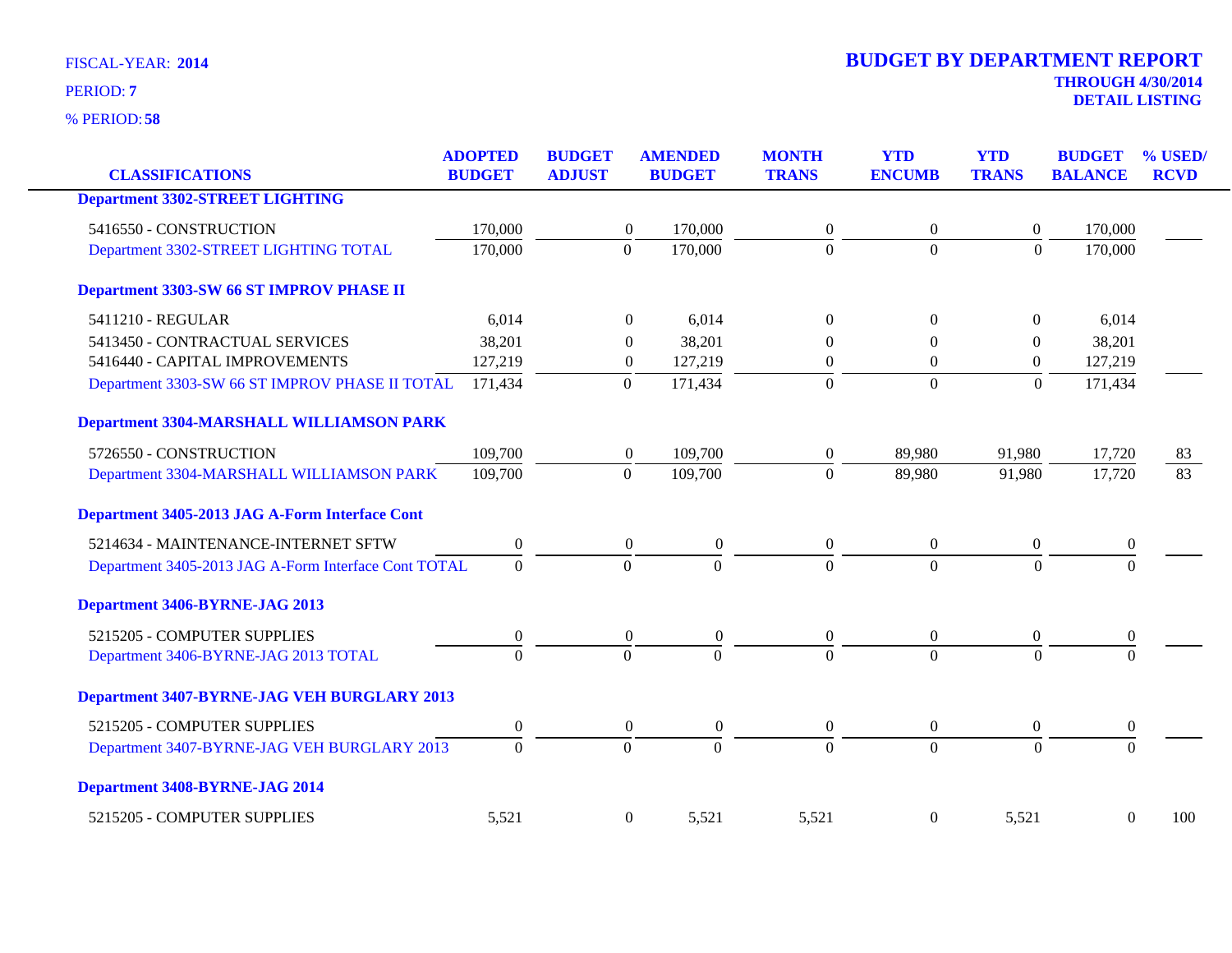**58** % PERIOD:

| <b>CLASSIFICATIONS</b>                         | <b>ADOPTED</b><br><b>BUDGET</b> | <b>BUDGET</b><br><b>ADJUST</b> | <b>AMENDED</b><br><b>BUDGET</b> |                    | <b>MONTH</b><br><b>TRANS</b> | <b>YTD</b><br><b>ENCUMB</b> | <b>YTD</b><br><b>TRANS</b> | <b>BUDGET</b><br><b>BALANCE</b> | % USED<br><b>RCVD</b> |
|------------------------------------------------|---------------------------------|--------------------------------|---------------------------------|--------------------|------------------------------|-----------------------------|----------------------------|---------------------------------|-----------------------|
| Department 3408-BYRNE-JAG 2014 TOTAL           | 5,521                           |                                | $\boldsymbol{0}$                | $\overline{5,521}$ | 5,521                        | $\theta$                    | 5,521                      | $\Omega$                        | 100                   |
| Department 3409-BYRNE-JAG 2014                 |                                 |                                |                                 |                    |                              |                             |                            |                                 |                       |
| 5215205 - COMPUTER SUPPLIES                    | 2,452                           |                                | $\boldsymbol{0}$                | 2,452              | 2,452                        | $\overline{0}$              | 2,452                      | $\overline{0}$                  | 100                   |
| Department 3409-BYRNE-JAG 2014 TOTAL           | 2,452                           |                                | $\boldsymbol{0}$                | 2,452              | 2,452                        | $\overline{0}$              | 2,452                      | $\Omega$                        | 100                   |
| <b>Department 5001-POLICE VESTS GRANT FY11</b> |                                 |                                |                                 |                    |                              |                             |                            |                                 |                       |
| 5215220 - UNIFORMS                             | $\overline{0}$                  |                                | $\overline{0}$                  | $\boldsymbol{0}$   | $\overline{0}$               | $\overline{0}$              | $\overline{0}$             | $\boldsymbol{0}$                |                       |
| Department 5001-POLICE VESTS GRANT FY11 TOTAL  | $\mathbf{0}$                    |                                | $\theta$                        | $\overline{0}$     | $\Omega$                     | $\Omega$                    | $\Omega$                   | $\Omega$                        |                       |
| <b>Department 5002-POLICE VESTS GRANT FY12</b> |                                 |                                |                                 |                    |                              |                             |                            |                                 |                       |
| 5215220 - UNIFORMS                             | $\boldsymbol{0}$                |                                | $\boldsymbol{0}$                | $\boldsymbol{0}$   | $\overline{0}$               | $\boldsymbol{0}$            | $\boldsymbol{0}$           | $\boldsymbol{0}$                |                       |
| Department 5002-POLICE VESTS GRANT FY12 TOTAL  | $\theta$                        |                                | $\theta$                        | $\Omega$           | $\Omega$                     | $\Omega$                    | $\Omega$                   | $\Omega$                        |                       |
| <b>Department 6000-SFLHIDTA-FY12</b>           |                                 |                                |                                 |                    |                              |                             |                            |                                 |                       |
| 5213450 - CONTRACTUAL SERVICES                 | $\overline{0}$                  |                                | $\boldsymbol{0}$                | $\boldsymbol{0}$   | $\boldsymbol{0}$             | $\overline{0}$              | $\boldsymbol{0}$           | $\overline{0}$                  |                       |
| 5214060 - AUTO ALLOWANCE                       | $\Omega$                        |                                | $\theta$                        | $\overline{0}$     | $\overline{0}$               | $\theta$                    | $\Omega$                   | $\mathbf{0}$                    |                       |
| 5819900 - INTER-FUND TRANSFER                  | $\Omega$                        |                                | $\Omega$                        | $\overline{0}$     | $\theta$                     | $\Omega$                    | $\Omega$                   | $\boldsymbol{0}$                |                       |
| Department 6000-SFLHIDTA-FY12 TOTAL            | $\theta$                        |                                | $\Omega$                        | $\overline{0}$     | $\Omega$                     | $\theta$                    | $\Omega$                   | $\overline{0}$                  |                       |
| Department 6001-SFLHIDTA-FY13MAY-SEP           |                                 |                                |                                 |                    |                              |                             |                            |                                 |                       |
| 5213450 - CONTRACTUAL SERVICES                 | $\theta$                        |                                | $\mathbf{0}$                    | $\overline{0}$     | $\overline{0}$               | $\theta$                    | $\theta$                   | $\Omega$                        |                       |
| 5214060 - AUTO ALLOWANCE                       | $\Omega$                        |                                | $\Omega$                        | $\overline{0}$     | $\theta$                     | $\Omega$                    | $\theta$                   | $\boldsymbol{0}$                |                       |
| 5819900 - INTER-FUND TRANSFER                  | $\Omega$                        |                                | $\mathbf{0}$                    | $\overline{0}$     | $\theta$                     | $\theta$                    | $\theta$                   | $\boldsymbol{0}$                |                       |
| Department 6001-SFLHIDTA-FY13MAY-SEP TOTAL     | $\overline{0}$                  |                                | $\mathbf{0}$                    | $\overline{0}$     | $\mathbf{0}$                 | $\mathbf{0}$                | $\overline{0}$             | $\overline{0}$                  |                       |
| <b>EXPENSE TOTAL</b>                           | 1,660,468                       |                                | $\bf{0}$<br>1,660,468           |                    | 7,973                        | 820,417                     | 1,301,314                  | 359,154                         | 78                    |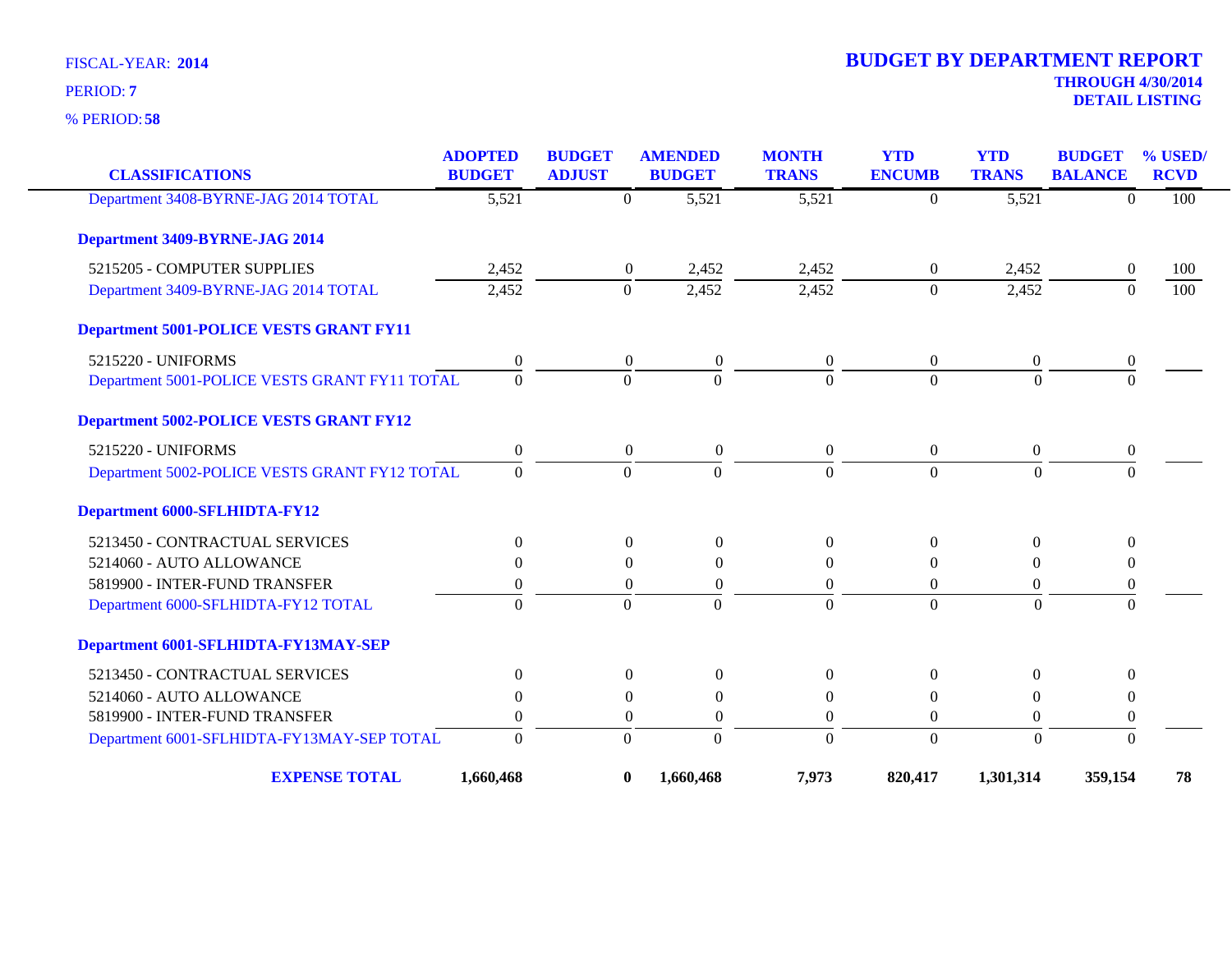| FISCAL-YEAR: 2014                                                                              |                                 |                                |                  |                                 |                              | <b>BUDGET BY DEPARTMENT REPORT</b> |                            |                                                   |                        |
|------------------------------------------------------------------------------------------------|---------------------------------|--------------------------------|------------------|---------------------------------|------------------------------|------------------------------------|----------------------------|---------------------------------------------------|------------------------|
| PERIOD: 7                                                                                      |                                 |                                |                  |                                 |                              |                                    |                            | <b>THROUGH 4/30/2014</b><br><b>DETAIL LISTING</b> |                        |
| % PERIOD: 58                                                                                   |                                 |                                |                  |                                 |                              |                                    |                            |                                                   |                        |
| <b>CLASSIFICATIONS</b>                                                                         | <b>ADOPTED</b><br><b>BUDGET</b> | <b>BUDGET</b><br><b>ADJUST</b> |                  | <b>AMENDED</b><br><b>BUDGET</b> | <b>MONTH</b><br><b>TRANS</b> | <b>YTD</b><br><b>ENCUMB</b>        | <b>YTD</b><br><b>TRANS</b> | <b>BUDGET</b><br><b>BALANCE</b>                   | % USED/<br><b>RCVD</b> |
| Fund 120-FEDERAL GRANT FUND TOTAL                                                              |                                 |                                |                  |                                 |                              |                                    |                            |                                                   |                        |
| <b>REVENUE TOTALS</b>                                                                          | 1,660,468                       |                                | $\boldsymbol{0}$ | 1,660,468                       | $\boldsymbol{0}$             | $\overline{0}$                     | 78,387                     | 1,582,081                                         | $\overline{4}$         |
| <b>EXPENSE TOTALS</b>                                                                          | 1,660,468                       |                                | $\overline{0}$   | 1,660,468                       | 7,973                        | 820,417                            | 1,301,314                  | 359,154                                           | 78                     |
| Fund 120-FEDERAL GRANT FUND TOTAL                                                              | $\boldsymbol{0}$                |                                | $\boldsymbol{0}$ | $\boldsymbol{0}$                | $-7,973$                     | $-820,417$                         | $-1,222,927$               | 1,222,927                                         |                        |
| Fund 124-PEOPLE'S TRANSPORT.TX FND<br><b>REVENUE</b><br><b>Department 0000-Description N/A</b> |                                 |                                |                  |                                 |                              |                                    |                            |                                                   |                        |
| 3126000 - DISCRETIONARY SALES S/TAX                                                            | $\theta$                        |                                | $\overline{0}$   | $\Omega$                        | 208,744                      | $\overline{0}$                     | 208,744                    | $-208,744$                                        |                        |
| 3301000 - INTERGOVERNMENTAL REVENUE                                                            | 389,756                         |                                | $\boldsymbol{0}$ | 389,756                         | $-170,763$                   | $\boldsymbol{0}$                   | $\Omega$                   | 389,756                                           |                        |
| 3612000 - INTEREST INCOME                                                                      | 11,000                          |                                | $\overline{0}$   | 11,000                          | 1,102                        | $\boldsymbol{0}$                   | 7,499                      | 3,501                                             | 68                     |
| Department 0000-Description N/A TOTAL                                                          | 400,756                         |                                | $\overline{0}$   | 400,756                         | 39,083                       | $\overline{0}$                     | 216,243                    | 184,513                                           | 53                     |
| <b>REVENUE TOTAL</b>                                                                           | 400,756                         |                                | $\bf{0}$         | 400,756                         | 39,083                       | $\bf{0}$                           | 216,243                    | 184,513                                           | 53                     |
| <b>EXPENSE</b>                                                                                 |                                 |                                |                  |                                 |                              |                                    |                            |                                                   |                        |
| <b>Department 1730-STREET MAINTENANCE</b>                                                      |                                 |                                |                  |                                 |                              |                                    |                            |                                                   |                        |
| 5413450 - CONTRACTUAL SERVICES                                                                 | 140,000                         |                                | $\boldsymbol{0}$ | 140,000                         | 21,278                       | 27,485                             | 48,763                     | 91,237                                            | 34                     |

| 5413450 - CONTRACTUAL SERVICES           |                       | 140,000    |           | 140,000    | 21,278    | 27,485     | 48.763    | 91,237     | 34 |
|------------------------------------------|-----------------------|------------|-----------|------------|-----------|------------|-----------|------------|----|
| 5416490 - CONSTRUCTIONS PROJECTS         |                       | 960,000    | 64,768    | .024,768   | 34,626    | 127,191    | 203,092   | 821,676    | 19 |
| Department 1730-STREET MAINTENANCE TOTAL |                       | 1,100,000  | 64,768    | 1,164,768  | 55,904    | 154,676    | 251,855   | 912,913    | 21 |
|                                          | <b>EXPENSE TOTAL</b>  | 1,100,000  | 64.768    | 1,164,768  | 55,904    | 154,676    | 251,855   | 912,913    | 21 |
| Fund 124-PEOPLE'S TRANSPORT.TX FND TOTAL |                       |            |           |            |           |            |           |            |    |
|                                          | <b>REVENUE TOTALS</b> | 400.756    |           | 400.756    | 39.083    |            | 216.243   | 184.513    | 53 |
|                                          | <b>EXPENSE TOTALS</b> | 1.100.000  | 64.768    | 1.164.768  | 55,904    | 154.676    | 251,855   | 912,913    | 21 |
| Fund 124-PEOPLE'S TRANSPORT.TX FND TOTAL |                       | $-699.244$ | $-64.768$ | $-764.012$ | $-16,821$ | $-154.676$ | $-35.612$ | $-728,400$ |    |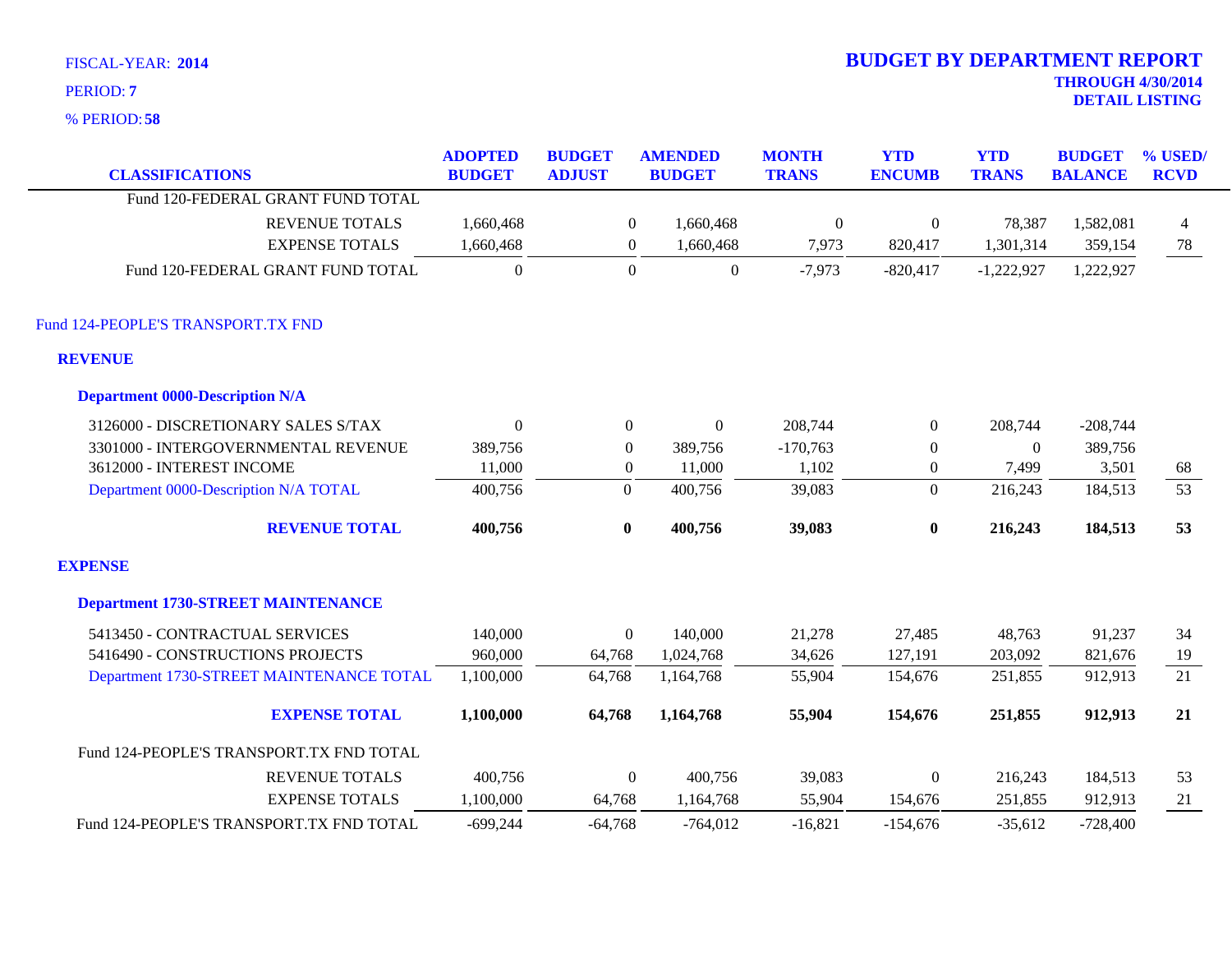| FISCAL-YEAR: 2014<br>PERIOD: 7<br>$%$ PERIOD: 58 |                                 |                                |                                 |                              | <b>BUDGET BY DEPARTMENT REPORT</b> |                            | <b>THROUGH 4/30/2014</b>        | <b>DETAIL LISTING</b>     |
|--------------------------------------------------|---------------------------------|--------------------------------|---------------------------------|------------------------------|------------------------------------|----------------------------|---------------------------------|---------------------------|
| <b>CLASSIFICATIONS</b>                           | <b>ADOPTED</b><br><b>BUDGET</b> | <b>BUDGET</b><br><b>ADJUST</b> | <b>AMENDED</b><br><b>BUDGET</b> | <b>MONTH</b><br><b>TRANS</b> | <b>YTD</b><br><b>ENCUMB</b>        | <b>YTD</b><br><b>TRANS</b> | <b>BUDGET</b><br><b>BALANCE</b> | $\%$ USED/<br><b>RCVD</b> |
| Fund 201-DEBT SERVICE FUND                       |                                 |                                |                                 |                              |                                    |                            |                                 |                           |
| <b>REVENUE</b>                                   |                                 |                                |                                 |                              |                                    |                            |                                 |                           |

| <b>Department 0000-Description N/A</b> |                |                  |                |                |                  |            |                |     |
|----------------------------------------|----------------|------------------|----------------|----------------|------------------|------------|----------------|-----|
| 3612000 - INTEREST INCOME              | 2,400          | $\boldsymbol{0}$ | 2,400          | 100            | $\boldsymbol{0}$ | 875        | 1,525          | 36  |
| 3669000 - HOSPITAL LANDSCAPE REVENU    | 142,366        | $\theta$         | 142,366        | $\Omega$       | $\theta$         | 142,366    | $\Omega$       | 100 |
| 3669300 - RICHMAN PROPERTIES LN PMT    | 727,917        | $\overline{0}$   | 727,917        | 226,511        | $\overline{0}$   | 307,282    | 420,635        | 42  |
| 3699201 - MISC. OTHERS                 | $\overline{0}$ | $\theta$         | $\overline{0}$ | $\overline{0}$ | $\theta$         | $\theta$   | 0              |     |
| 3811100 - TRANSFER IN FROM GEN FUND    | $\mathbf{0}$   | $\overline{0}$   | $\theta$       | $\mathbf{0}$   | $\overline{0}$   | $\Omega$   | $\overline{0}$ |     |
| Department 0000-Description N/A TOTAL  | 872,683        | $\boldsymbol{0}$ | 872,683        | 226,611        | $\boldsymbol{0}$ | 450,523    | 422,160        | 51  |
| <b>REVENUE TOTAL</b>                   | 872,683        | $\bf{0}$         | 872,683        | 226,611        | $\bf{0}$         | 450,523    | 422,160        | 51  |
| <b>EXPENSE</b>                         |                |                  |                |                |                  |            |                |     |
| <b>Department 1410-FINANCE</b>         |                |                  |                |                |                  |            |                |     |
| 5197110 - DEBT SERVICE- PRINCIPAL      | 585,000        | $\boldsymbol{0}$ | 585,000        | 110,000        | $\overline{0}$   | 565,000    | 20,000         | 96  |
| 5197210 - DEBT SERVICE-INTEREST        | 650,437        | $\overline{0}$   | 650,437        | 289,013        | $\overline{0}$   | 650,897    | $-460$         | 100 |
| 5197310 - DEBT OTHER COST              | 6,198          | $\overline{0}$   | 6,198          | 3,425          | $\overline{0}$   | 9,125      | $-2,927$       | 147 |
| Department 1410-FINANCE TOTAL          | 1,241,635      | $\overline{0}$   | 1,241,635      | 402,438        | $\overline{0}$   | 1,225,022  | 16,613         | 98  |
| <b>EXPENSE TOTAL</b>                   | 1,241,635      | $\bf{0}$         | 1,241,635      | 402,438        | $\bf{0}$         | 1,225,022  | 16,613         | 98  |
| Fund 201-DEBT SERVICE FUND TOTAL       |                |                  |                |                |                  |            |                |     |
| <b>REVENUE TOTALS</b>                  | 872,683        | $\overline{0}$   | 872,683        | 226,611        | $\overline{0}$   | 450,523    | 422,160        | 51  |
| <b>EXPENSE TOTALS</b>                  | 1,241,635      | $\overline{0}$   | 1,241,635      | 402,438        | $\overline{0}$   | 1,225,022  | 16,613         | 98  |
| Fund 201-DEBT SERVICE FUND TOTAL       | $-368,952$     | $\Omega$         | $-368,952$     | $-175.827$     | $\theta$         | $-774,499$ | 405.547        |     |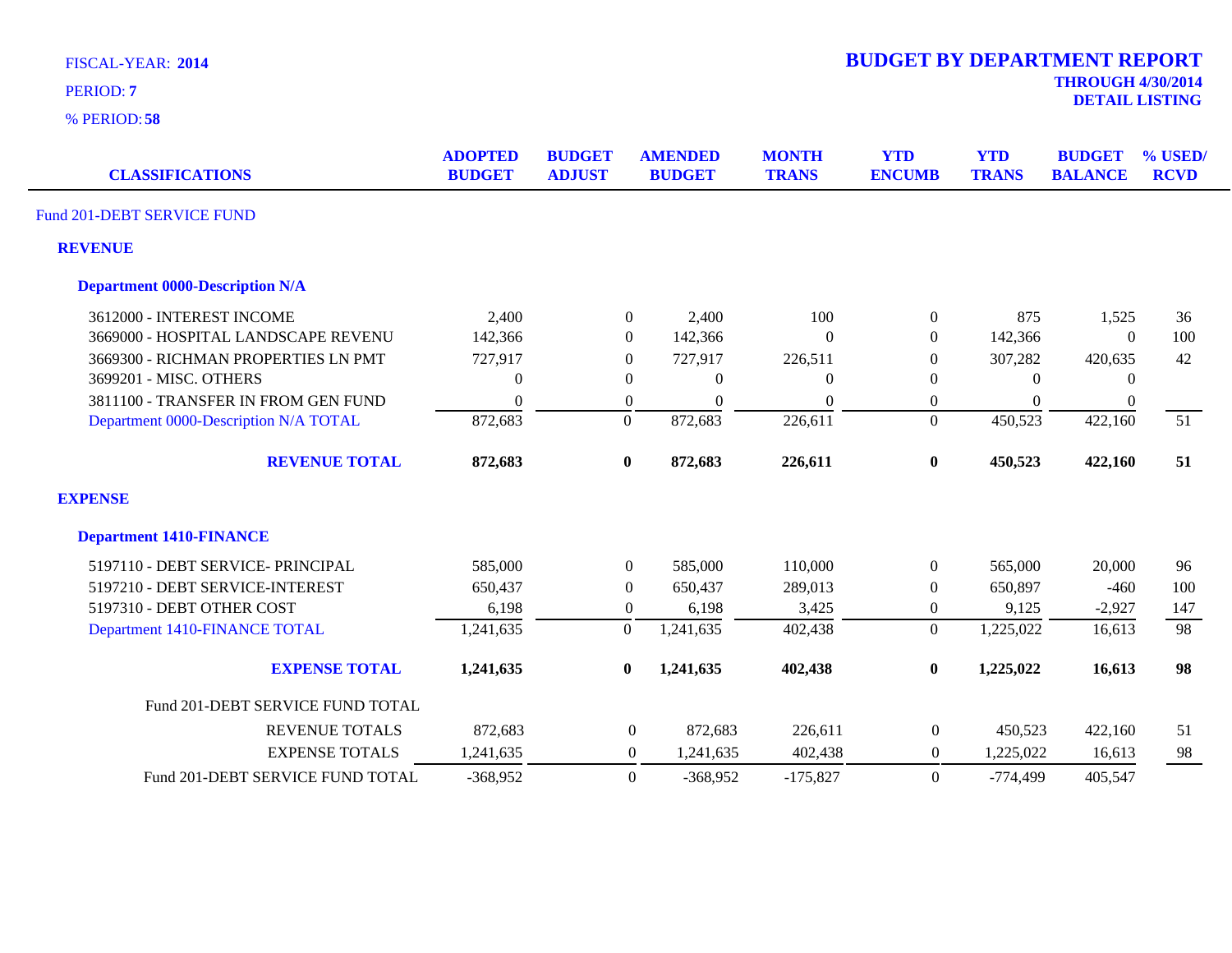| <b>FISCAL-YEAR: 2014</b> |  |
|--------------------------|--|
|--------------------------|--|

**58** % PERIOD:

**DETAIL LISTING** PERIOD: **<sup>7</sup>**

| <b>CLASSIFICATIONS</b>                       | <b>ADOPTED</b><br><b>BUDGET</b> | <b>BUDGET</b><br><b>ADJUST</b> | <b>AMENDED</b><br><b>BUDGET</b>      | <b>MONTH</b><br><b>TRANS</b> | <b>YTD</b><br><b>ENCUMB</b> | <b>YTD</b><br><b>TRANS</b> | <b>BUDGET</b><br><b>BALANCE</b> | % USED/<br><b>RCVD</b> |
|----------------------------------------------|---------------------------------|--------------------------------|--------------------------------------|------------------------------|-----------------------------|----------------------------|---------------------------------|------------------------|
| Fund 301-CAPITAL IMPROVEMENT FUND            |                                 |                                |                                      |                              |                             |                            |                                 |                        |
| <b>REVENUE</b>                               |                                 |                                |                                      |                              |                             |                            |                                 |                        |
| <b>Department 0000-Description N/A</b>       |                                 |                                |                                      |                              |                             |                            |                                 |                        |
| 3699294 - PRIOR YEAR ENCUMBRANCES            | $\mathbf{0}$                    |                                | $\overline{0}$<br>$\Omega$           | $\Omega$                     | $\boldsymbol{0}$            | $\Omega$                   | $\boldsymbol{0}$                |                        |
| 3811000 - CONTRIB. FROM OTHER FUNDS          | 600,000                         |                                | $\boldsymbol{0}$<br>600,000          | $\overline{0}$               | $\boldsymbol{0}$            | 600,000                    | $\boldsymbol{0}$                | 100                    |
| Department 0000-Description N/A TOTAL        | 600,000                         |                                | 600,000<br>$\overline{0}$            | $\Omega$                     | $\theta$                    | 600,000                    | $\Omega$                        | 100                    |
| <b>REVENUE TOTAL</b>                         | 600,000                         |                                | 600,000<br>$\bf{0}$                  | $\bf{0}$                     | $\bf{0}$                    | 600,000                    | $\bf{0}$                        | 100                    |
| <b>EXPENSE</b>                               |                                 |                                |                                      |                              |                             |                            |                                 |                        |
| <b>Department 1320-CENTRAL SERVICES</b>      |                                 |                                |                                      |                              |                             |                            |                                 |                        |
| 5136430 - EQUIPMENT-OPERATING                | 45,000                          |                                | 45,000<br>0                          | $-1,635$                     | $\overline{0}$              | $\overline{0}$             | 45,000                          |                        |
| Department 1320-CENTRAL SERVICES TOTAL       | 45,000                          |                                | $\mathbf{0}$<br>45,000               | $-1,635$                     | $\overline{0}$              | $\overline{0}$             | 45,000                          |                        |
| <b>Department 1620-PLANNING &amp; ZONING</b> |                                 |                                |                                      |                              |                             |                            |                                 |                        |
| 5246430 - EQUIPMENT-OPERATING                | $\mathbf{0}$                    |                                | $\overline{0}$<br>$\overline{0}$     | $\Omega$                     | $\boldsymbol{0}$            | $\overline{0}$             | $\boldsymbol{0}$                |                        |
| 5246810 - SOFTWARE                           | $\Omega$                        |                                | $\overline{0}$<br>$\theta$           | $\Omega$                     | $\overline{0}$              | $\overline{0}$             | $\mathbf{0}$                    |                        |
| Department 1620-PLANNING & ZONING TOTAL      | $\theta$                        |                                | $\Omega$<br>$\mathbf{0}$             | $\Omega$                     | $\Omega$                    | $\overline{0}$             | $\Omega$                        |                        |
| <b>Department 1640-CODE ENFORCEMENT</b>      |                                 |                                |                                      |                              |                             |                            |                                 |                        |
| 5246440 - CODE VEHICLES                      | 60,000                          | 5,000                          | 65,000                               | $\overline{0}$               | 63,935                      | 63,935                     | 1,065                           | 98                     |
| Department 1640-CODE ENFORCEMENT TOTAL       | 60,000                          | 5,000                          | 65,000                               | $\mathbf{0}$                 | 63,935                      | 63,935                     | 1,065                           | $\overline{98}$        |
| <b>Department 1720-SOLID WASTE</b>           |                                 |                                |                                      |                              |                             |                            |                                 |                        |
| 5346430 - EQUIPMENT-OPERATING                | $\boldsymbol{0}$                |                                | $\boldsymbol{0}$<br>$\boldsymbol{0}$ | $\overline{0}$               | $\boldsymbol{0}$            | $\overline{0}$             | $\boldsymbol{0}$                |                        |
| Department 1720-SOLID WASTE TOTAL            | $\overline{0}$                  |                                | $\mathbf{0}$<br>$\mathbf{0}$         | $\overline{0}$               | $\overline{0}$              | $\overline{0}$             | $\overline{0}$                  |                        |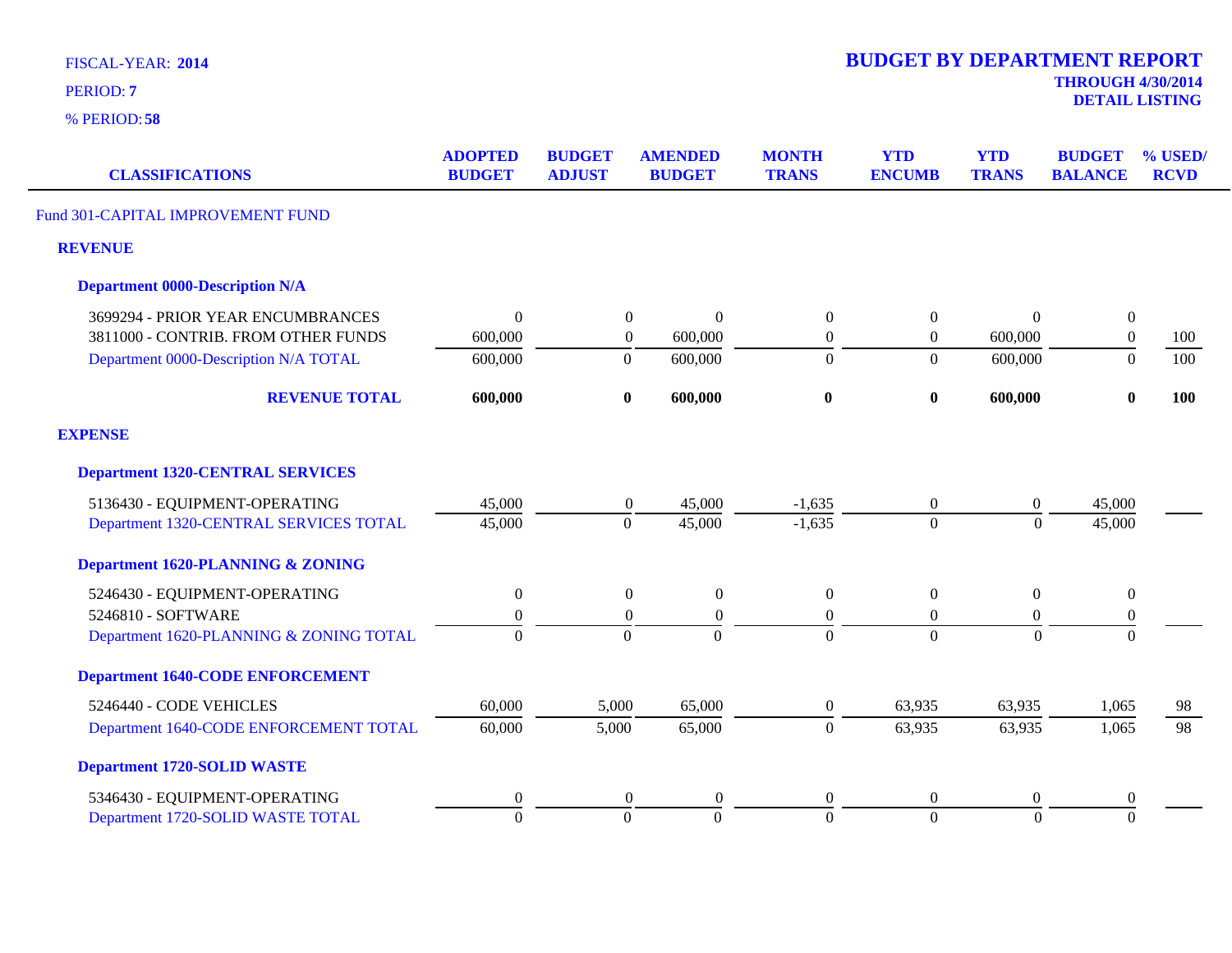**58** % PERIOD:

| <b>CLASSIFICATIONS</b>                              | <b>ADOPTED</b><br><b>BUDGET</b> | <b>BUDGET</b><br><b>ADJUST</b> | <b>AMENDED</b><br><b>BUDGET</b> | <b>MONTH</b><br><b>TRANS</b> | <b>YTD</b><br><b>ENCUMB</b> | <b>YTD</b><br><b>TRANS</b> | <b>BUDGET</b><br><b>BALANCE</b> | % USED/<br><b>RCVD</b> |
|-----------------------------------------------------|---------------------------------|--------------------------------|---------------------------------|------------------------------|-----------------------------|----------------------------|---------------------------------|------------------------|
| <b>Department 1790-ENGINEERING &amp; CONSTRUCTN</b> |                                 |                                |                                 |                              |                             |                            |                                 |                        |
|                                                     |                                 |                                |                                 |                              |                             |                            |                                 |                        |
| 5196450 - CAPTL OUTLY-CAPITAL LEASE                 | 15,000                          | $\boldsymbol{0}$               | 15,000                          | $\boldsymbol{0}$             | 15,000                      | 15,000                     | $\overline{0}$                  | 100                    |
| Department 1790-ENGINEERING & CONSTRUCTN            | 15,000                          | $\mathbf{0}$                   | 15,000                          | $\boldsymbol{0}$             | 15,000                      | 15,000                     | $\boldsymbol{0}$                | 100                    |
| <b>Department 1910-POLICE</b>                       |                                 |                                |                                 |                              |                             |                            |                                 |                        |
| 5216440 - VEHICLES                                  | 230,000                         | $\boldsymbol{0}$               | 230,000                         | $\boldsymbol{0}$             | 218,122                     | 218,122                    | 11,878                          | 94                     |
| Department 1910-POLICE TOTAL                        | 230,000                         | $\mathbf{0}$                   | 230,000                         | $\boldsymbol{0}$             | 218,122                     | 218,122                    | 11,878                          | 94                     |
| <b>Department 2000-PARKS &amp; RECREATION</b>       |                                 |                                |                                 |                              |                             |                            |                                 |                        |
| 5196440 - VEHICLES                                  | $\boldsymbol{0}$                | $\boldsymbol{0}$               | $\boldsymbol{0}$                | $\boldsymbol{0}$             | $\boldsymbol{0}$            | $\boldsymbol{0}$           | $\boldsymbol{0}$                |                        |
| 5196450 - CAPTL OUTLY-CAPITAL LEASE                 | $\theta$                        | $\Omega$                       | $\Omega$                        | $\Omega$                     | $\Omega$                    | $\theta$                   | $\theta$                        |                        |
| 5726450 - MATCHING CONTRIBUTION                     | 250,000                         | 5,250                          | 255,250                         | 1,949                        | 5,661                       | 13,205                     | 242,045                         | $5\overline{)}$        |
| Department 2000-PARKS & RECREATION TOTAL            | 250,000                         | 5,250                          | 255,250                         | 1,949                        | 5,661                       | 13,205                     | 242,045                         | $\overline{5}$         |
| <b>EXPENSE TOTAL</b>                                | 600,000                         | 10,250                         | 610,250                         | 314                          | 302,718                     | 310,262                    | 299,988                         | 50                     |
| Fund 301-CAPITAL IMPROVEMENT FUND TOTAL             |                                 |                                |                                 |                              |                             |                            |                                 |                        |
| <b>REVENUE TOTALS</b>                               | 600,000                         |                                | $\overline{0}$<br>600,000       | $\boldsymbol{0}$             | $\boldsymbol{0}$            | 600,000                    | $\overline{0}$                  | 100                    |
| <b>EXPENSE TOTALS</b>                               | 600,000                         | 10,250                         | 610,250                         | 314                          | 302,718                     | 310,262                    | 299,988                         | 50                     |
| Fund 301-CAPITAL IMPROVEMENT FUND TOTAL             | $\boldsymbol{0}$                | $-10,250$                      | $-10,250$                       | $-314$                       | $-302,718$                  | 289,738                    | $-299,988$                      |                        |
| Fund 608-STATE FORFEITURE FUND                      |                                 |                                |                                 |                              |                             |                            |                                 |                        |
| <b>REVENUE</b>                                      |                                 |                                |                                 |                              |                             |                            |                                 |                        |
|                                                     |                                 |                                |                                 |                              |                             |                            |                                 |                        |
| <b>Department 0000-Description N/A</b>              |                                 |                                |                                 |                              |                             |                            |                                 |                        |
| 3612000 - INTEREST INCOME                           | 500                             | $\boldsymbol{0}$               | 500                             | 50                           | $\overline{0}$              | 353                        | 147                             | 70                     |
| Department 0000-Description N/A TOTAL               | 500                             | $\overline{0}$                 | 500                             | 50                           | $\overline{0}$              | 353                        | 147                             | 70                     |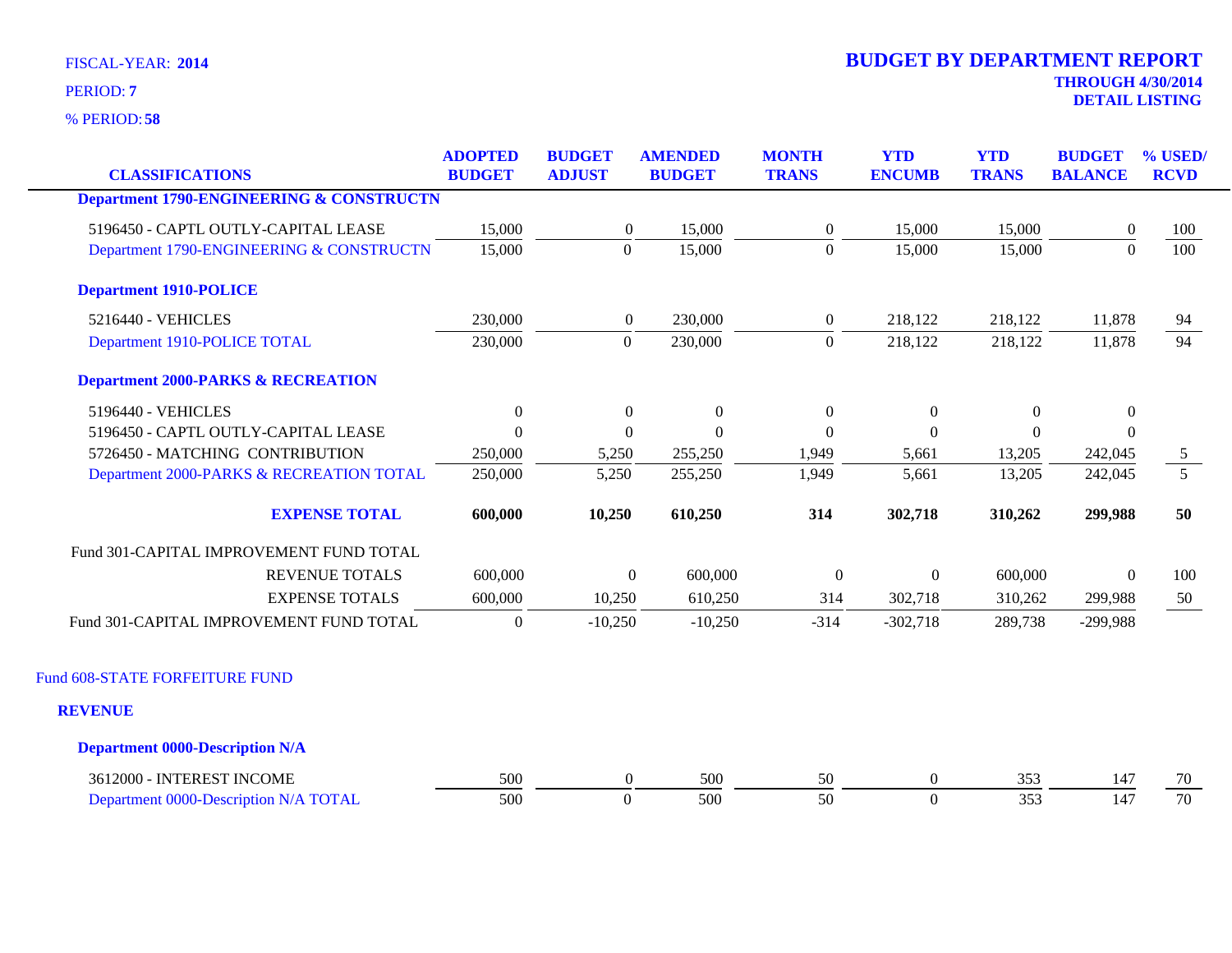| <b>CLASSIFICATIONS</b>                 | <b>ADOPTED</b><br><b>BUDGET</b> | <b>BUDGET</b><br><b>ADJUST</b> | <b>AMENDED</b><br><b>BUDGET</b> | <b>MONTH</b><br><b>TRANS</b> | <b>YTD</b><br><b>ENCUMB</b> | <b>YTD</b><br><b>TRANS</b> | <b>BUDGET</b><br><b>BALANCE</b> | % USED/<br><b>RCVD</b> |
|----------------------------------------|---------------------------------|--------------------------------|---------------------------------|------------------------------|-----------------------------|----------------------------|---------------------------------|------------------------|
| <b>REVENUE TOTAL</b>                   | 500                             | $\overline{\mathbf{0}}$        | 500                             | $\overline{50}$              | $\overline{\mathbf{0}}$     | $\overline{353}$           | 147                             | 70                     |
| <b>EXPENSE</b>                         |                                 |                                |                                 |                              |                             |                            |                                 |                        |
| <b>Department 1910-POLICE</b>          |                                 |                                |                                 |                              |                             |                            |                                 |                        |
| 5213450 - CONTRACTUAL SERVICES         | 40,000                          | $\Omega$                       | 40,000                          | $\Omega$                     | $\theta$                    | $\theta$                   | 40,000                          |                        |
| 5213490 - CRIME PREVENTION PROGRAMS    | 5,000                           | $\Omega$                       | 5,000                           | $\theta$                     | $\Omega$                    | $\mathbf{0}$               | 5,000                           |                        |
| 5214070 - TRAVEL & CONFERENCE          | $\boldsymbol{0}$                | $\theta$                       | $\mathbf{0}$                    | 0                            | $\overline{0}$              | $\overline{0}$             | $\boldsymbol{0}$                |                        |
| 5215210 - SUPPLIES                     | $\theta$                        | $\mathbf{0}$                   | $\Omega$                        | $\boldsymbol{0}$             | $\boldsymbol{0}$            | $\boldsymbol{0}$           | $\boldsymbol{0}$                |                        |
| Department 1910-POLICE TOTAL           | 45,000                          | $\mathbf{0}$                   | 45,000                          | $\overline{0}$               | $\overline{0}$              | $\Omega$                   | 45,000                          |                        |
| <b>EXPENSE TOTAL</b>                   | 45,000                          | $\bf{0}$                       | 45,000                          | $\bf{0}$                     | $\boldsymbol{0}$            | $\bf{0}$                   | 45,000                          |                        |
| Fund 608-STATE FORFEITURE FUND TOTAL   |                                 |                                |                                 |                              |                             |                            |                                 |                        |
| <b>REVENUE TOTALS</b>                  | 500                             | $\boldsymbol{0}$               | 500                             | 50                           | $\boldsymbol{0}$            | 353                        | 147                             | 70                     |
| <b>EXPENSE TOTALS</b>                  | 45,000                          | $\mathbf{0}$                   | 45,000                          | $\boldsymbol{0}$             | $\boldsymbol{0}$            | $\boldsymbol{0}$           | 45,000                          |                        |
| Fund 608-STATE FORFEITURE FUND TOTAL   | $-44,500$                       | $\mathbf{0}$                   | $-44,500$                       | 50                           | $\overline{0}$              | 353                        | $-44,853$                       |                        |
| Fund 610-CRA TRUST FUND                |                                 |                                |                                 |                              |                             |                            |                                 |                        |
| <b>REVENUE</b>                         |                                 |                                |                                 |                              |                             |                            |                                 |                        |
| <b>Department 0000-Description N/A</b> |                                 |                                |                                 |                              |                             |                            |                                 |                        |
| 3111000 - OPERATING REVENUE            | 1,025,084                       | $\mathbf{0}$                   | 1,025,084                       | $\boldsymbol{0}$             | $\mathbf{0}$                | 1,025,084                  | $\boldsymbol{0}$                | 100                    |
| 3612000 - INTEREST INCOME              | $\Omega$                        | $\theta$                       | $\Omega$                        | $\Omega$                     | $\Omega$                    | $\theta$                   | $\overline{0}$                  |                        |
| 3612100 - INTEREST INCOME-TIF          | 13,000                          | $\Omega$                       | 13,000                          | 514                          | $\theta$                    | 2,602                      | 10,398                          | 20                     |
| 3625100 - RENTAL PROPERTIES            | 25,000                          | $\Omega$                       | 25,000                          | 1,905                        | $\overline{0}$              | 21,609                     | 3,391                           | 86                     |
| 3699201 - MISC. OTHERS                 | $\Omega$                        | $\Omega$                       | $\theta$                        | $-150$                       | $\theta$                    | $-182$                     | 182                             |                        |
| 3811900 - TRANSFER FR GENERAL FUND     | 100,000                         | $\Omega$                       | 100,000                         | $\overline{0}$               | $\overline{0}$              | 100,000                    | $\overline{0}$                  | 100                    |
| Department 0000-Description N/A TOTAL  | 1,163,084                       | $\mathbf{0}$                   | 1,163,084                       | 2,269                        | $\mathbf{0}$                | 1,149,113                  | 13,971                          | 98                     |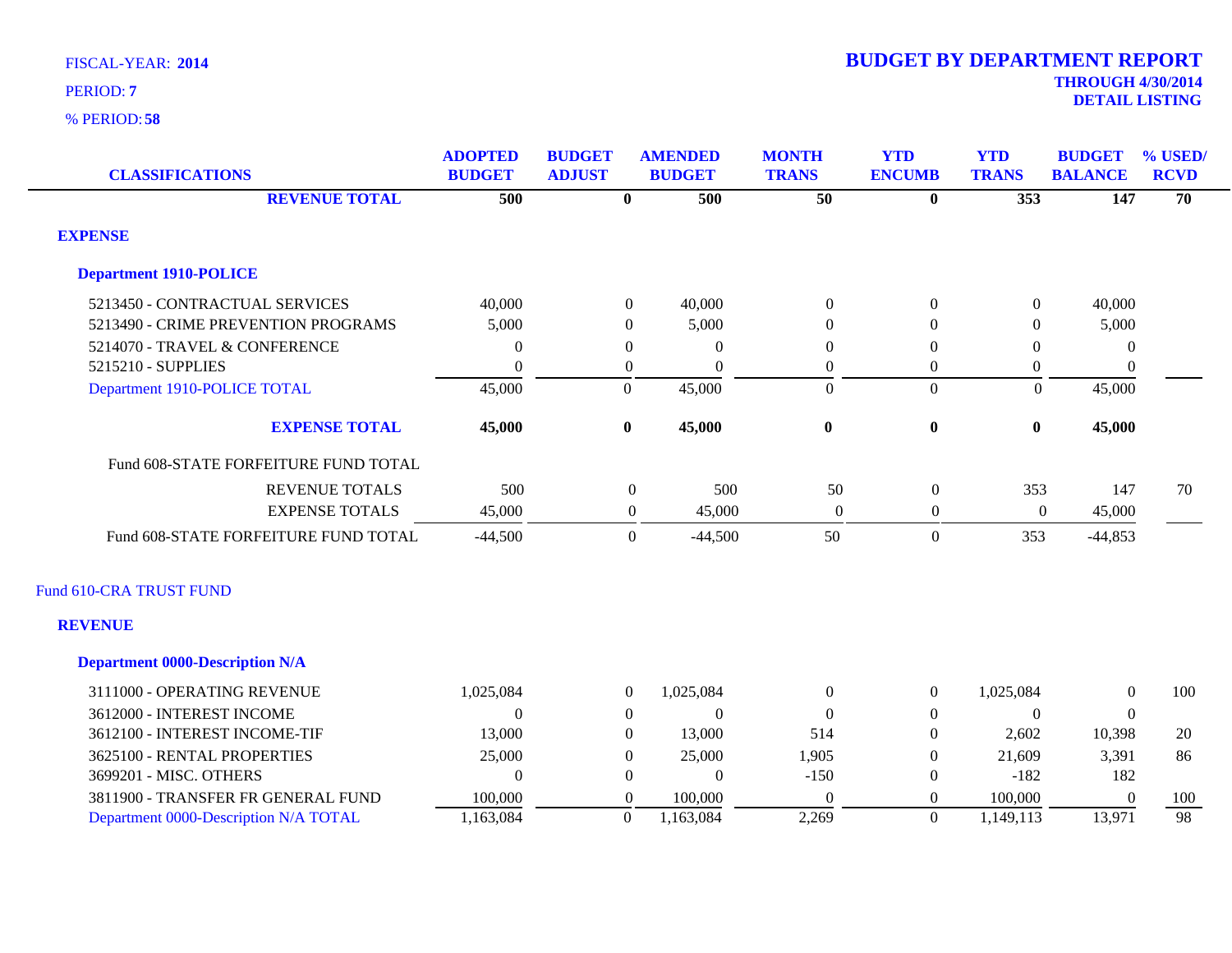**58** % PERIOD:

# **THROUGH 4/30/2014 2014 BUDGET BY DEPARTMENT REPORT**

**DETAIL LISTING** PERIOD: **<sup>7</sup>**

| <b>CLASSIFICATIONS</b>                   | <b>ADOPTED</b><br><b>BUDGET</b> | <b>BUDGET</b><br><b>ADJUST</b> | <b>AMENDED</b><br><b>BUDGET</b> | <b>MONTH</b><br><b>TRANS</b> | <b>YTD</b><br><b>ENCUMB</b> | <b>YTD</b><br><b>TRANS</b> | <b>BUDGET</b><br><b>BALANCE</b> | % USED/<br><b>RCVD</b> |
|------------------------------------------|---------------------------------|--------------------------------|---------------------------------|------------------------------|-----------------------------|----------------------------|---------------------------------|------------------------|
| <b>Department 1110-CRA BOARD FOR TIF</b> |                                 |                                |                                 |                              |                             |                            |                                 |                        |
|                                          |                                 |                                |                                 |                              |                             |                            |                                 |                        |
| 3111000 - OPERATING REVENUE              | $\Omega$                        | $\Omega$                       | $\Omega$                        | $\mathbf{0}$                 | $\Omega$                    | $\Omega$                   | $\mathbf{0}$                    |                        |
| 3612100 - INTEREST INCOME-TIF            | $\Omega$                        | $\Omega$                       | $\Omega$                        | $\theta$                     | $\Omega$                    | $\Omega$                   | $\Omega$                        |                        |
| 3625100 - RENTAL PROPERTIES              | $\Omega$                        | $\overline{0}$                 | $\theta$                        | $\boldsymbol{0}$             | $\overline{0}$              | $\theta$                   | $\mathbf{0}$                    |                        |
| Department 1110-CRA BOARD FOR TIF TOTAL  | $\Omega$                        | $\overline{0}$                 | $\Omega$                        | $\overline{0}$               | $\Omega$                    | $\overline{0}$             | $\overline{0}$                  |                        |
| <b>REVENUE TOTAL</b>                     | 1,163,084                       | $\bf{0}$                       | 1,163,084                       | 2,269                        | $\bf{0}$                    | 1,149,113                  | 13,971                          | 98                     |
| <b>EXPENSE</b>                           |                                 |                                |                                 |                              |                             |                            |                                 |                        |
| <b>Department 1110-CRA BOARD FOR TIF</b> |                                 |                                |                                 |                              |                             |                            |                                 |                        |
| 5131210 - REGULAR                        | 184,574                         | $\overline{0}$                 | 184,574                         | 13,893                       | $\Omega$                    | 91,296                     | 93,278                          | 49                     |
| 5132110 - F.I.C.A.                       | 14,265                          | $\theta$                       | 14,265                          | 979                          | $\Omega$                    | 6,336                      | 7,929                           | 44                     |
| 5132210 - PENSION PLAN CONTRIBUTION      | 5,564                           | $\overline{0}$                 | 5,564                           | 1,416                        | $\Omega$                    | 3,122                      | 2,442                           | 56                     |
| 5132220 - DEFERRED COMP CONTRIB.         | 8,118                           | $\overline{0}$                 | 8,118                           | 349                          | 0                           | 2,240                      | 5,878                           | 27                     |
| 5132310 - GROUP HEALTH INSURANCE         | 24,333                          | $\overline{0}$                 | 24,333                          | 1,145                        | $\left($                    | 6,869                      | 17,464                          | 28                     |
| 5132410 - WORKERS' COMPENSATION          | 526                             | $\overline{0}$                 | 526                             | $\overline{0}$               | $\Omega$                    | 261                        | 265                             | 49                     |
| 5211210 - REGULAR                        | 153,656                         | $\overline{0}$                 | 153,656                         | 9,215                        | $\Omega$                    | 83,707                     | 69,949                          | 54                     |
| 5211410 - OVERTIME                       | $\theta$                        | $\overline{0}$                 | $\Omega$                        | $\overline{0}$               | $\overline{0}$              | $\theta$                   | $\theta$                        |                        |
| 5212110 - F.I.C.A.                       | 12,299                          | $\Omega$                       | 12,299                          | 792                          | $\Omega$                    | 7,493                      | 4,806                           | 60                     |
| 5212210 - PENSION PLAN CONTRIBUTION      | 30,034                          | $\Omega$                       | 30,034                          | 6,884                        | $\Omega$                    | 15,853                     | 14,181                          | 52                     |
| 5212310 - GROUP HEALTH INSURANCE         | 2,048                           | $\theta$                       | 2,048                           | 998                          | $\Omega$                    | 6,986                      | $-4,938$                        | 341                    |
| 5212410 - WORKERS' COMPENSATION          | 7,380                           | $\overline{0}$                 | 7,380                           | $\theta$                     | $\theta$                    | 3,664                      | 3,716                           | 49                     |
| 5215220 - UNIFORMS                       | $\theta$                        | $\Omega$                       | $\theta$                        | $\Omega$                     | $\Omega$                    | $\Omega$                   | $\theta$                        |                        |
| 5413120 - PROFESSIONAL SERVS-ST BEA      | 10,000                          | $\Omega$                       | 10,000                          | $\mathbf{0}$                 | $\Omega$                    | $\Omega$                   | 10,000                          |                        |
| 5413450 - CONTRACTUAL SERVICES           | 25,000                          | $\theta$                       | 25,000                          | $\mathbf{0}$                 | $\Omega$                    | $\overline{0}$             | 25,000                          |                        |
| 5414670 - MAINT & REP-GRDS & STRUCT      | 3,000                           | $\theta$                       | 3,000                           | $\boldsymbol{0}$             | 0                           | $\theta$                   | 3,000                           |                        |
| 5414710 - PRINTING MATERIAL-INFRAST      | $\Omega$                        | $\Omega$                       | 0                               | $\overline{0}$               | $\Omega$                    | 0                          | $\Omega$                        |                        |
| 5416340 - CAPITAL IMPROVEMENTS           | $\Omega$                        | $\Omega$                       | $\Omega$                        | $\overline{0}$               | $\Omega$                    | $\Omega$                   | $\Omega$                        |                        |
| 5416450 - SUNSET DR & ST LIGHTING        | $\Omega$                        | $\Omega$                       | $\Omega$                        | $\theta$                     | $\Omega$                    | $\Omega$                   | $\theta$                        |                        |
| 5419930 - STREET BEAUTIFICATION          | $\theta$                        | $\Omega$                       | $\Omega$                        | $\theta$                     | $\Omega$                    | $\theta$                   | $\theta$                        |                        |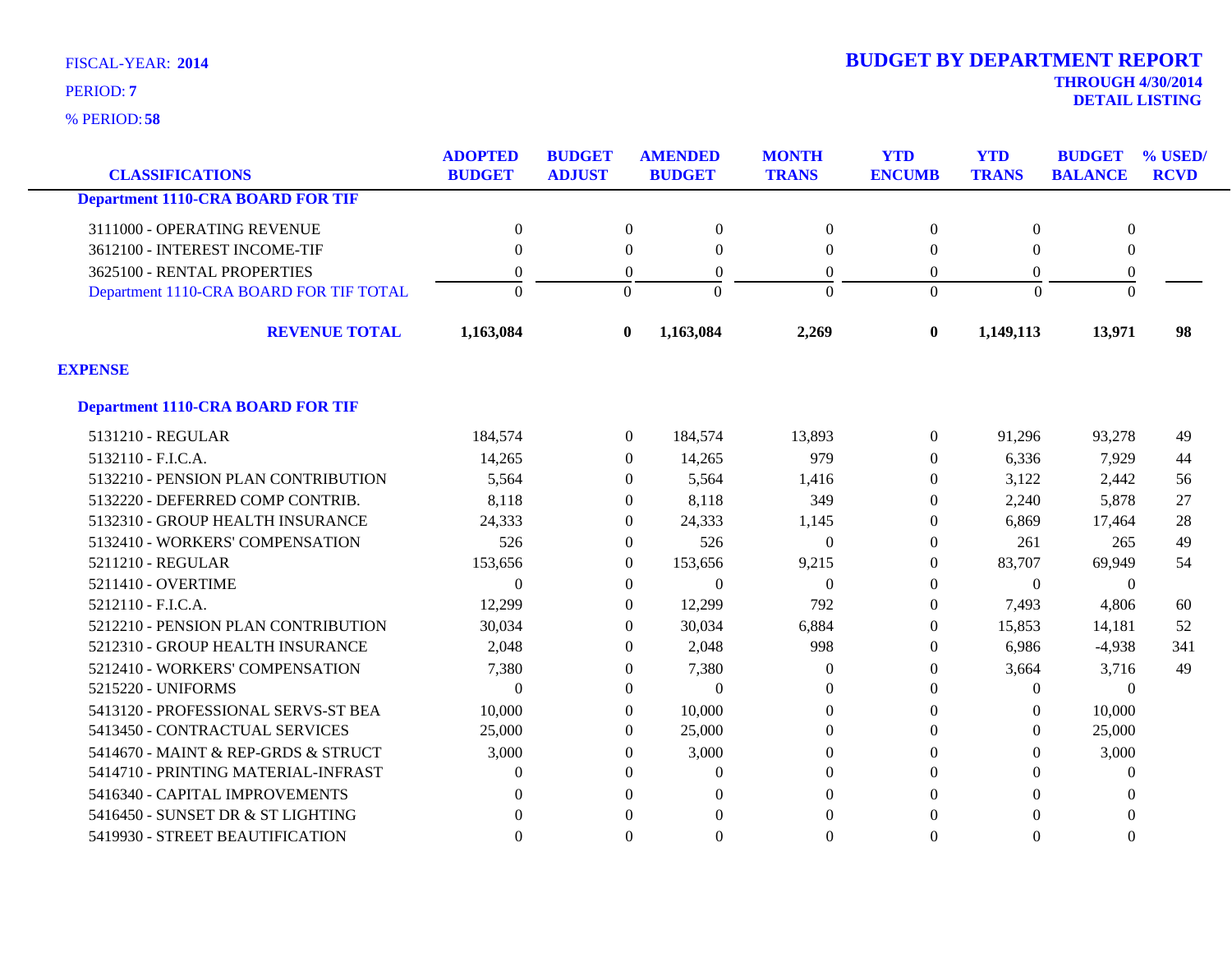| <b>CLASSIFICATIONS</b>               | <b>ADOPTED</b><br><b>BUDGET</b> | <b>BUDGET</b><br><b>ADJUST</b> | <b>AMENDED</b><br><b>BUDGET</b> | <b>MONTH</b><br><b>TRANS</b> | <b>YTD</b><br><b>ENCUMB</b> | <b>YTD</b><br><b>TRANS</b> | <b>BUDGET</b><br><b>BALANCE</b> | % USED/<br><b>RCVD</b> |
|--------------------------------------|---------------------------------|--------------------------------|---------------------------------|------------------------------|-----------------------------|----------------------------|---------------------------------|------------------------|
| 5511310 - PART TIME                  | 1,250                           | $\Omega$                       | 1,250                           | 184                          | $\theta$                    | $\overline{516}$           | 734                             | 41                     |
| 5512110 - FICA                       | $\theta$                        | $\Omega$                       | $\Omega$                        | $\mathbf{0}$                 | $\Omega$                    | $\Omega$                   | $\overline{0}$                  |                        |
| 5512410 - WORKER'S COMPENSATION      | ∩                               | $\Omega$                       | $\Omega$                        | $\Omega$                     | $\Omega$                    | $\Omega$                   | $\Omega$                        |                        |
| 5513120 - PROFF.SVC/ECONOMIC DEVLOP  | 1,250                           | $\Omega$                       | 1,250                           | $\Omega$                     | 0                           | $\Omega$                   | 1,250                           |                        |
| 5514710 - PRINTING MATERIALS-ECO.DE  | $\Omega$                        | $\Omega$                       | $\theta$                        | $\Omega$                     | $\Omega$                    | $\theta$                   | $\theta$                        |                        |
| 5519932 - ECONOMIC DEVELOPMENT PRGM  | $\Omega$                        | $\theta$                       | $\Omega$                        | $\Omega$                     | $\theta$                    | $\Omega$                   | $\theta$                        |                        |
| 5519933 - BUSINESS STARTUP ASSTNCE   | 3,000                           | 1,564                          | 4,564                           | $\Omega$                     | 1,564                       | 1,564                      | 3,000                           | 34                     |
| 5523120 - PROFF.SVC-COMM.BLDG REHAB  | 8,000                           | $\Omega$                       | 8,000                           | $\theta$                     | $\theta$                    | $\Omega$                   | 8,000                           |                        |
| 5523450 - CONTRACTUAL SRVCS-COMMERC  | 0                               | $\theta$                       | $\theta$                        | $\theta$                     | 0                           | 0                          | $\Omega$                        |                        |
| 5524710 - PRINTING-MATERIALS-COMMER  | $\Omega$                        | $\Omega$                       | $\Omega$                        | $\Omega$                     | $\Omega$                    | $\Omega$                   | $\Omega$                        |                        |
| 5541210 - REGULAR                    | 86,406                          | $\theta$                       | 86,406                          | 6,568                        | $\Omega$                    | 41,946                     | 44,460                          | 48                     |
| 5542110 - FICA                       | 6,610                           | $\Omega$                       | 6,610                           | 450                          | $\Omega$                    | 2,889                      | 3,721                           | 43                     |
| 5542210 - PENSION PLAN               | 9,143                           | $\theta$                       | 9,143                           | 2,327                        | $\Omega$                    | 5,131                      | 4,012                           | 56                     |
| 5542220 - DEFERRED COMP CONTRIB.     | 1,604                           | $\Omega$                       | 1,604                           | 34                           | $\Omega$                    | 238                        | 1,366                           | 14                     |
| 5542310 - GROUP HEALTH INSURANCE     | 10,483                          | $\Omega$                       | 10,483                          | 797                          | $\Omega$                    | 4,781                      | 5,702                           | 45                     |
| 5542410 - WORKER'S COMPENSATION      | 259                             | $\Omega$                       | 259                             | $\mathbf{0}$                 | $\overline{0}$              | 129                        | 130                             | 49                     |
| 5543120 - LEGAL SERVICES             | 50,000                          | $\Omega$                       | 50,000                          | 6,680                        | 8,350                       | 33,534                     | 16,466                          | 67                     |
| 5543210 - AUDITOR'S FEES             | 6,000                           | 2,000                          | 8,000                           | $\theta$                     | $\Omega$                    | 3,000                      | 5,000                           | 37                     |
| 5544070 - TRAVEL & CONFERENCE        | 850                             | $\theta$                       | 850                             | $\Omega$                     | $\Omega$                    | 8                          | 842                             |                        |
| 5544080 - EMPLOYEE EDUCATION & TRAIN | 200                             | $\theta$                       | 200                             | $\Omega$                     | 0                           | $\boldsymbol{0}$           | 200                             |                        |
| 5544631 - COMMUNICATION EQUIPMENT    | 1,250                           | $\Omega$                       | 1,250                           | 109                          | $\Omega$                    | 743                        | 507                             | 59                     |
| 5544850 - NON-LEGAL ADVERTISING      | 350                             | $\Omega$                       | 350                             | 320                          | $\Omega$                    | 320                        | 30                              | 91                     |
| 5544910 - LEGAL ADS-NON TIF          | 500                             | $\Omega$                       | 500                             | $\theta$                     | $\Omega$                    | 463                        | 37                              | 92                     |
| 5545210 - SUPPLIES                   | 2,500                           | $\Omega$                       | 2,500                           | 155                          | $\Omega$                    | 1,240                      | 1,260                           | 49                     |
| 5545410 - MEMBERSHIPS & SUBSCRIPTIO  | 1,150                           | $\theta$                       | 1,150                           | 245                          | $\Omega$                    | 550                        | 600                             | 47                     |
| 5549140 - CRA SEC/GRNT ADM/MISC EXP  | $\Omega$                        | $\Omega$                       | $\overline{0}$                  | $\Omega$                     | $\Omega$                    | $\Omega$                   | $\theta$                        |                        |
| 5549915 - MISCELLANEOUS-CITY CONTRB  | 8,036                           | $\Omega$                       | 8,036                           | $\Omega$                     | 8,036                       | 8,036                      | $\theta$                        | 100                    |
| 5549920 - GENERAL CONTINGENCY        | 4,141                           | $-2,000$                       | 2,141                           | $\Omega$                     | $\Omega$                    | $\overline{0}$             | 2,141                           |                        |
| 5549925 - CRA BOARD MEMBRS DISCRT F  | 7,000                           | $\Omega$                       | 7,000                           | $-165$                       | $\Omega$                    | 816                        | 6,184                           | 11                     |
| 5553120 - PROF SERVICES-INFILL PROG  | $\Omega$                        | $\Omega$                       | $\mathbf{0}$                    | $\theta$                     | $\Omega$                    | $\Omega$                   | $\overline{0}$                  |                        |
| 5593120 - PROFESSNL SERV-TECH ASSTC  | 40,000                          | $\Omega$                       | 40,000                          | 3,333                        | 16,667                      | 40,000                     | $\theta$                        | 100                    |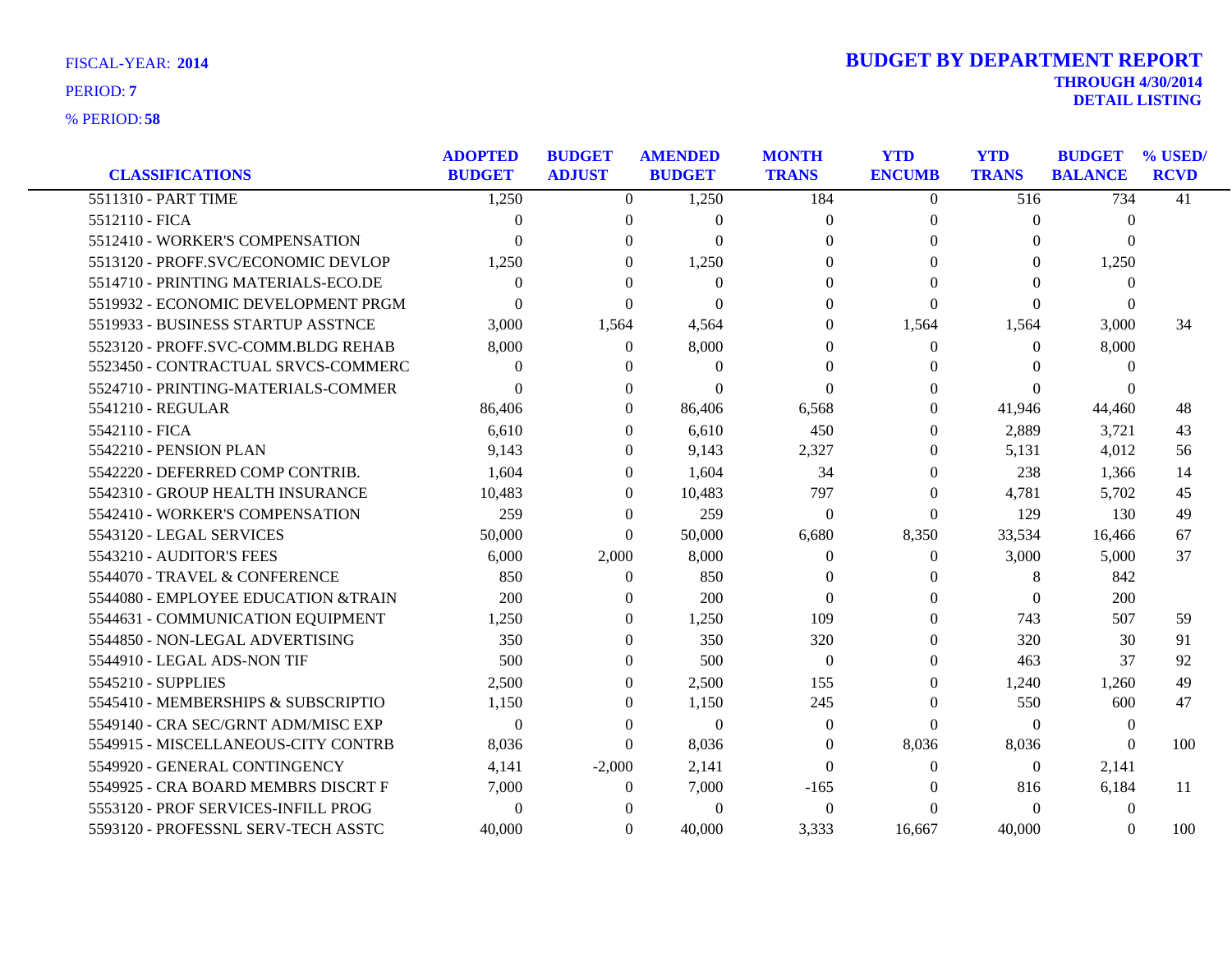|                                      | <b>ADOPTED</b> | <b>BUDGET</b> | <b>AMENDED</b> | <b>MONTH</b>   | <b>YTD</b>     | <b>YTD</b>     | <b>BUDGET</b>  | % USED/      |
|--------------------------------------|----------------|---------------|----------------|----------------|----------------|----------------|----------------|--------------|
| <b>CLASSIFICATIONS</b>               | <b>BUDGET</b>  | <b>ADJUST</b> | <b>BUDGET</b>  | <b>TRANS</b>   | <b>ENCUMB</b>  | <b>TRANS</b>   | <b>BALANCE</b> | <b>RCVD</b>  |
| 5593450 - WORK STUDY PROGRAM         | 10,000         | $\Omega$      | 10,000         | $\theta$       | $\overline{0}$ | $\Omega$       | 10,000         |              |
| 5599931 - JAMES T. BOWMAN SCHOLARSH  | 20,000         | $\left($      | 20,000         | $\left($       | 0              | $\Omega$       | 20,000         |              |
| 5599932 - SCHOOL ASSISTANCE PROGRAM  | 0              | $\Omega$      | $\mathbf{0}$   | $\Omega$       | $\Omega$       | $\Omega$       | $\mathbf{0}$   |              |
| 5643120 - PROFESSIONAL SERV-LEGAL S  | 0              | 3,040         | 3,040          | $\Omega$       | 0              | 3,040          | 0              | 100          |
| 5643450 - CONTRACTUAL                |                | $\Omega$      | $\Omega$       | $\Omega$       | 0              | $\Omega$       | $\Omega$       |              |
| 5649921 - MULTI-FAMILY REHAB PROGRM  | 0              | $\Omega$      | $\Omega$       | $\Omega$       | $\Omega$       | $\Omega$       | $\Omega$       |              |
| 5649930 - SINGLE FAMILY REHAB PRGRM  | 22,000         | $\theta$      | 22,000         | 2,200          | 8,550          | 14,114         | 7,886          | 64           |
| 5649935 - ASSISTANCE PROGRAM         | 75,000         | $\Omega$      | 75,000         | 2,125          | 2,125          | 27,250         | 47,750         | 36           |
| 5691210 - REGULAR                    | 24,728         | $\Omega$      | 24,728         | 2,274          | $\Omega$       | 15,917         | 8,811          | 64           |
| 5692110 - FICA                       | 1,892          | $\Omega$      | 1,892          | 167            | 0              | 1,175          | 717            | 62           |
| 5692210 - PENSION PLAN               | 3,561          | $\left($      | 3,561          | 906            | 0              | 1,998          | 1,563          | 56           |
| 5692310 - GROUP HEALTH INSURANCE     | 3,120          | $\Omega$      | 3,120          | 298            | $\Omega$       | 1,790          | 1,330          | 57           |
| 5692410 - WORKER'S COMPENSATION      | 67             | $\Omega$      | 67             | $\overline{0}$ | $\theta$       | 33             | 34             | 49           |
| 5723120 - PROF. SVC-PARK IMPROVEMNT  | $\Omega$       | $\theta$      | $\Omega$       | $\Omega$       | 13,931         | 13,931         | $-13,931$      |              |
| 5723450 - CONTRACTUAL                | 50,000         | 47,576        | 97,576         | $\theta$       | 30,820         | 63,353         | 34,223         | 64           |
| 5726450 - MATCHING CONTRIBUTION      | 3,000          | $\theta$      | 3,000          | $\Omega$       | 0              | $\theta$       | 3,000          |              |
| 5741210 - SPECIAL EVENTS PLANNING    | 46,902         | $\left($      | 46,902         | 3,594          | $\theta$       | 25,754         | 21,148         | 54           |
| 5742110 - FICA                       | 3,588          | $\theta$      | 3,588          | 238            | $\Omega$       | 1,730          | 1,858          | 48           |
| 5742210 - PENSION                    | 6,660          | $\theta$      | 6,660          | 1,695          | 0              | 3,737          | 2,923          | 56           |
| 5742310 - HEALTH INSURANCE           | 6,239          | $\theta$      | 6,239          | 500            | 0              | 2,998          | 3,241          | 48           |
| 5742410 - WORKER'S COMPENSATION      | 127            | $\Omega$      | 127            | $\Omega$       | $\Omega$       | 63             | 64             | 49           |
| 5743120 - PROFESSIONAL SERV-MRKTNG   | 22,000         | $\theta$      | 22,000         | 516            | 0              | 15,498         | 6,502          | 70           |
| 5819120 - TRANSFER TO GENERAL FUND   | 33,173         | $\theta$      | 33,173         | $\Omega$       | 0              | 33,173         | $\Omega$       | 100          |
| 5819140 - TRANSFER TO GENERAL FUND   | $\Omega$       | $\theta$      | $\mathbf{0}$   | $\theta$       | $\Omega$       | $\overline{0}$ | 0              |              |
| 5833120 - - PROFESSIONAL SERVICES    | 100,000        | $\Omega$      | 100,000        | 247            | $\theta$       | 4,972          | 95,028         | 4            |
| 5833125 - PROPERTY MANAGEMENT        | 40,000         | $\Omega$      | 40,000         | 1,219          | 4,198          | 35,736         | 4,264          | 89           |
| 5833455 - RESIDNT.RELOCATION ASSIST  | 25,000         | $\Omega$      | 25,000         | $\theta$       | 12,932         | 24,937         | 63             | 99           |
| 5836110 - LAND ACQUISITION           | 30,000         | $\theta$      | 30,000         | $\theta$       | $\theta$       | 450            | 29,550         | $\mathbf{1}$ |
| 5837110 - REGIONS BANK LOAN \$2,730, | 266,186        | $\Omega$      | 266,186        | $\theta$       | $\theta$       | 131,114        | 135,072        | 49           |
| 5837210 - REGIONS LN 2006 - \$2,730M | 31,589         | $\Omega$      | 31,589         | $\Omega$       | $\Omega$       | 17,772         | 13,817         | 56           |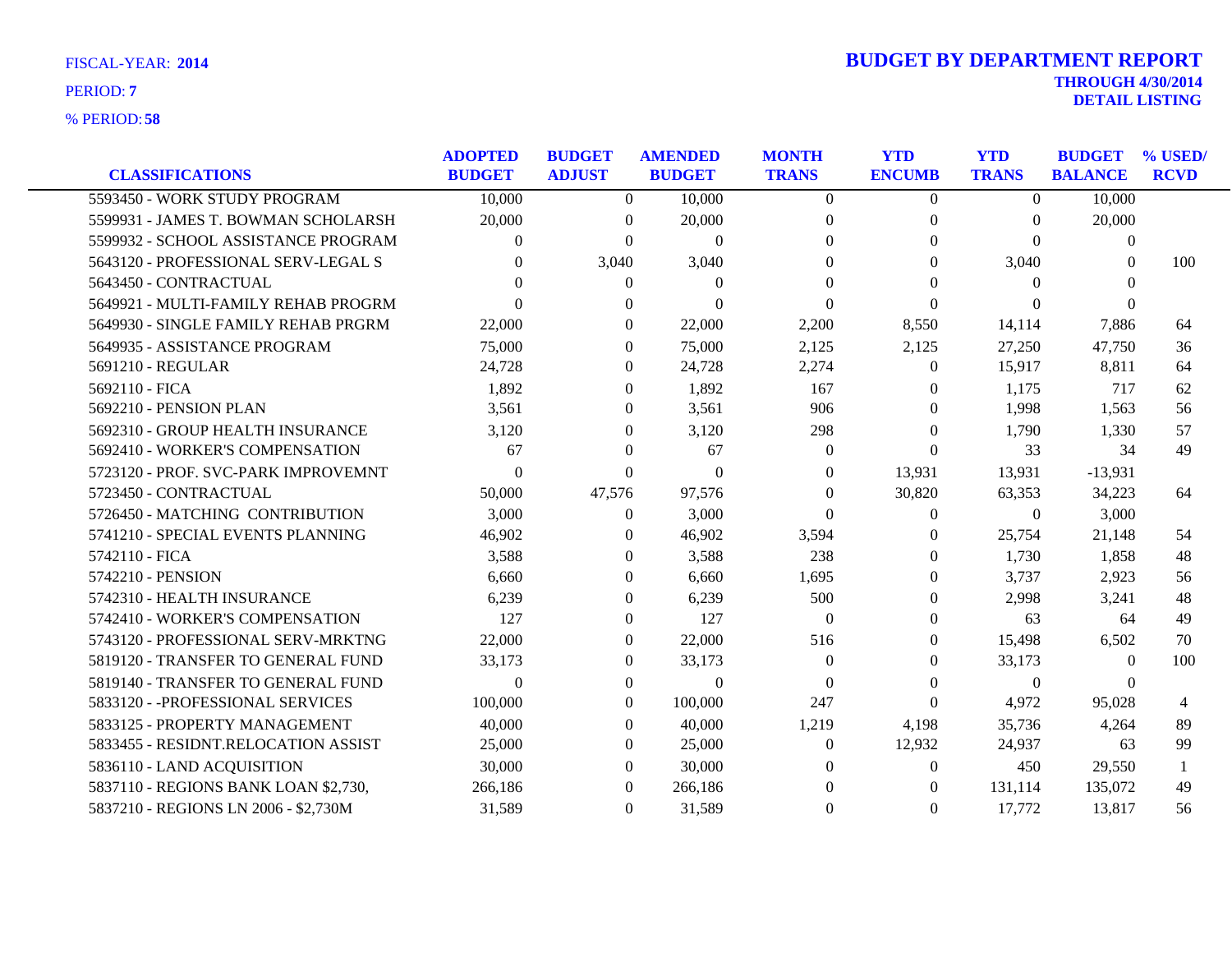**58** % PERIOD:

| <b>CLASSIFICATIONS</b>                  | <b>ADOPTED</b><br><b>BUDGET</b> | <b>BUDGET</b><br><b>ADJUST</b> | <b>AMENDED</b><br><b>BUDGET</b> | <b>MONTH</b><br><b>TRANS</b> | <b>YTD</b><br><b>ENCUMB</b> | <b>YTD</b><br><b>TRANS</b> | <b>BUDGET</b><br><b>BALANCE</b> | % USED/<br><b>RCVD</b> |
|-----------------------------------------|---------------------------------|--------------------------------|---------------------------------|------------------------------|-----------------------------|----------------------------|---------------------------------|------------------------|
| Department 1110-CRA BOARD FOR TIF TOTAL | 1,555,611                       | 52,180                         | 1,607,791                       | 72,687                       | 107,173                     | 814,266                    | 793,525                         | $\overline{50}$        |
| <b>EXPENSE TOTAL</b>                    | 1,555,611                       | 52,180                         | 1,607,791                       | 72,687                       | 107,173                     | 814,266                    | 793,525                         | 50                     |
| Fund 610-CRA TRUST FUND TOTAL           |                                 |                                |                                 |                              |                             |                            |                                 |                        |
| <b>REVENUE TOTALS</b>                   | 1,163,084                       | $\boldsymbol{0}$               | 1,163,084                       | 2,269                        | $\mathbf{0}$                | 1,149,113                  | 13,971                          | 98                     |
| <b>EXPENSE TOTALS</b>                   | 1,555,611                       | 52,180                         | 1,607,791                       | 72,687                       | 107,173                     | 814,266                    | 793,525                         | 50                     |
| Fund 610-CRA TRUST FUND TOTAL           | $-392,527$                      | $-52,180$                      | $-444,707$                      | $-70,418$                    | $-107,173$                  | 334,847                    | $-779,554$                      |                        |
| Fund 615-FEDERAL FORFEITURE FUND        |                                 |                                |                                 |                              |                             |                            |                                 |                        |
| <b>REVENUE</b>                          |                                 |                                |                                 |                              |                             |                            |                                 |                        |
| <b>Department 0000-Description N/A</b>  |                                 |                                |                                 |                              |                             |                            |                                 |                        |
| 3511000 - CONFISCATED REVENUE           | $\theta$                        | $\overline{0}$                 | $\theta$                        | $\mathbf{0}$                 | $\boldsymbol{0}$            | $\Omega$                   | $\mathbf{0}$                    |                        |
| 3612000 - INTEREST INCOME               | 9,000                           | $\overline{0}$                 | 9,000                           | 1,326                        | $\mathbf{0}$                | 9,354                      | $-354$                          | 103                    |
| 3699200 - MISC OTHERS                   | 80,000                          | $\mathbf{0}$                   | 80,000                          | 9,014                        | $\boldsymbol{0}$            | 44,240                     | 35,760                          | 55                     |
| Department 0000-Description N/A TOTAL   | 89,000                          | $\boldsymbol{0}$               | 89,000                          | 10,340                       | $\overline{0}$              | 53,594                     | 35,406                          | 60                     |
| <b>REVENUE TOTAL</b>                    | 89,000                          | $\bf{0}$                       | 89,000                          | 10,340                       | $\bf{0}$                    | 53,594                     | 35,406                          | 60                     |
| <b>EXPENSE</b>                          |                                 |                                |                                 |                              |                             |                            |                                 |                        |
| <b>Department 1910-POLICE</b>           |                                 |                                |                                 |                              |                             |                            |                                 |                        |
| 5211410 - OVERTIME                      | 50,000                          | $\overline{0}$                 | 50,000                          | 505                          | $\overline{0}$              | 5,567                      | 44,433                          | 11                     |
| 5211414 - BARTRA                        | 30,000                          | $\overline{0}$                 | 30,000                          | $\mathbf{0}$                 | $\boldsymbol{0}$            | 7,315                      | 22,685                          | 24                     |
| 5213450 - CONTRACTUAL SERVICES          | 170,300                         | $\overline{0}$                 | 170,300                         | $\boldsymbol{0}$             | $\overline{0}$              | 9,190                      | 161,110                         | 5                      |
| 5214070 - TRAVEL & CONFERENCE           | 7,000                           | $\Omega$                       | 7,000                           | $\Omega$                     | $\boldsymbol{0}$            | $\Omega$                   | 7,000                           |                        |
| 5214450 - LEASE - POL VEHCLE            | 29,448                          | $\Omega$                       | 29,448                          | 5,002                        | 11,312                      | 29,448                     | $\Omega$                        | 100                    |
| 5215205 - COMPUTER SUPPLIES             | 16,202                          | $\boldsymbol{0}$               | 16,202                          | $\Omega$                     | $\boldsymbol{0}$            | $\Omega$                   | 16,202                          |                        |
| 5215210 - SUPPLIES                      | $\Omega$                        | $\Omega$                       | $\mathbf{0}$                    | $\Omega$                     | $\Omega$                    | $\Omega$                   | $\Omega$                        |                        |